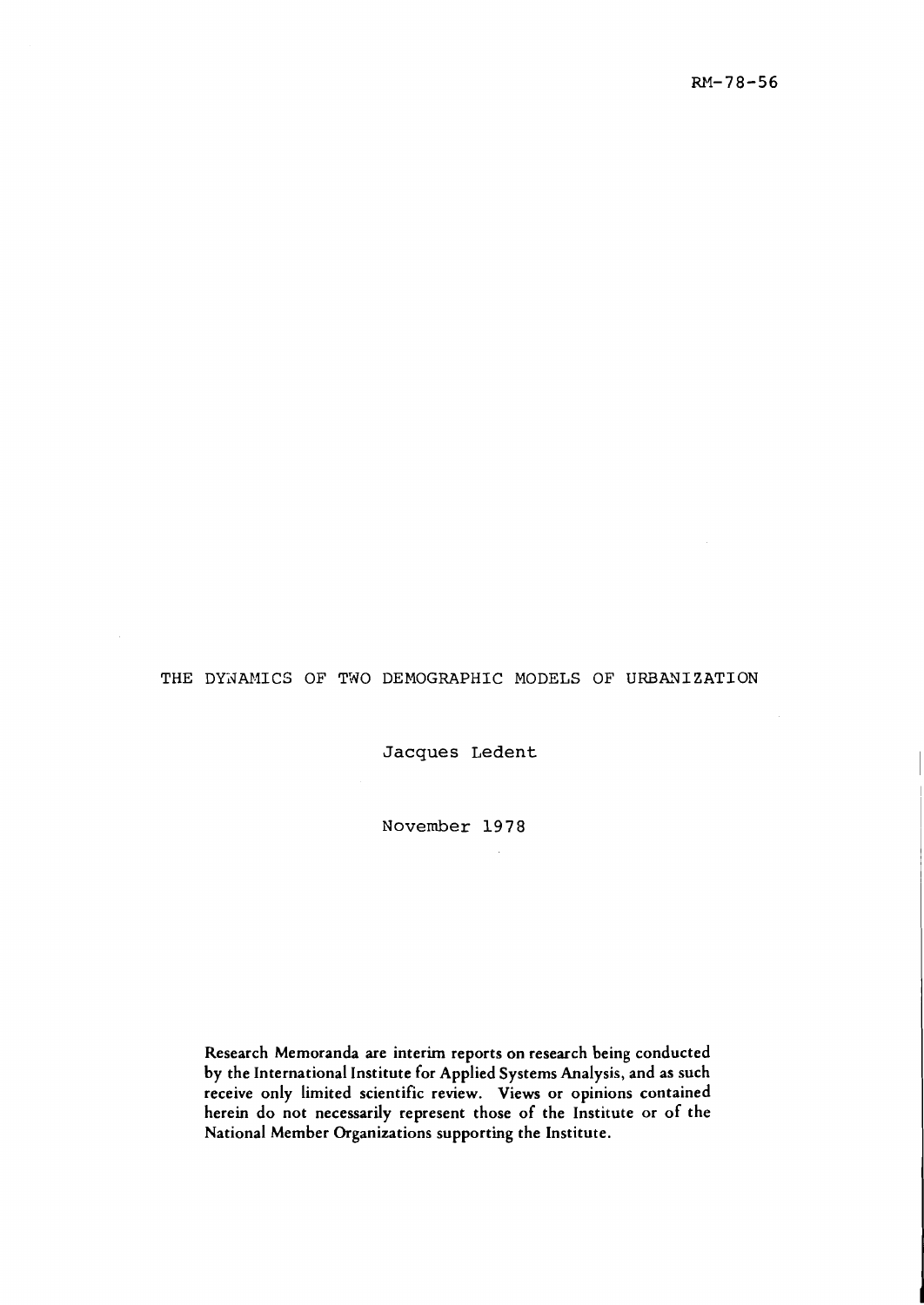# Copyright C1978 IIASA

 $\mathbf{I}$ 

All rights reserved. No part of this publication may be reproduced or transmitted in any form or by any means, electronic or mechanical, including photocopy, recording, or any information storage or retrieval system, witho

 $\mathcal{L}^{\pm}$ 

 $\epsilon$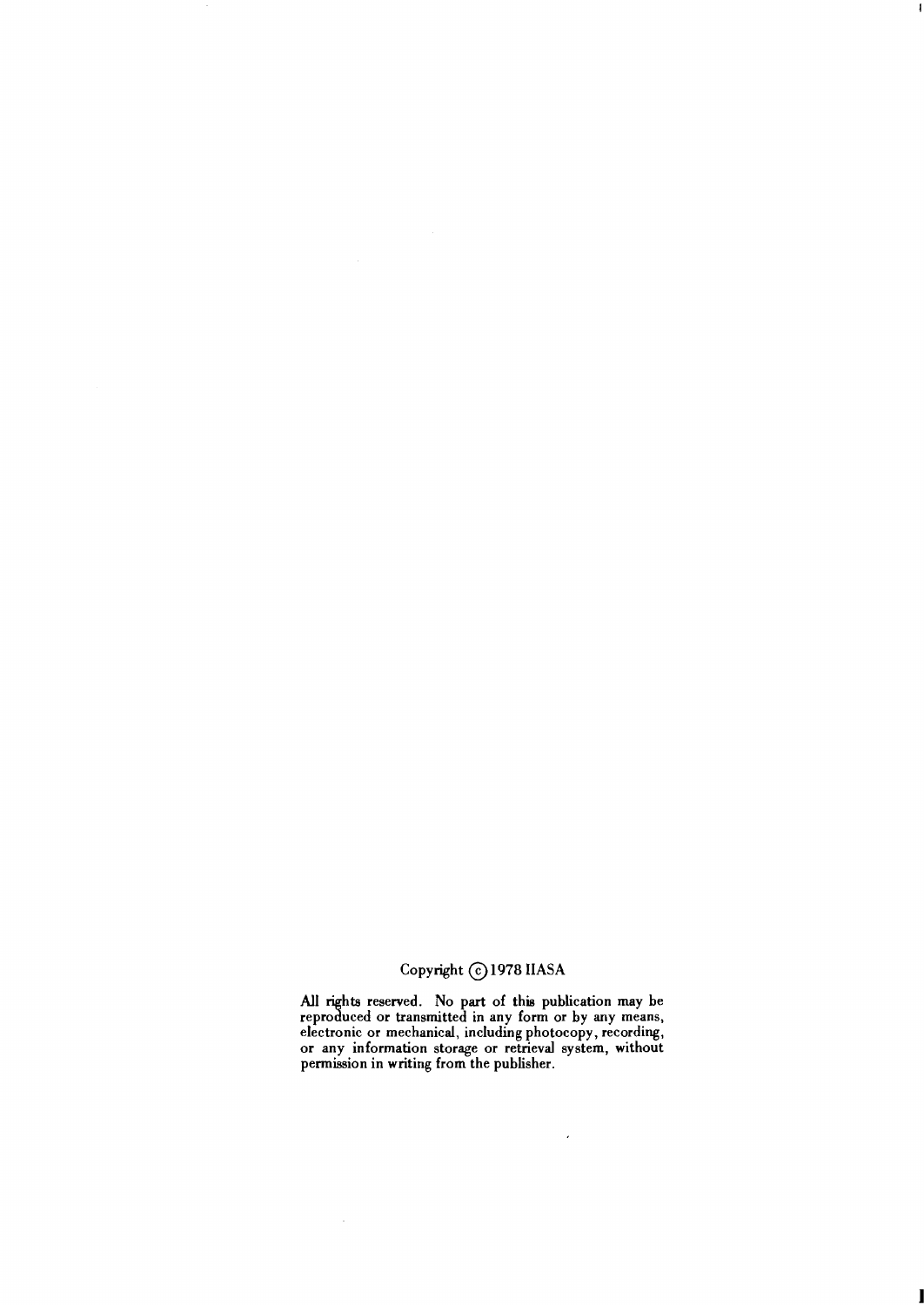## Preface

Roughly 1.6 billion people, 40 percent of the world's population, live in urban areas today. At the beginning of the last century, the urban population of the world totaled only 25 million. According to recent United Nations estimates, ab According to recent United Nations estimates, about 3.1 billion people, twice today's urban population, will be living in urban areas by the year 2000.

Rapid rates of urban demographic and economic growth increase the difficulties of providing a population with adequate supplies of food, energy, employment, social services and infrastructure. The investment needed just to maintain present standards in many rapidly urbanizing countries calls for a doubling or tripling of institutional plant within the next 25 years.

Scholars and policy-makers often disagree when it comes to evaluating the desirability of current rapid rates of urban growth in many parts of the globe. Some see this trend as fostering national processes of socioeconomic development, particularly in the poorer and rapidly urbanizing countries of the Third World; whereas others believe the consequences to be largely undesirable and argue that such urban growth should be slowed down.

Professor Nathan Keyfitz of Harvard University spent the month of May this year collaborating with HSS scholars in their research on migration, urbanization and development. During his stay, he formulated a model of the urbanization process that stimulated a number of us. In particular, Jacques Ledent responded by writing a series of three papers dealing with extensions of the Keyfitz model. This paper, the first of the series, focuses on the dynamics of Keyfitz's model and contrasts them with those of an alternative formulation, in which gross migration flows out of both rural and urban regions are explicitly considered.

A list of related papers in the Population, Resources and Growth Series appears at the end of this publication.

> Andrei Rogers Chairman Human Settlements and Services Area

November 1978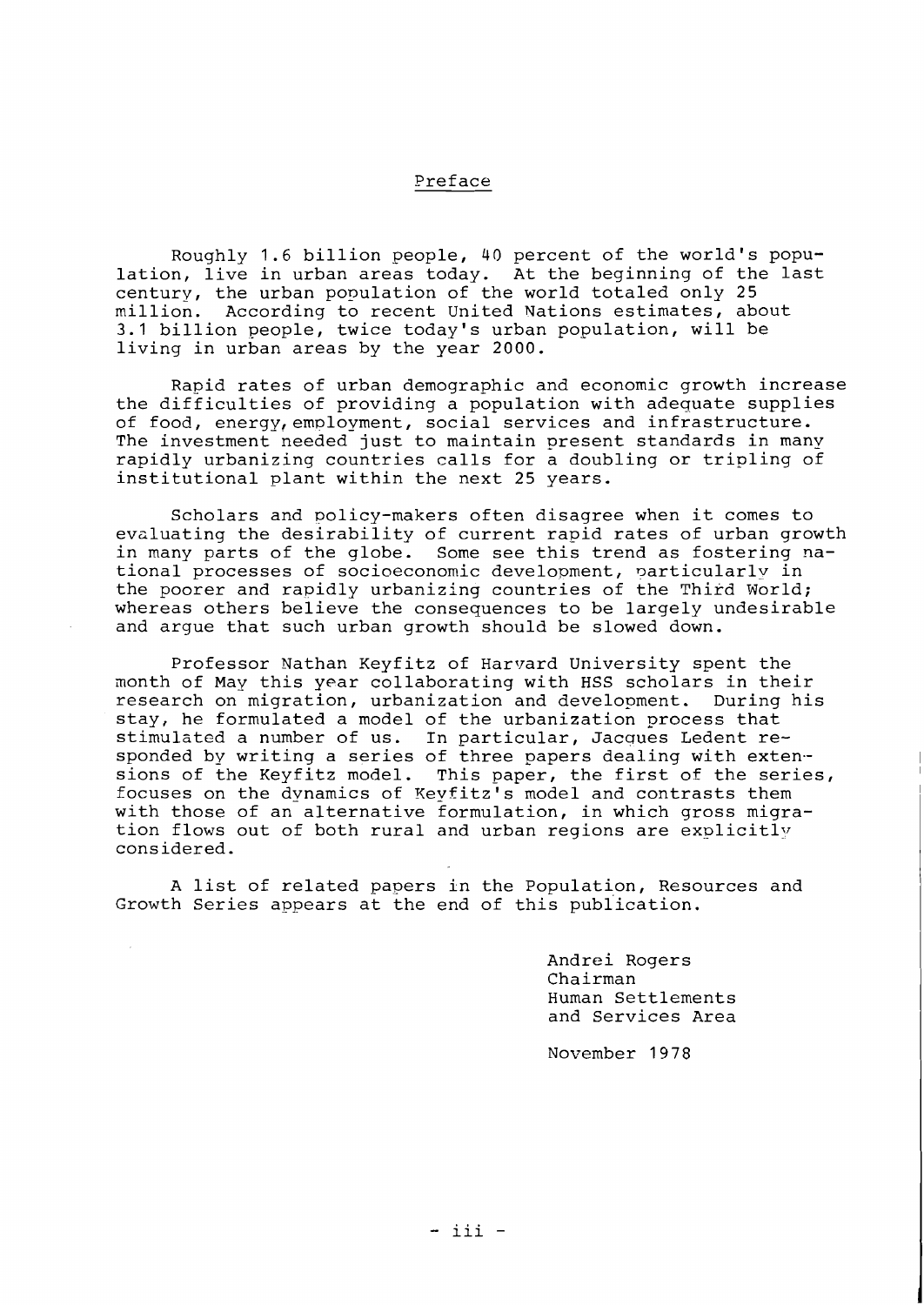$\label{eq:2.1} \frac{1}{\sqrt{2}}\int_{0}^{\infty}\frac{1}{\sqrt{2\pi}}\left(\frac{1}{\sqrt{2\pi}}\right)^{2}d\mu\left(\frac{1}{\sqrt{2\pi}}\right)\frac{d\mu}{d\mu}d\mu\left(\frac{1}{\sqrt{2\pi}}\right).$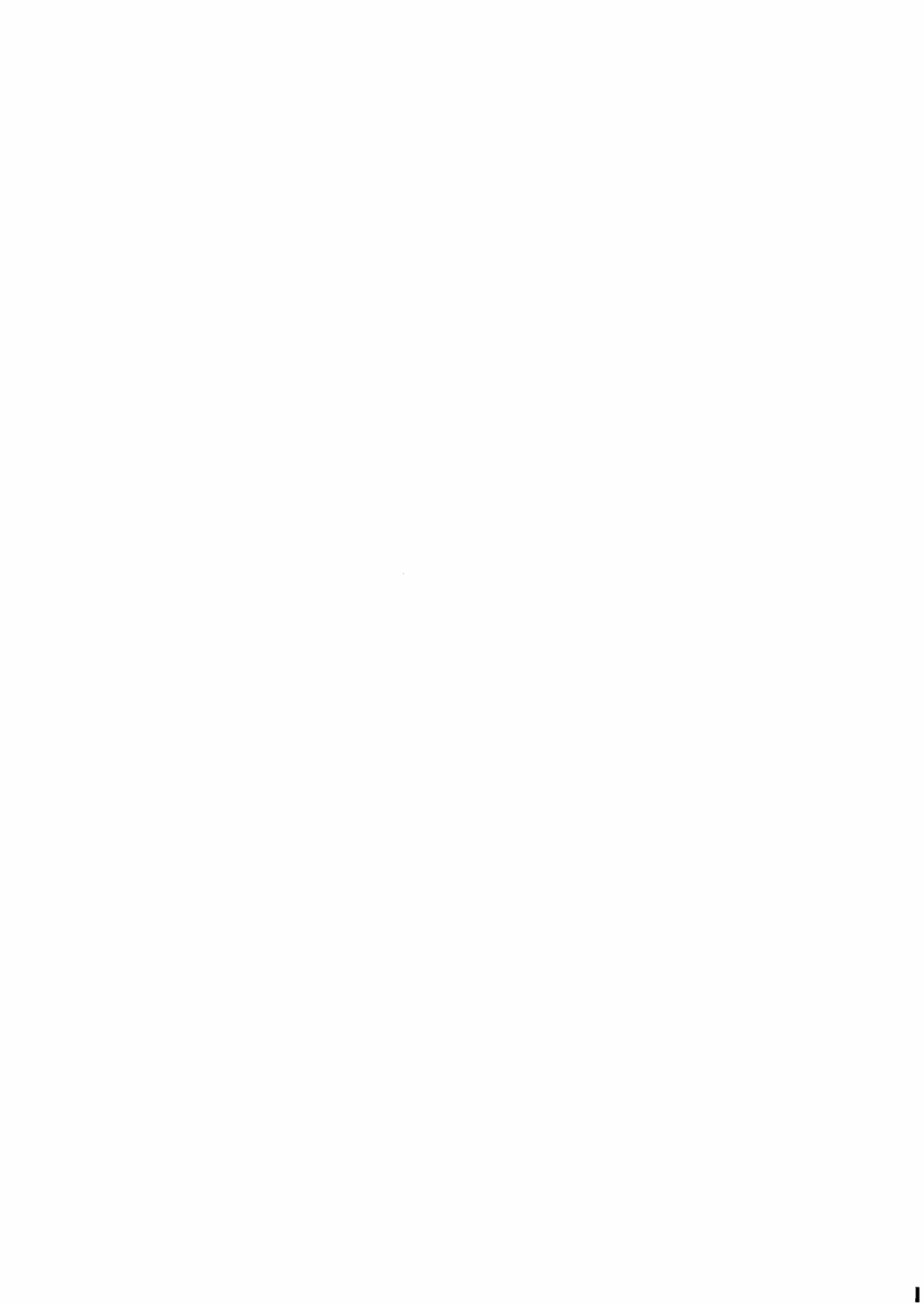#### Abstract

This paper is the first of a series of three which attempt to shed some light on the urbanization phenomenon, using two al-<br>ternative models of rural-urban population growth. One is a ternative models of rural-urban population growth. model recently proposed by Keyfitz (1978) in which migration is viewed as a net flow out of the rural region; the other is a continuous two-region version of the model of population growth and distribution developed by Rogers (1968), in which the gross migration flows out of both rural and urban regions are explicity considered.

This first paper examines and compares the dynamics of these alternative models on the basis of constant rates of natural increase and migration. It demonstrates the simplicity of their properties, especially in the case of the second model which also appears more realistic due to its symmetrical treatment of the rural and urban regions. In addition, it suggests the ability In addition, it suggests the ability of both models to give some insights into the relative rates of natural increase and inmigration in accounting for urban population growth.

This potential will be made evident in the next two papers of this series, in which the factors of urban population growth will be examined under a regime of constant rates of natural increase and migration (second paper) as well as under a regime of varying rates (third paper).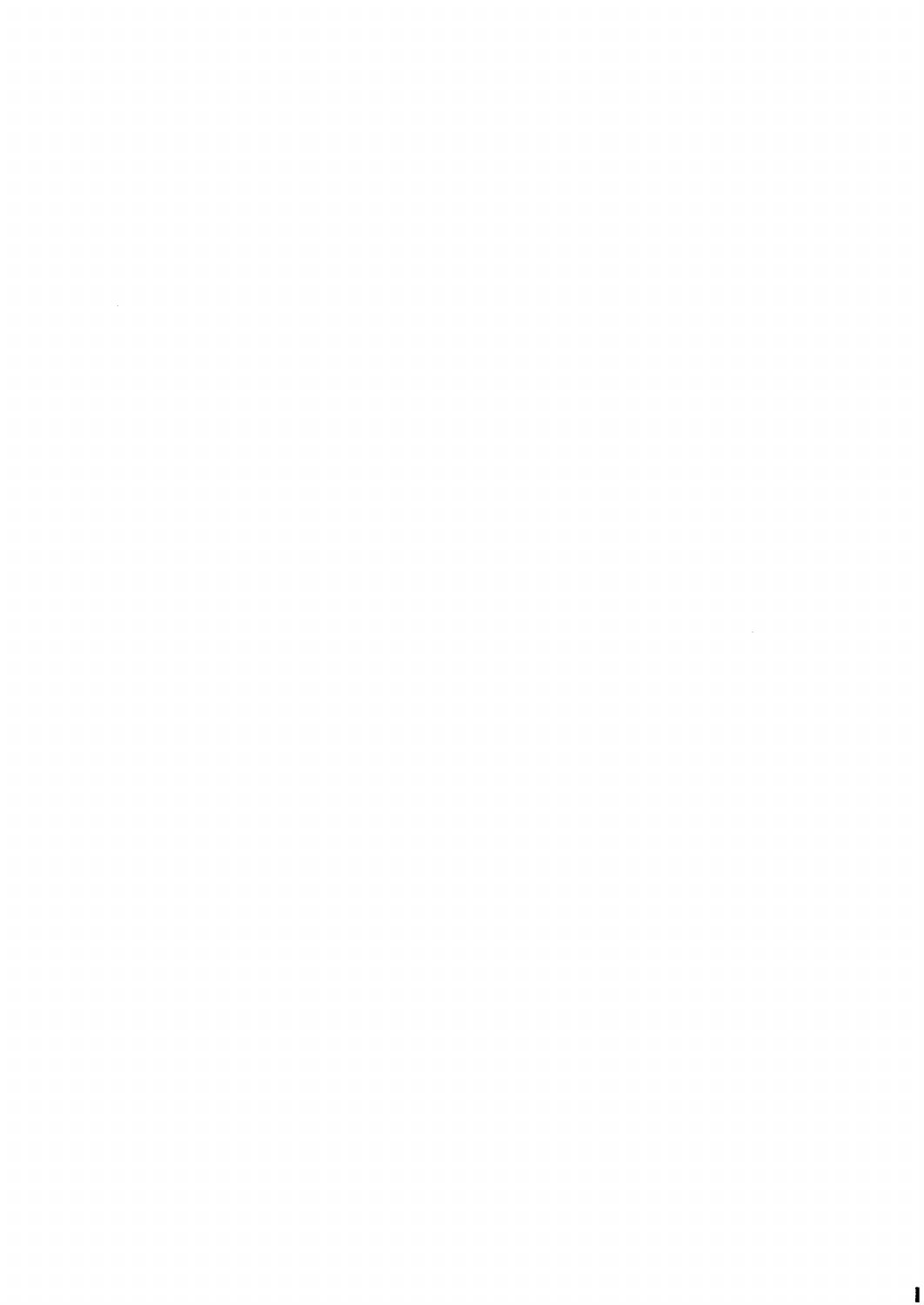# Table of Contents

 $\mathbf{1}$ 

| INTRODUCTION                                           | 1  |
|--------------------------------------------------------|----|
| ANALYSIS OF THE KEYFITZ MODEL<br>τ.                    | 3  |
| Specification and Solution of the Model                | 3  |
| Relative Growth of the Urban and Rural Populations     | 6  |
| The Sources of Population Growth in the Urban Region   | 8  |
| Evolution of the Rural and Urban Populations           | 10 |
| Use of the Model as a Model of Urbanization            | 15 |
| Numerical Illustration: Application to USSR and India  | 18 |
| ANALYSIS OF THE ROGERS TWO-REGION MODEL<br>II.         | 20 |
| Specification and General Solution of the Model        | 20 |
| The Solution of the Model in Terms of the Eigenvalues  | 23 |
| Long-term Behavior of the Model                        | 28 |
| Relative Growth of the Urban and Rural Populations     | 28 |
| The Sources of Population Growth in the Urban Region   | 33 |
| Evolution of the Rural and Urban Populations           | 36 |
| Use of the Model as a Model of Urbanization            | 41 |
| Numerical Illustration: Application to USSR and India  | 43 |
| CONCLUSION                                             | 47 |
| References                                             | 51 |
| Appendix: A BRIEF NOTE ON THE DISCRETE COUNTERPARTS OF |    |
| THE TWO MODELS                                         | 52 |

 $\mathcal{L}^{\text{max}}_{\text{max}}$  , where  $\mathcal{L}^{\text{max}}_{\text{max}}$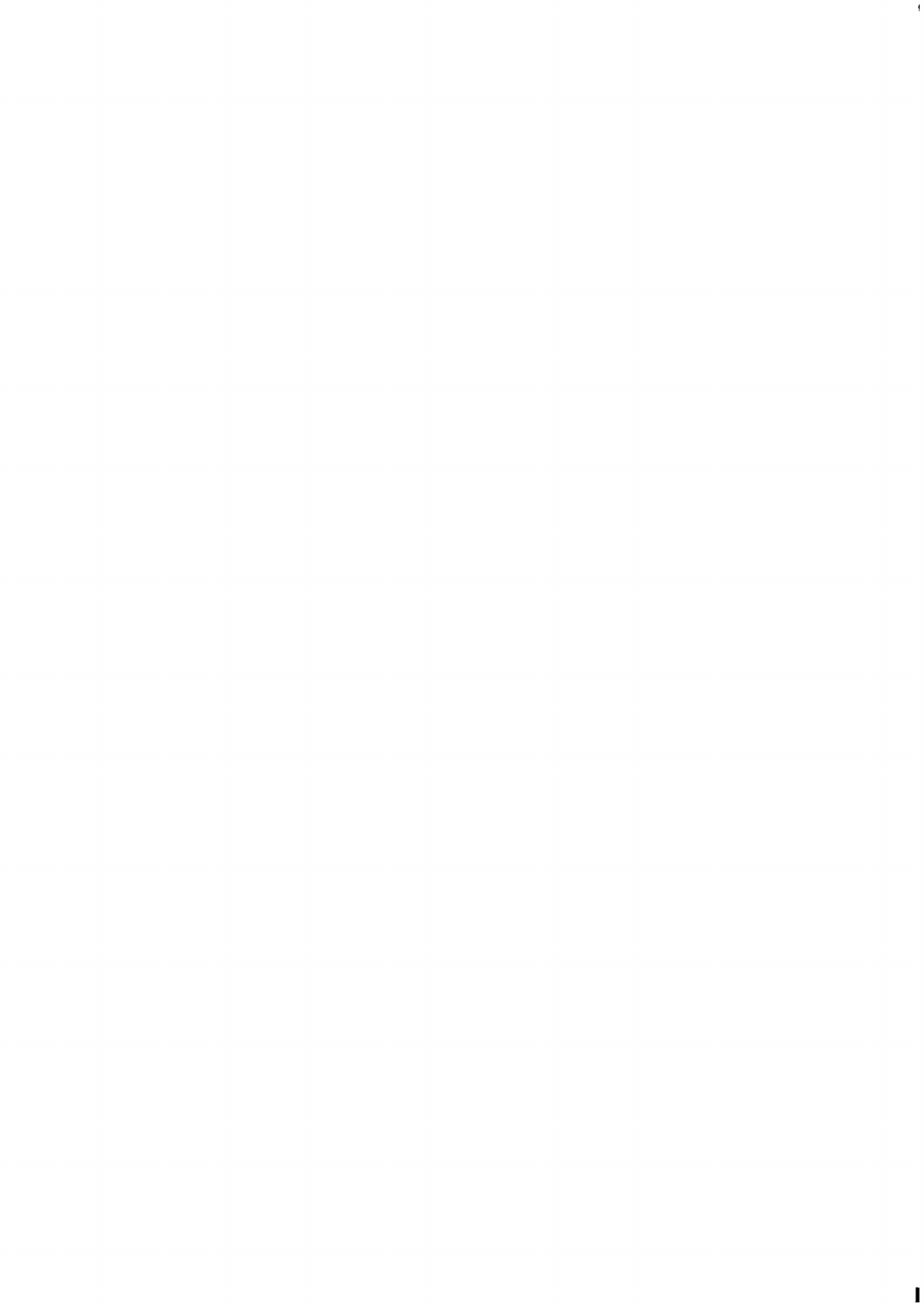The Dynamics of Two Demographic Models of Urbanization

#### INTRODUCTION

In order to shed some light on the relative roles of natural increase and migration in the growth of cities, Keyfitz (1978) proposed a continuous model in which he viewed migration between the rural and urban regions as a net flow out of the rural region. This model allowed Keyfitz to address the problem of the sources of urban population growth, which he examined in the case of constant parameters.

To be sure, his assumption of constant rates of natural increase (in both rural and urban regions) and of a constant rural net outmigration rate is a very harsh one. However, no matter how crude such an assumption might be, it has its raison d'être as it answers a question of general interest in mathematical demography: what would happen if rates remained constant?

Keyfitz focused on the relative evolution of the two sources of urban growth--natural increase and net inmigration--ever a period of time. But, by dating the time at which natural increase begins to exceed inmigration, the relevance of this model to the urbanization phenomenon has been somewhat neglected. We will show that a particular weakness of the Keyfitz model is its consideration of migration as a net flow from the rural to the urban region and the problems this may create when examining the long-term evolution of a rural-urban population system.

Thus, an obvious alternative to the use of this model, is the application of the interregional components-of-chanqe model developed by Rogers (1968). We will show that such a model, which allows the explicit consideration of migration flows out of both rural and urban regions, has simpler and more realistic properties than Keyfitz's model.

In brief, the purpose of this paper is to examine and compare the dynamics of the two alternative models in view of a reconsideration of the problem originally addressed by Keyfitz, which we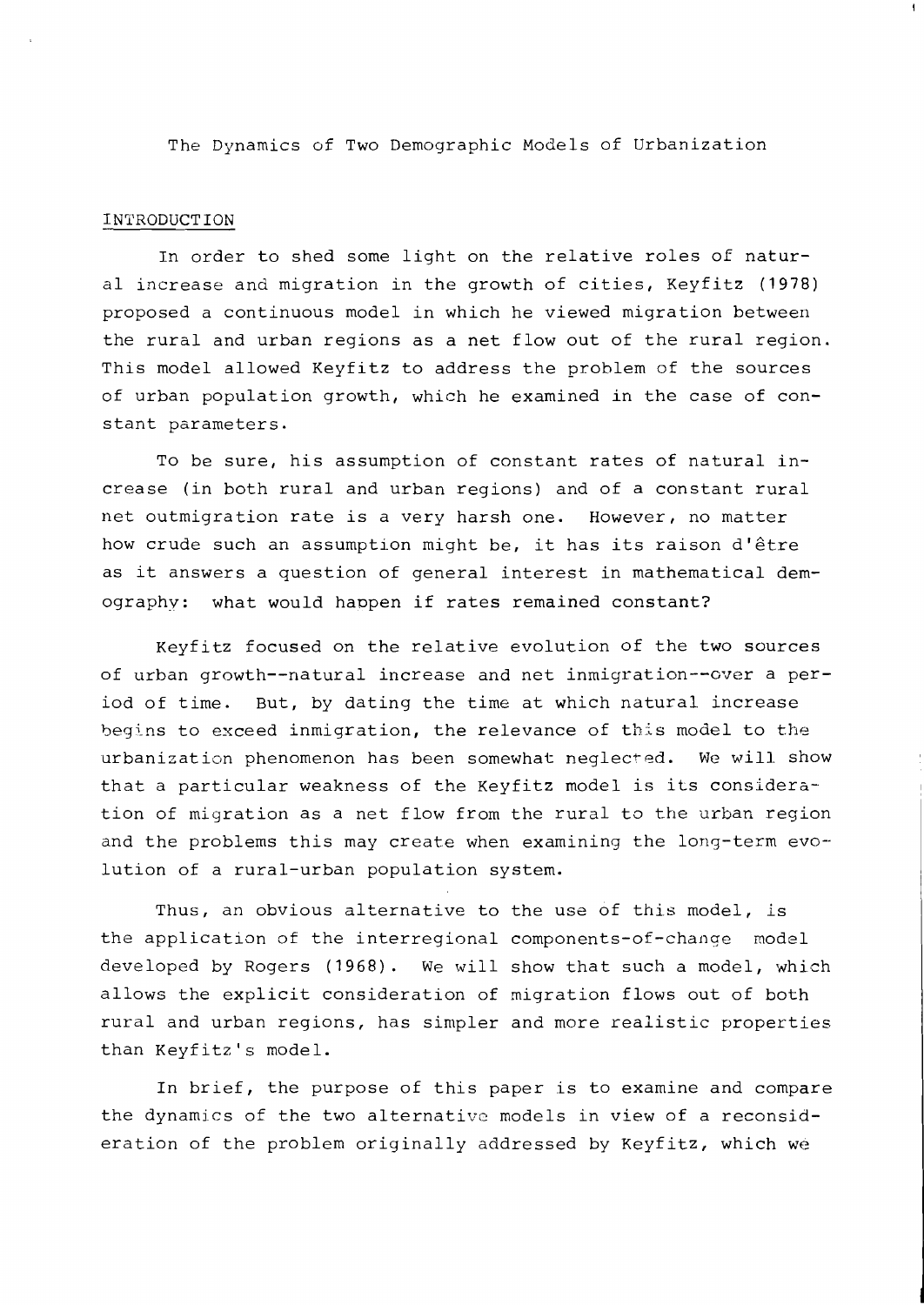will carry out in two subsequent papers: the one will deal with the case of constant rates and the other with the case of varying rates.

The present paper consists of two parts. Part One presents the dynamics of Keyfitz's model and Part Two those of the Rogers model. In both cases, indications of the circumstances in which the model can be used as a model of urbanization are given, and an illustration involving its application to two polar situations (USSR and India) is also shown.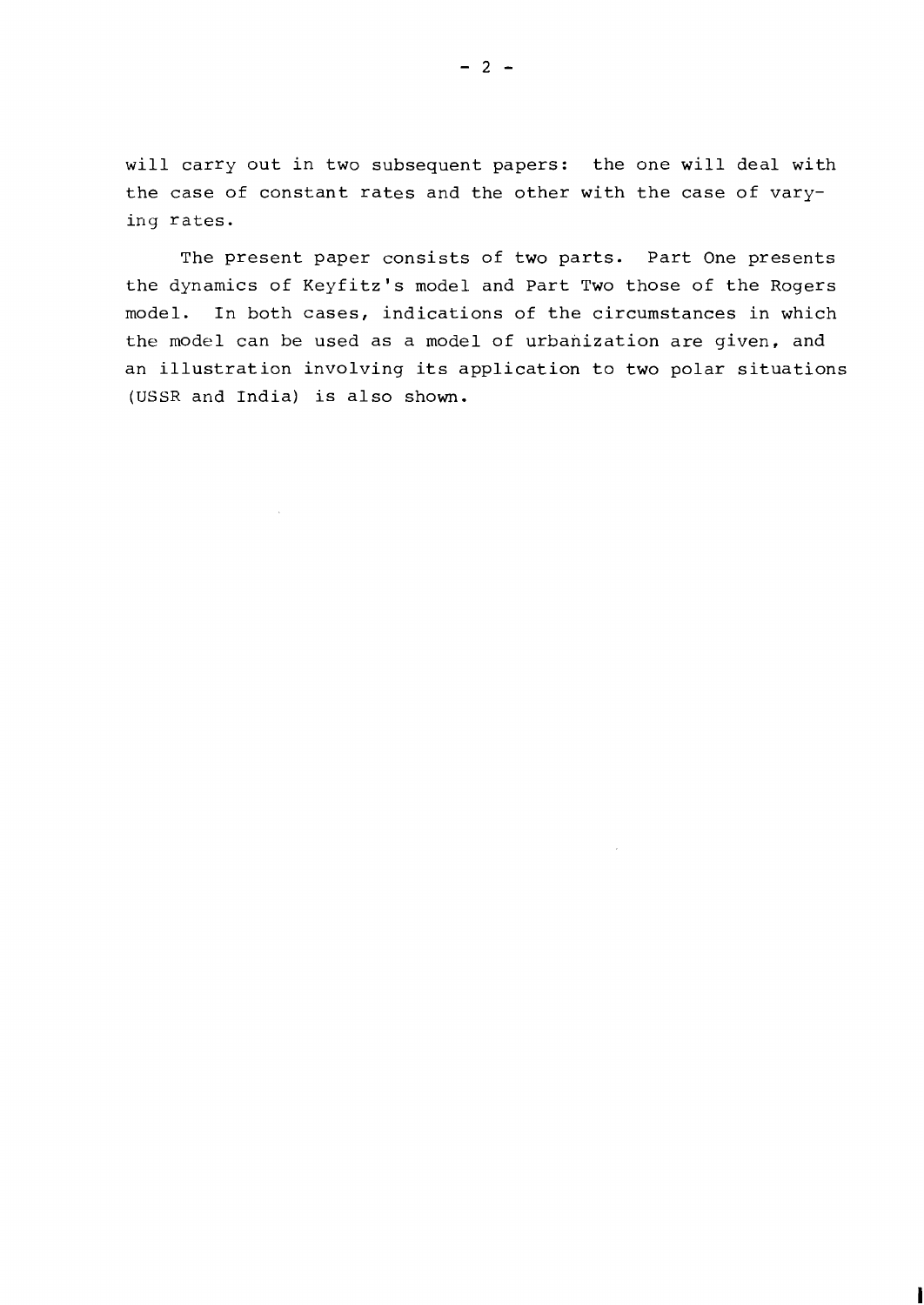### I. ANALYSIS OF KEYFITZ'S MODEL

Basically, Keyfitz (1978) considers a population system divided into two regions, urban and rural, which exhibit constant rates of natural increase, denoted by u and r respectively. In addition, he supposes a net outmigration rate from rural to urban taken as a constant fraction m of the rural population (m is supposed strictly positive).

### Specification and Solution of the Model

Then, the equations describing the population growth of the rural and urban regions are:

$$
\frac{dP_r(t)}{dt} = (r-m) P_r(t)
$$
 (1a)

and

$$
\frac{dP_{u}(t)}{dt} = u P_{u}(t) + m P_{r}(t)
$$
 (1b)

in which  $P_r(t)$  and  $P_u(t)$  are the populations at time t of the rural and urban regions respectively.

The solution of this system is simply:

$$
P_{r}(t) = \frac{P(0)}{1 + S(0)} e^{(r-m)t}
$$
 (2a)

$$
P_{u}(t) = \frac{P(0)}{1 + S(0)} \left[ \frac{m}{r - m - u} e^{(r - m)t} + \left( S(0) - \frac{m}{r - m - u} \right) e^{ut} \right]
$$
\n(2b)\*

\*If  $r-m-u = 0$ , (2b) is to be replaced by:

$$
P_{u}(t) = \frac{P(0)S(0)}{1 + S(0)} e^{(r-m)t}
$$
 (2b')

 $\mathbf{I}$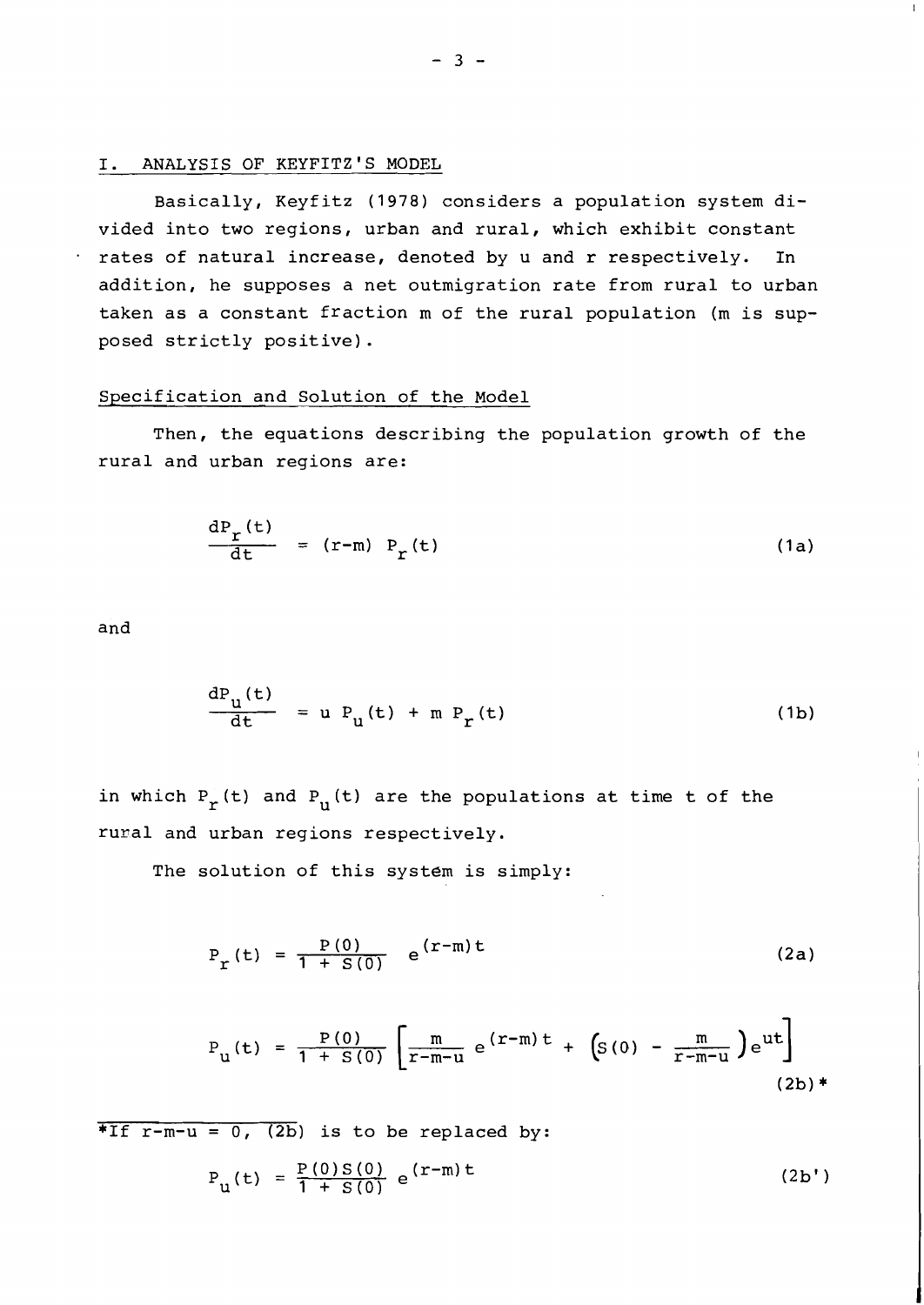in which  $S(0)$  is the ratio of the urban to rural population in the observation period dated  $t = 0$  and P(0) the total population of the system in that period  $\left[{}_{\pm}P_{r}(0) + P_{n}(0)\right]$ .

The first question that the availability of this solution raises is the one of knowing when  $P_r(t)$  and  $P_u(t)$  take on positive values over the time continuum  $]-\infty$ ,  $+\infty[$ .

Formula (2a) clearly shows that  $P_r(t)$  is positive for any value of t whereas formula (2b) indicates that  $P_{\text{u}}(t)$  can be negative under certain conditions. Using (2b), we can express the condition that  $P_{11}(t) \ge 0$  as

$$
\frac{m e^{(r-m)t} - [m - S(0) (r-m-u)] e^{ut}}{r-m-u} \ge 0
$$
 (3)

On multiplying both sides of (3), by  $\frac{r-m-u}{ut}$  , the above condime <sup>-</sup> tion becomes

$$
e^{(r-m-u)t} \ge 1 - \frac{r-m-u}{m} S(0)
$$
 if  $r-m-u > 0$  (4a)

 $or$ 

$$
e^{(r-m-u)t} \le 1 - \frac{r-m-u}{m} S(0)
$$
 if  $r-m-u < 0$  (4b)

Consequently :

a) if 
$$
1 - \frac{r-m-u}{m} S(0) \le 0
$$
, an inequality which requires  $r-m-u > 0$ , (4a) always holds.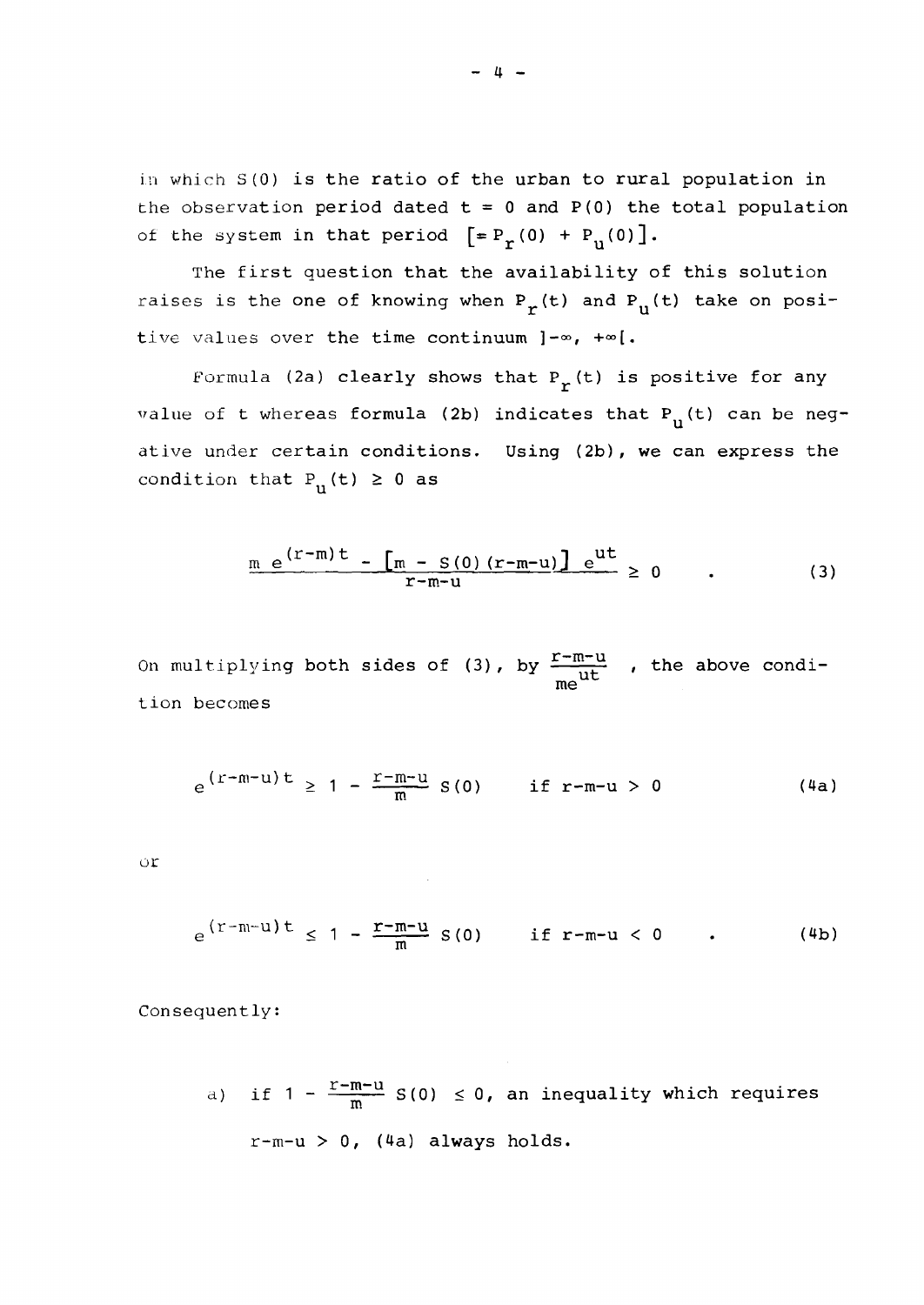b) if 
$$
1 - \frac{r - m - u}{m}
$$
 s(0) > 0, both (4a) and (4b) reduce to

the same condition

$$
t_{D} = -\frac{1}{u+m+r} \ln \left(1 + \frac{u+m-r}{m} S(0)\right) \qquad , \qquad (5)
$$

where  $t_{\text{D}}$  is necessarily negative.

TO summarize,

a) if 
$$
r \ge u + m \frac{1+S(0)}{S(0)}
$$
,  $P_u(t)$  can vary over the whole  
time continuum.

b) if 
$$
r < u + m \frac{1 + S(0)}{S(0)}
$$
,  $P_u(t)$  can only vary for

$$
t \in [t_{p'} + \infty[
$$

The knowledge of the solution (2a) - (2b) and of the time interval on which it is defined permits one to study the dynamics of the model (1a) - (1b). The analysis is started with a focus on the evolution of the relative sizes of the urban and rural populations.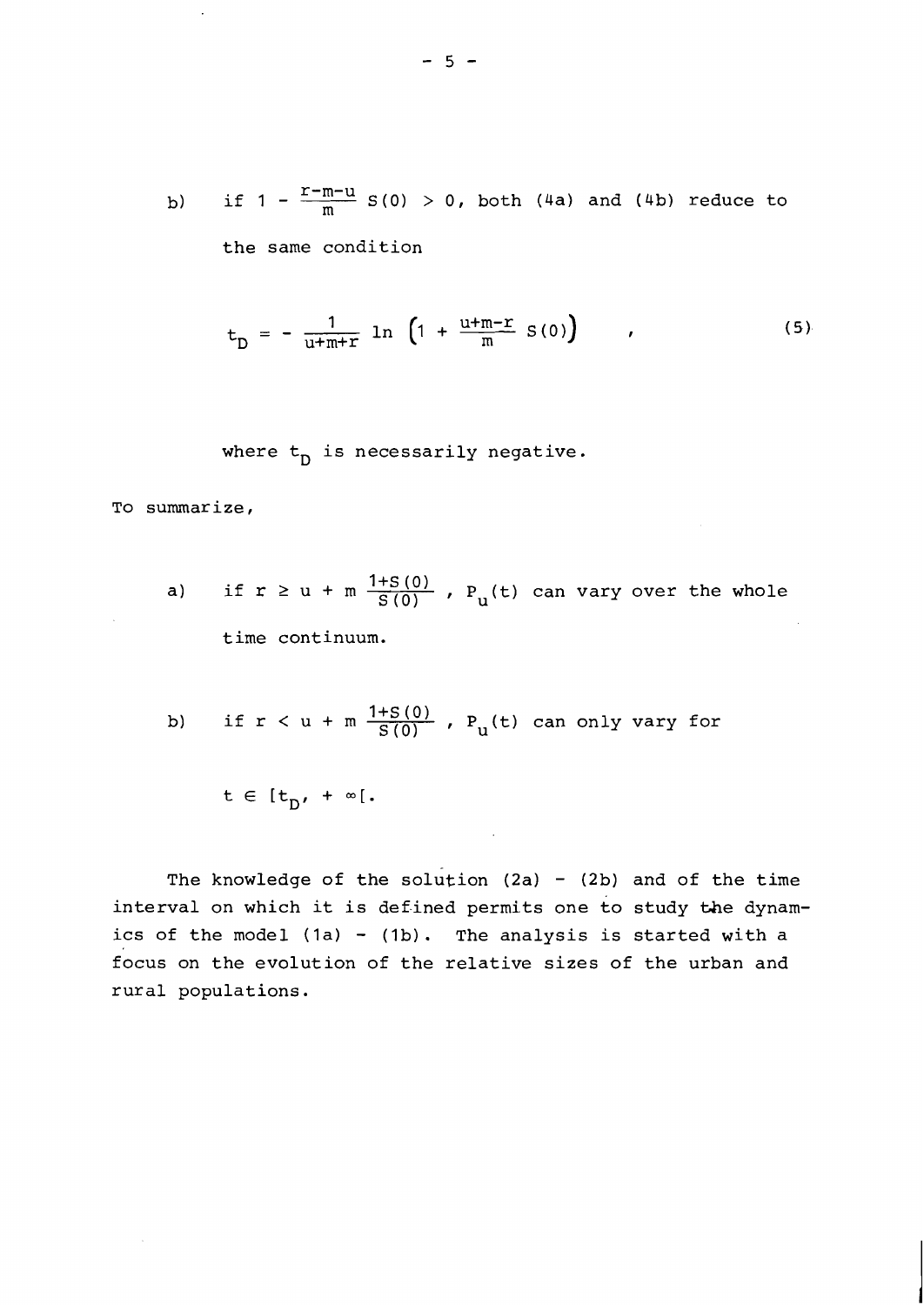Relative Growth of the Urban and Rural Populations

Let  $S(t)$  be the ratio of the urban to rural populations. An analytical expression can be obtained by dividing (2b) by (2a) : (t) be the ratio of the urban to rural<br>cal expression can be obtained by divid<br> $S(t) = \frac{m}{r-m-u} + \left(S(0) - \frac{m}{r-m-u}\right)e^{(u+m-r)t}$ 

$$
S(t) = \frac{m}{r - m - u} + \left(S(0) - \frac{m}{r - m - u}\right) e^{(u + m - r)t} \qquad . \qquad (6)
$$

Differentiating (6) with respect to time leads to:

$$
\frac{dS(t)}{dt} = S(0) (u+m-r) + m e^{(u+m-r)t}
$$
 (7)

It is obvious that:

- a) if  $r < u + m \frac{1+s(0)}{S(0)}$ ,  $\frac{dS(t)}{dt}$  is positive. Since in this case  $P_u(t)$  is defined for  $t \ge t_D$ , it follows that S(t) monotonically increases from zero (for  $t=t_0$ ) to +  $\infty$  (if  $r < u + m$ ) or  $\frac{m}{r-m-u}$  (if  $r > u + m$ ) as  $t \rightarrow +\infty$ .
- b) if  $r > u + m \frac{1+S(0)}{S(0)}$ ,  $\frac{dS(t)}{dt}$  is negative. Since in this case  $P_{11}(t)$  is defined over the whole time continuum, S(t) monotonically decreases from +  $\infty$  (for t  $\rightarrow$  -  $\infty$ ) to  $\frac{m}{r-m-u}$  (for  $t \rightarrow +\infty$ )

$$
S(t) = S(0) \tag{6'}
$$

<sup>\*</sup>If  $r-m-u = 0$ ,  $S(t)$  is calculated by dividing (2b') by (2a) and we obtain: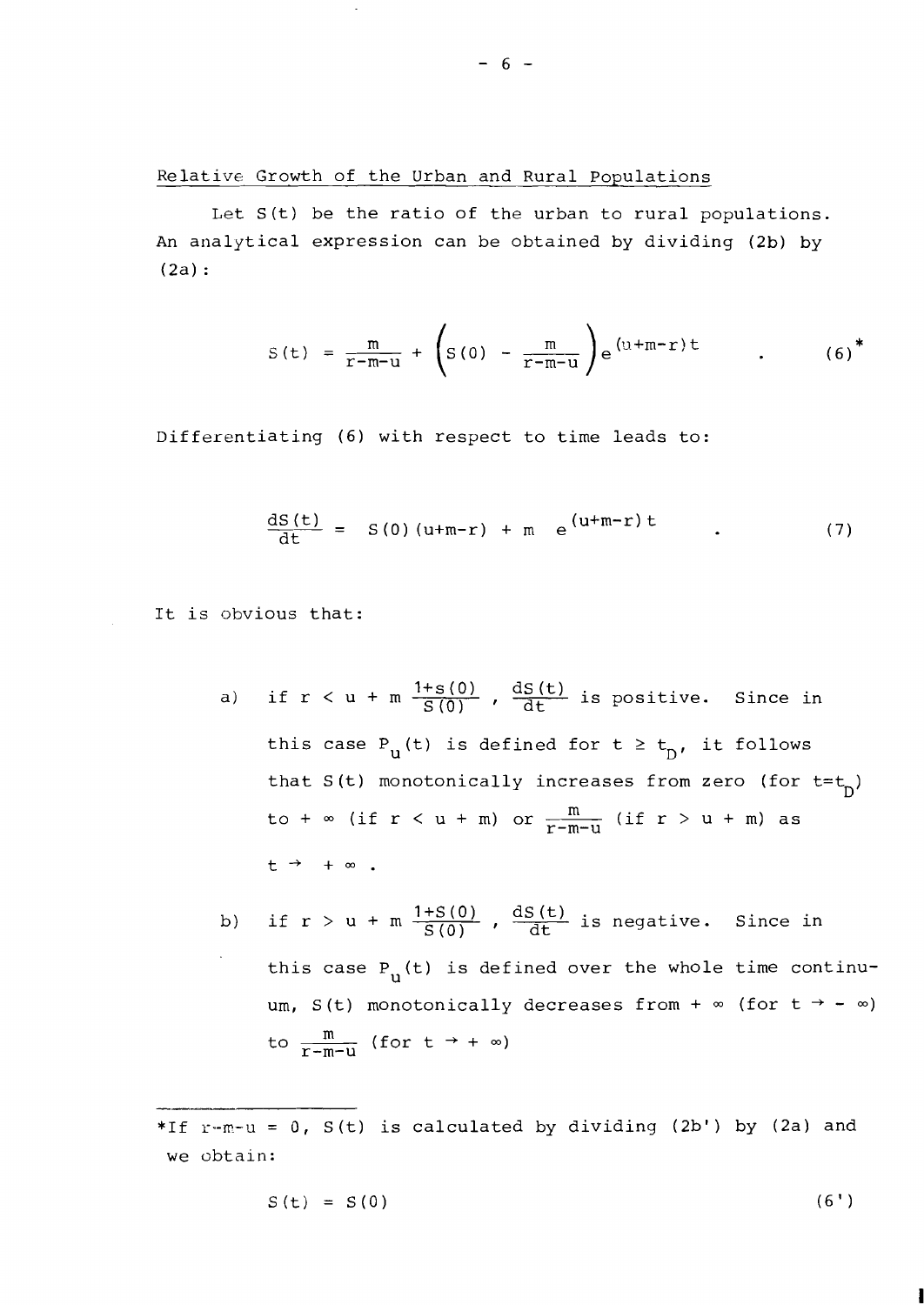c) if 
$$
r = u + m \frac{1+S(0)}{S(0)}
$$
,  $\frac{dS(t)}{dt}$  is equal to zero and S(t)  
remains constant over the whole time continuum.

Alternatively, we can look at the function  $\alpha$  (t) expressing the part of the population which is urban. It is obvious that:

$$
\alpha(t) = \frac{S(t)}{1+S(t)}
$$
 (8)

Differentiating (8) with respect to time, leads to:

$$
d\alpha(t) = \frac{dS(t)}{[1+S(t)]^2}
$$
 (9)

a relation which says that  $\frac{d\alpha(t)}{dt}$  and  $\frac{dS(t)}{dt}$  have the same sign, i.e., that the functions  $\alpha(t)$  and  $S(t)$  vary in the same manner.

- a) if  $r < u + m \frac{1+S(0)}{S(0)}$ ,  $\alpha(t)$  monotonically increases from zero (for  $t = t_D$ ) to 1 (if  $r < u + m$ ) or if  $r < u + m \frac{1+S(U)}{S(0)}$ ,  $\alpha(t)$  monoto<br>
from zero (for  $t = t_D$ ) to 1 (if  $n = \frac{m}{1-u}$  (if  $r > u + m$ ) as  $t \to +\infty$ .  $\frac{m}{r-u}$  (if  $r > u + m$ ) as  $t \to +\infty$ .
- b) if  $r > u + m \frac{1+S(0)}{S(0)}$ ,  $\alpha(t)$  monotonically decreases from 1 (for  $t \to -\infty$ ) to  $\frac{m}{r-u}$  (for  $t \to +\infty$ ).

c) if  $r=u+m \frac{1+S(0)}{S(0)}$ ,  $\alpha(t)$  remains constant  $\left(=\frac{S(0)}{1+S(0)}\right)$ .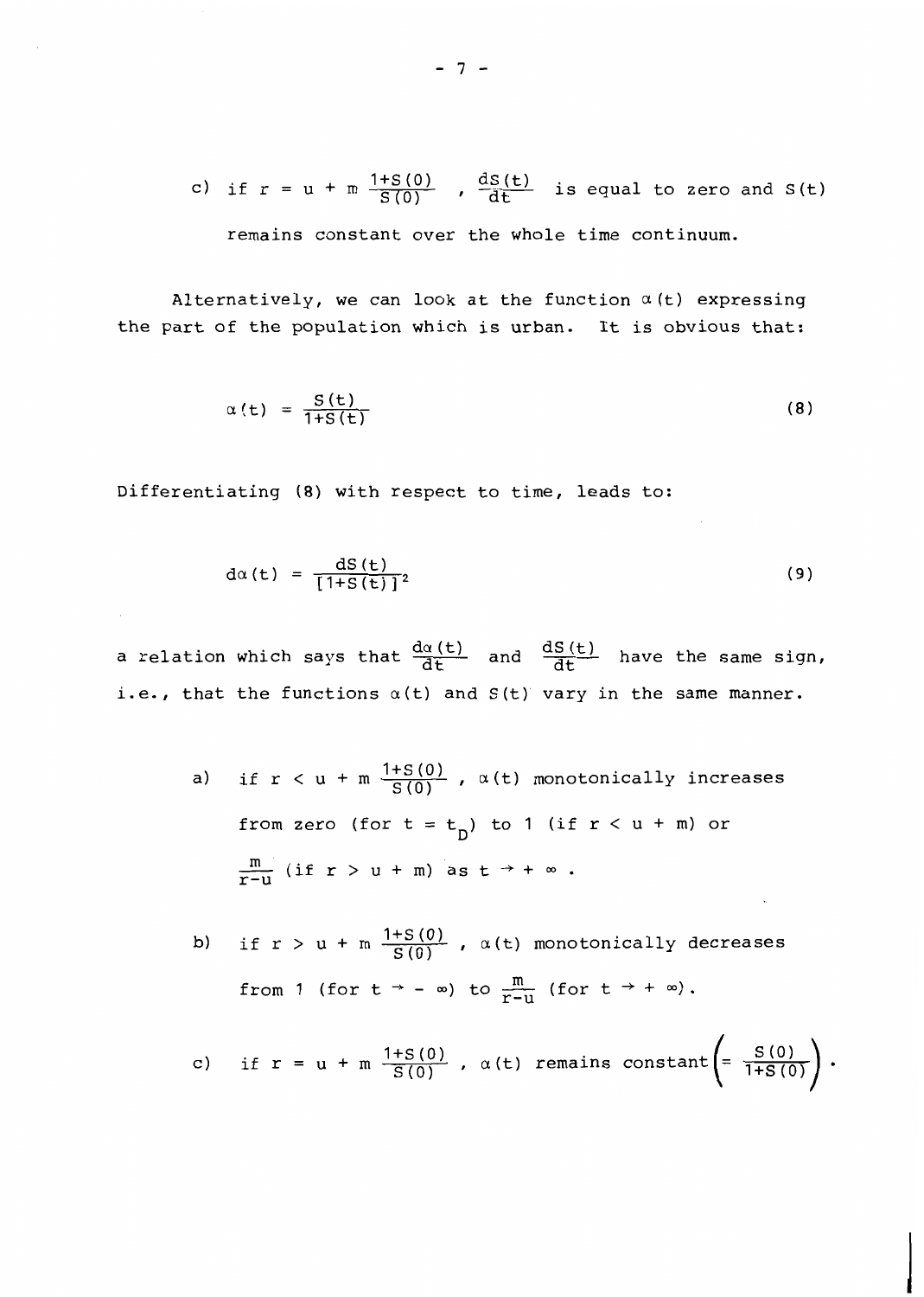The Sources of Population Growth in the Urban Region

The net inmigration rate of the urban region is simply obtained by remarking that the flow out of the rural region is equal to the flow into the urban region:

$$
m_{\mathbf{u}}(t) = m \frac{P_{r}(t)}{P_{n}(t)} = \frac{m}{S(t)}
$$
 (10)

It follows that the variations of  $m_{11}$ (t) are inversely proportional to those of S(t), i.e.,

- a) if  $r < u + m \frac{1+S(0)}{S(0)}$  ,  $m_u(t)$  monotonically decreases from  $+ \infty$  (for  $t = t_n$ ) to zero (if  $r < u + m$ ) or  $r-m-u$  (if  $r > u + m$ ).
- b) if  $r > u + m \frac{1+S(0)}{S(0)}$ ,  $m_u(t)$  monotonically increases from zero (for  $t \rightarrow -\infty$ ) to r-m-u (if  $t \rightarrow +\infty$ ).

c) if 
$$
r = u + m \frac{1+S(0)}{S(0)}
$$
,  $m_u(t)$  remains constant  $\left( = \frac{m}{S(0)} \right)$ .

Now, to determine which part of the increase of  $P_u(t)$  is due to migration and which part to natural increase, one can examine the variations of the ratio R(t) of net inmigration to natural increase in the urban region. Indeed, if  $u \neq 0$ ,

$$
R(t) = \frac{m_u(t)}{u} \tag{11}
$$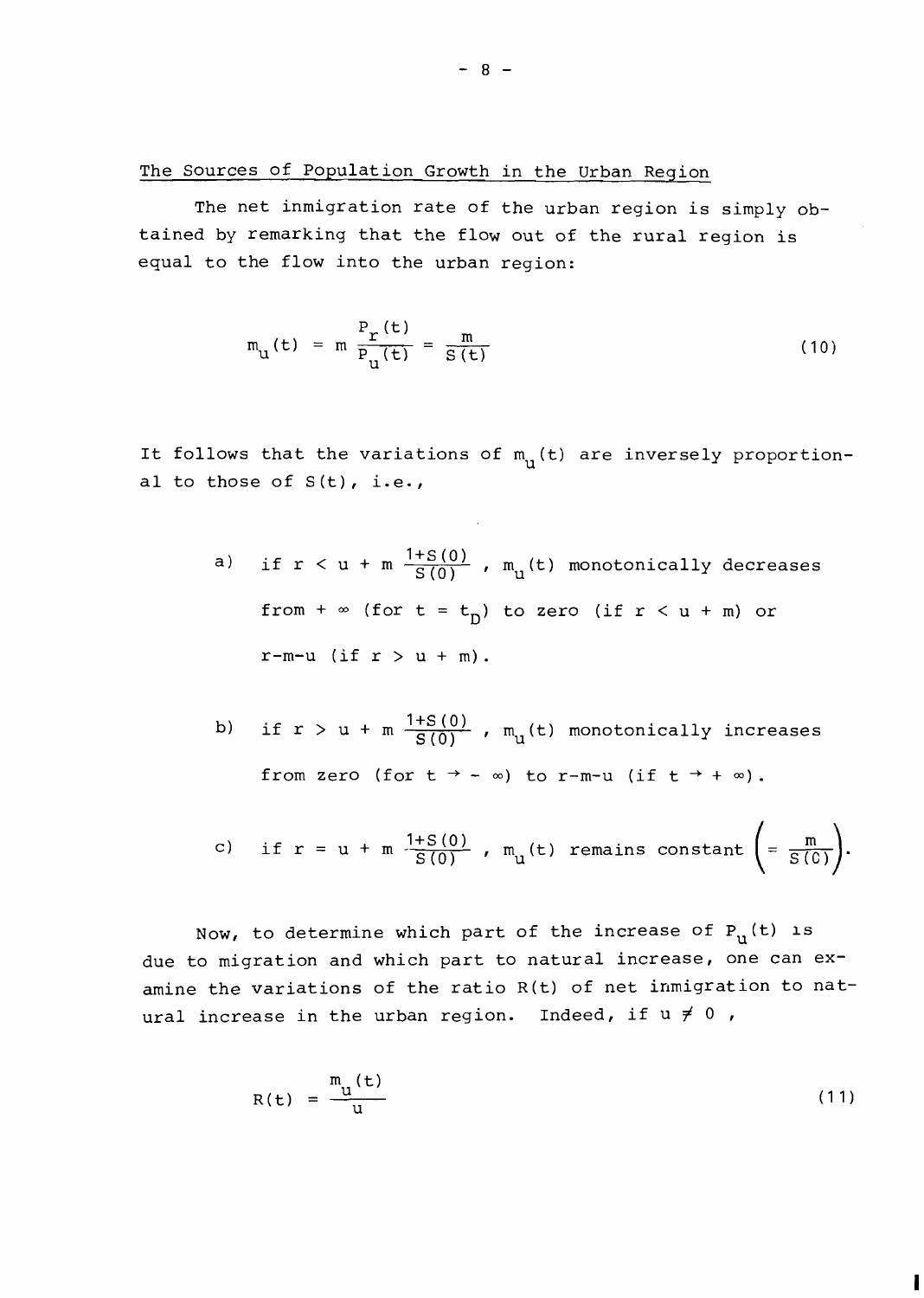i.e., after substituting (10) for m<sub>n</sub>(t)

r substituting (10) for 
$$
m_u(t)
$$
  
\n
$$
R(t) = \frac{m}{uS(t)} \qquad (12a)
$$

 $\mathbf{I}$ 

Alternatively, one can write (12a) as:

$$
S(t) = \frac{m}{uR(t)} \qquad (12b)
$$

 $\lambda$ 

Differentiating (12a) yields:

$$
\frac{dR(t)}{dt} = \frac{m}{uS^2(t)} \frac{dS(t)}{dt}
$$

which shows that  $R(t)$  and  $S(t)$  vary in the same direction if  $u < 0$  and in opposite directions if  $u > 0$ . Let us first suppose that the urban rate of natural increase is positive; then:

a) if  $r < u + m \frac{1+S(0)}{S(0)}$ ,  $R(t)$  monotonically decreases from +  $\infty$  (for t = t<sub>D</sub>) to zero (if r < u + m) or  $\frac{r-m-u}{u}$  (if  $r > u + m$ ).

The growth of the urban population initially provided by inmigration from the rural region (since the net inmigration rate is initially infinite), tends to be more and more the consequence of natural increase whose relative importance increases monotonically.

b) if 
$$
r > u + m \frac{1+S(0)}{S(0)}
$$
,  $R(t)$  monotonically increases  
from zero (for  $t \rightarrow -\infty$ ) to  $\frac{r-m-u}{u}$  (for  $t \rightarrow +\infty$ ).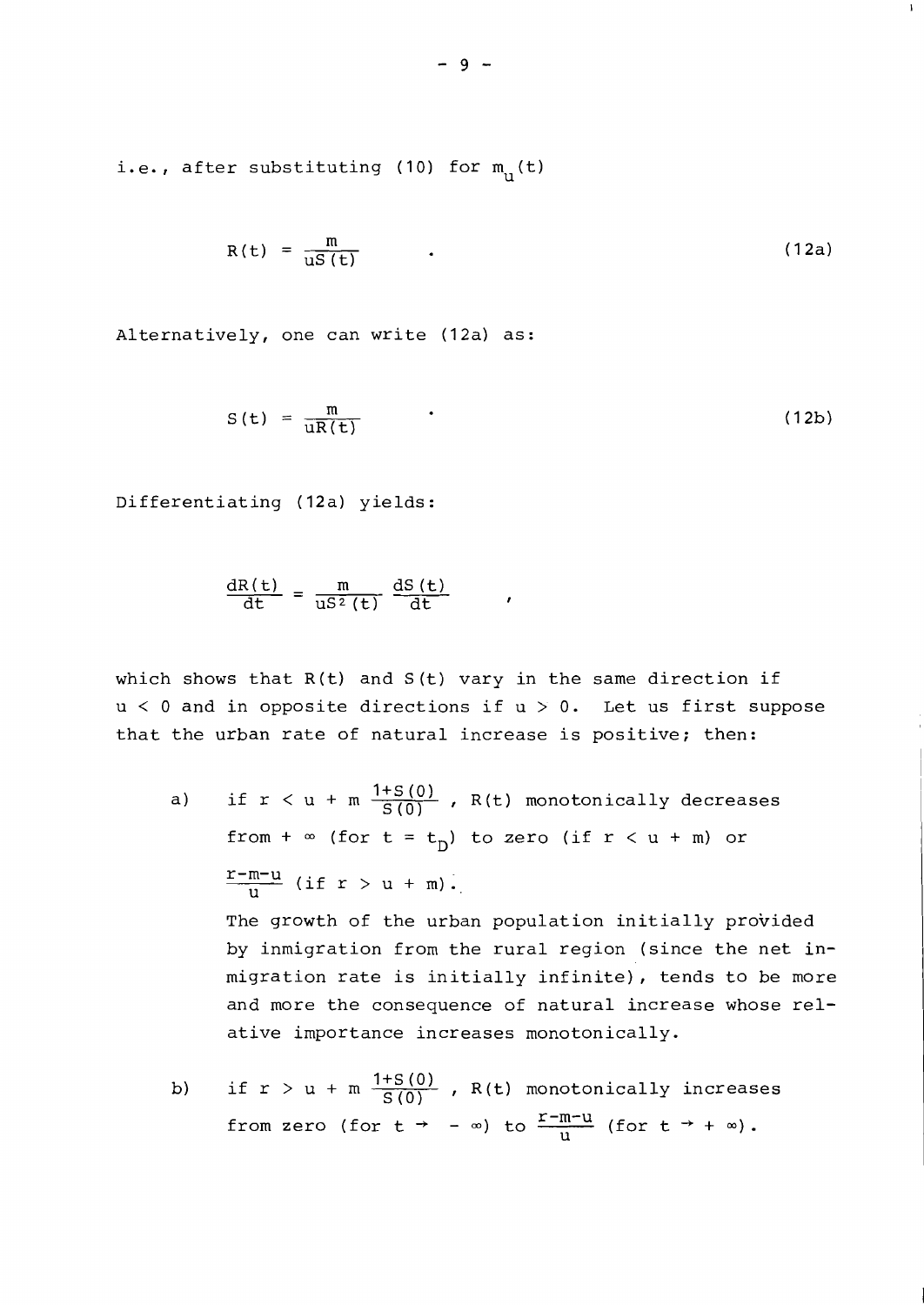Hence, by contrast, net inmigration tends to increase its share vis-a-vis natural increase in accounting for urban growth.

c) if 
$$
r = u + m \frac{1+S(0)}{S(0)}
$$
,  $R(t)$  remains constant =  $\frac{m}{uS(0)}$ 

In the alternative case that u is negative, the above conclusions, according to the relative positions of r and  $u + m \frac{1+S(0)}{S(0)}$  $\frac{1}{S(0)}$ must be exchanged.

The variations of S(t),  $\alpha(t)$ ,  $m_{11}(t)$  and R(t), according to the values taken by the parameters of the model, are diagrammatically summarized in Figure 1.

#### Evolution of the Rural and Urban Populations

Let us examine first the variations of the rural population. It is clear from (la) that

- a) if  $r < m$  ,  $\frac{dp_r(t)}{dt}$  is negative and thus P<sub>r</sub>(t) monotonically decreases tending toward zero as  $t \rightarrow + \infty$ .<sup>\*</sup>
- $\texttt{dF}_{\bm r}$  (c)  $\texttt{d}$ b) if  $r > m$ ,  $\frac{1}{dt}$  is positive and thus  $P_r(t)$  monotonically increases tending toward +  $\infty$  as t  $\rightarrow$  +  $\infty$ .

\*
$$
r = \frac{1 + S(0)}{S(0)},
$$
 the initial value of  $P_r(t)$  is  $P_r(t_p) =$   
\n
$$
P(0) = \left(1 + \frac{u + m - r}{m} S(0)\right)^{\frac{m - r}{m + u - r}}
$$
 while, if  $r \ge u + m \frac{1 + S(0)}{S(0)}$ ,  $P_r(t)$   
\neither decreases from +  $\infty$  (if  $r < m$ ) or increases from zero (if  $r > m$ ).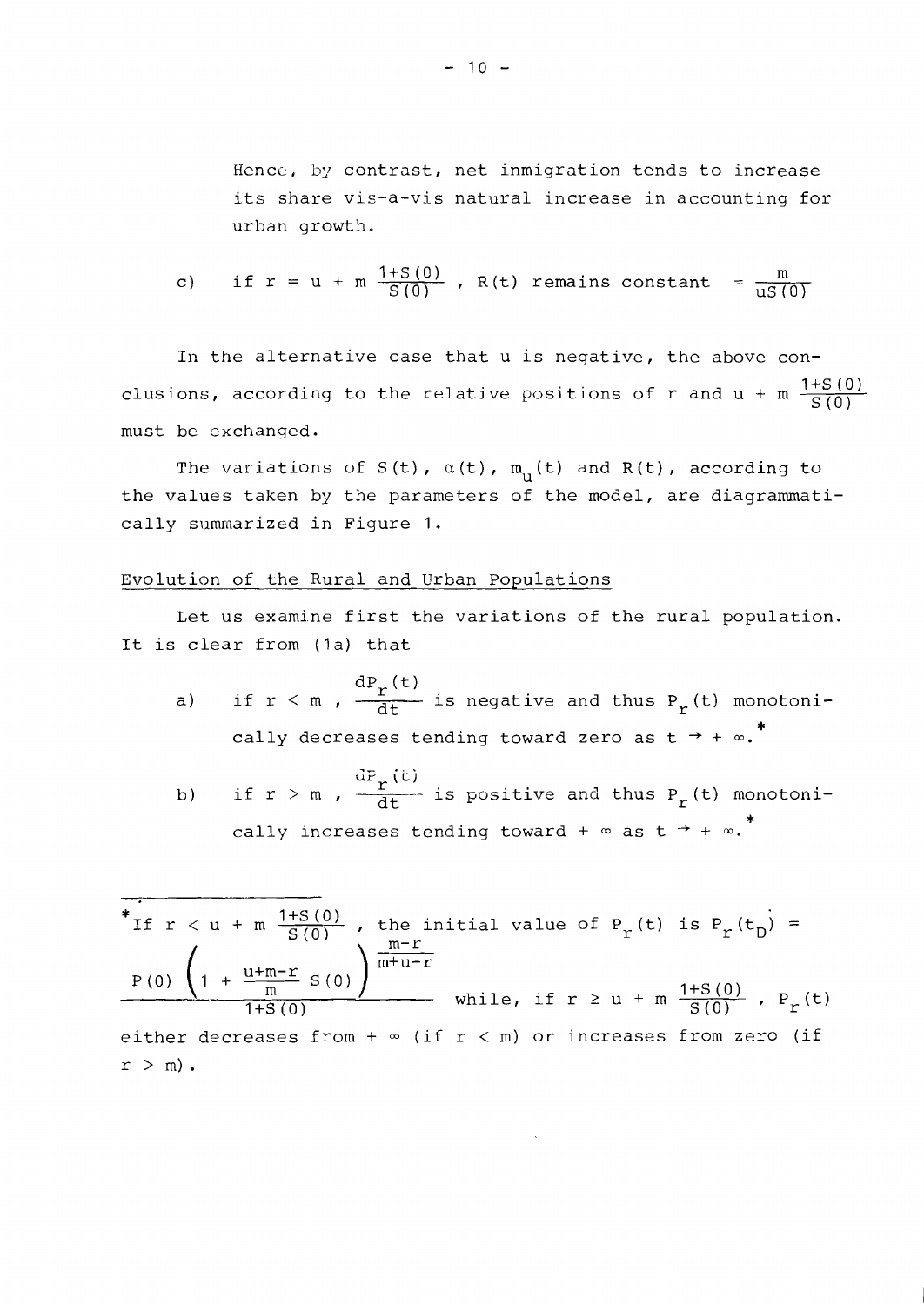|                                   | t.                               | – യ                           | $+\circ$                                                                                                               |
|-----------------------------------|----------------------------------|-------------------------------|------------------------------------------------------------------------------------------------------------------------|
| $1\,.$                            | S(t)                             | $+ - \infty$                  | $\frac{m}{r-m-u}$                                                                                                      |
| $r > u + m \frac{1+S(0)}{S(0)}$   | $\alpha$ (t).                    | + ∽                           | $\frac{m}{r-v}$                                                                                                        |
|                                   | $m_{\rm u}$ (t)                  | $0 -$                         | −ո−ս                                                                                                                   |
|                                   | u > 0<br>R(t)                    | O.<br>$\overline{0}$          | <u>r-m-u</u><br>u                                                                                                      |
|                                   | u < 0                            |                               | $rac{r-m+u}{u}$                                                                                                        |
|                                   | U                                |                               |                                                                                                                        |
| II.                               | S(t)                             | S(t)                          | S(0)                                                                                                                   |
| $r = u + m \frac{1 + S(0)}{S(0)}$ | $\alpha(t)$                      | $\frac{5(0)}{1+5(0)}$         | $\frac{S(0)}{1+S(0)}$                                                                                                  |
| or                                | $m_{\rm u}$ (t)                  | $rac{\text{in}}{\text{S}(0)}$ | $\frac{m}{5(0)}$                                                                                                       |
| $r = u + m$                       | R(t)                             | $\frac{m}{\pi s(0)}$          | $\frac{m}{\text{uS}(0)}$                                                                                               |
|                                   | t                                | $t_{\rm D}$                   | $+ \circ$                                                                                                              |
|                                   | S(t)                             | $0 -$                         | if $r < u + u$<br>$+$ $\infty$<br>$\frac{m}{r-m-u}$<br>$if r > u + m$                                                  |
| III.                              | $\alpha$ (t)                     |                               | if $r < u + m$<br>1                                                                                                    |
| $r < u + m \frac{1 + S(0)}{S(0)}$ |                                  | Õ                             | $\frac{m}{r-u}$<br>if $r > u + m$                                                                                      |
| $(r \neq u + m)$                  | $m_{\rm u}^{\phantom{\dag}}$ (t) | $+ \alpha$                    | if $r < u + m$<br>0<br>if $r > u + m$<br>$r - m - u$                                                                   |
|                                   | u > 0<br>R(t)                    | $\div$ $\infty$               | $if r < u + m$<br>$\overline{0}$<br>$\frac{\mathfrak{r}{-}\mathfrak{m}{-}\upsilon}{\upsilon}$<br>$i\text{f r} > u + m$ |
|                                   | $u \leq 0$                       |                               | $if r < u + m$<br>0<br>$rac{r-m-u}{u}$<br>if $r > u + m$                                                               |
|                                   |                                  |                               |                                                                                                                        |

 $S(t)$  = Ratio of urban to rural population<br>  $\alpha(t)$  = Part of the population which is urban<br>  $m_u(t)$  = Net inmigration rate of the urban population  $R(t)$  = Ratio of net inmigration to natural increase for the urban region.

The Keyfitz model: the variations of  $S(t)$ ,  $\alpha(t)$ ,  $m_u(t)$  and  $R(t)$ Figure 1.

 $-11 -$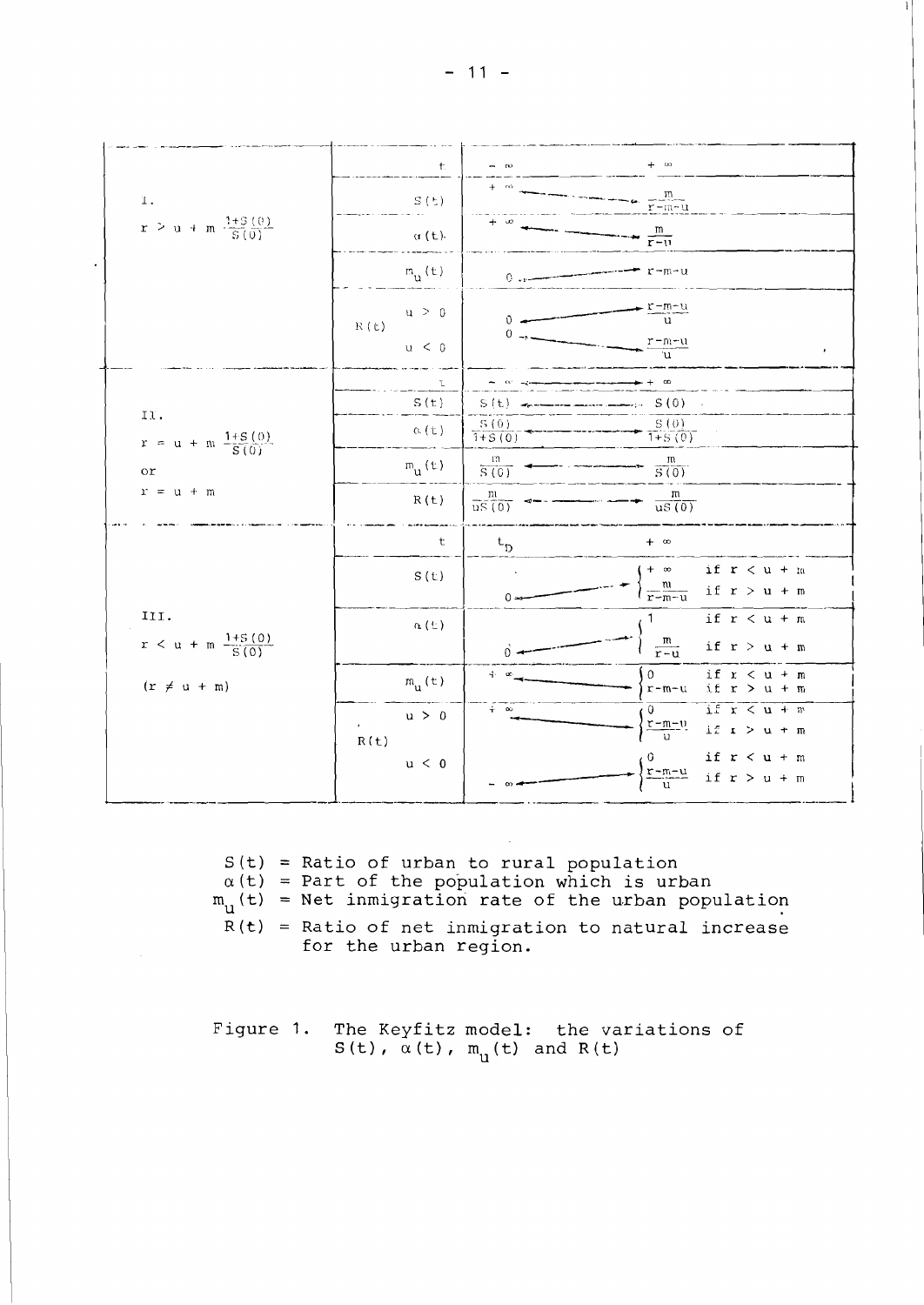$dp$ <sub>r</sub> (t) . c) if  $r = m$ ,  $\frac{dr}{dt}$  is equal to zero and thus  $P_r(t)$  remains constant, i.e.,

$$
P_r(t) = P_r(0) = \frac{P(0)}{1+S(0)}
$$

for all 
$$
t \in ]-\infty, +\infty[
$$
.

By contrast, the variations of the urban population are more  $dp_u^{\dagger}(t)$  . complex to obtain. From (1b), it follows that  $\frac{dP_{u}(t)}{dt}$  is non-negative if

$$
u S(t) + m \ge 0 \qquad . \tag{13}
$$

 $dP$ <sub>u</sub> $(t)$ To determine the sign of  $\frac{dP_{u}(t)}{dt}$  , we thus examine the variations of u S(t) + m. Two main cases can be distinguished according to the sing of u. Let us suppose first that the natural increase of the urban region is non-negative  $(u \ge 0)$ . Then, u S(t) 4- m varies in the same way as S(t).

- a) 'if  $r < u + m \frac{1+S(0)}{S(0)}$ ,  $u S(t) + m$  increases from an initial positive value (equal to m).
- b) if  $r > u + m \frac{1+S(0)}{S(0)}$ , u S(t) + m decreases from +  $\infty$ (for  $t \to -\infty$ ) to  $\frac{m(r-m)}{r-m-u}$  (for  $t \to +\infty$ ), a positive value.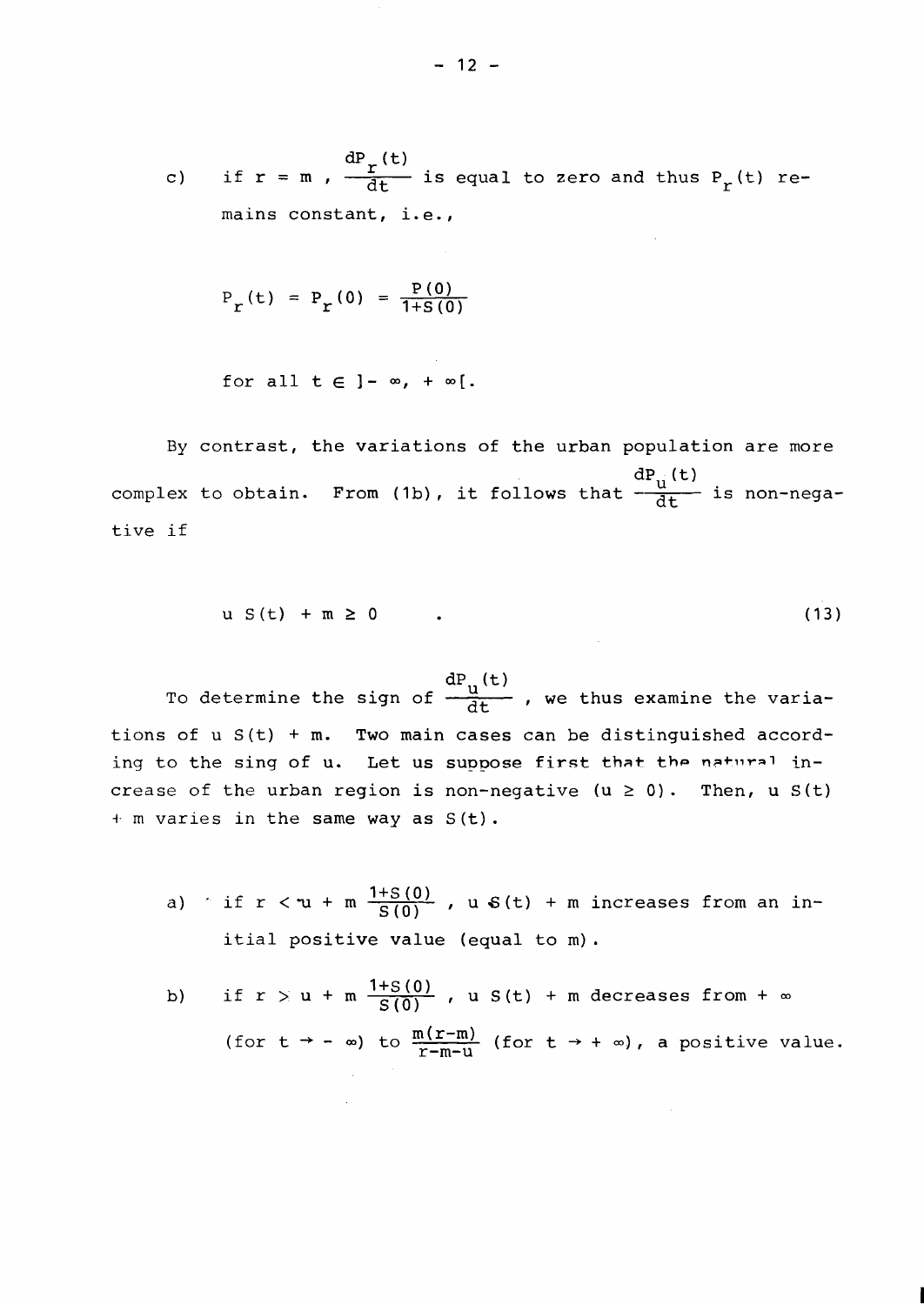c) if 
$$
r = u + m \frac{1+S(0)}{S(0)}
$$
,  $u S(t) + m$  is constant.

Thus, if the natural increase of the urban region is non-nega- $\texttt{dP}_{\pi}(\texttt{t})$ Thus, if the natural increase of the urban region is non-nega-<br>dP<sub>u</sub>(t)<br>tive,  $\frac{dP}{dt}$  is positive and the population of the urban region increases. Note that P<sub>u</sub>(t) originates from zero (for t =  $t_{D}$  if  $r < u + m \frac{1+S(0)}{S(0)}$  or for  $t \to -\infty$  if  $r > u + m \frac{1+S(0)^*}{S(0)}$  and becomes infinitely positive as  $t \rightarrow +\infty$ .

Now, let us suppose that the natural increase of the urban region is negative ( $u < 0$ ). Then  $u S(t) + m$  varies in the opposite direction of  $S(t)$ . Consequently,

a) if  $r < u + m$ ,  $u S(t) + m$  decreases from m (for  $t = t_D$ ) to -  $\infty$  (for t  $\rightarrow$  +  $\infty$ ). There exists a value t<sub>u</sub>, solution of  $u S(t) + m = 0$ , such that  $u S(t) + m$  is positive for  $t < t_u$  and negative for  $t > t_u$ . It is simple to establist that:

$$
t_{u} = \frac{1}{u + m - r} \ln \left( \frac{m (r - \hat{m})}{u [m - S(0) (r - m - u)]} \right) \quad . \tag{14}
$$

\*In the latter case, if the natural increase of the urban region is zero, P<sub>u</sub>(t) increases from  $\frac{P(0) (S(0) - \frac{m}{r-m})}{1+S(0)}$  (for  $t \to -\infty$ ).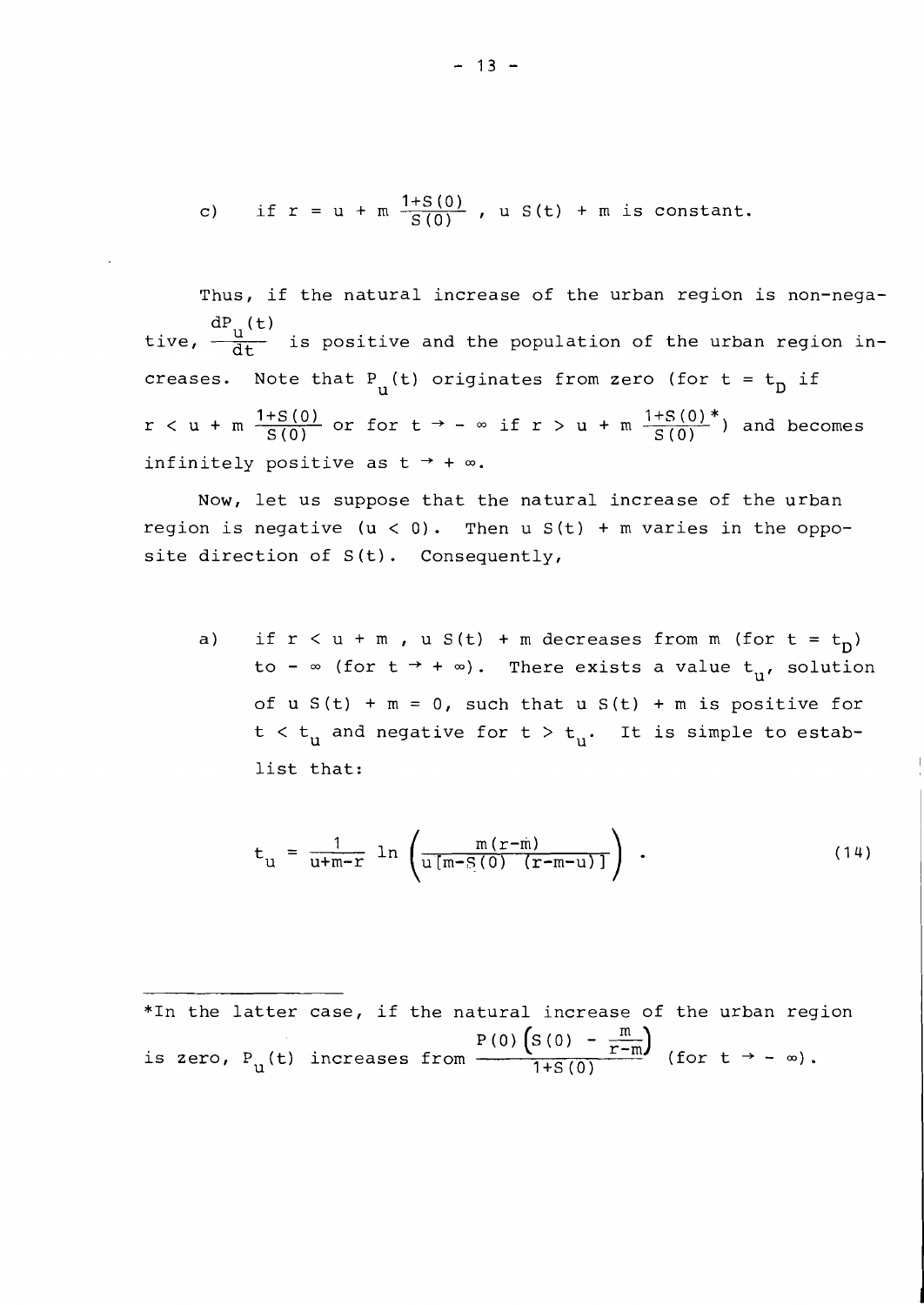b) if 
$$
r + m < r < u + m \frac{1 + S(0)}{S(0)}
$$
,  $u S(t) + m$  decreases from  $m$  (for  $t = t_D$ ) to  $\frac{m(r-m)}{r-m-u}$  (for  $t \to +\infty$ ). It follows that if  $r > m$ ,  $u S(t) + m$  is always positive. Whereas if  $r < m$ ,  $u S(t) + m$  is positive for  $t < t_u$  and negative for  $t > t_u$  where  $t_u$  is also given by (14).

c) if 
$$
r > u + m \frac{1+S(0)}{S(0)}
$$
, u S(t) increases from  $-\infty$  (for  $t \to -\infty$ ) to  $\frac{r(r-m)}{r-m-u}$  (for  $t \to +\infty$ ). It follows that if  $r < m$ , u S(t) + m is always negative. Whereas if  $r > m$ , u S(t) + m is negative for  $t < t_u$  and positive for  $t > t_u$  where  $t_u$  is given by (14).

Consequently, if the rate of natural increase in the urban  $\text{dP}_{\text{u}}(\texttt{t})$ region is negative, the sign of  $\frac{u}{dt}$  may change at most once over the interval on which  $P_{\bf u}({\bf t})$  is defined. Four alternative situations can be encountered:

- a) if  $u + m < r < u + m \frac{1+S(0)}{S(0)}$  and  $r > m$  , P<sub>u</sub>(t) monotoni- $\frac{1}{\sin(0)}$ cally increases.
- b) if  $r > u + m \frac{1+S(0)}{S(0)}$  and  $r < m$  , it monotonically in- $\frac{1}{5(0)}$ creases.
- c) if  $r < u + m$  or  $u + m < r < u + m \frac{1+S(0)}{S(0)}$  and  $r < m$  , it increases and then decreases.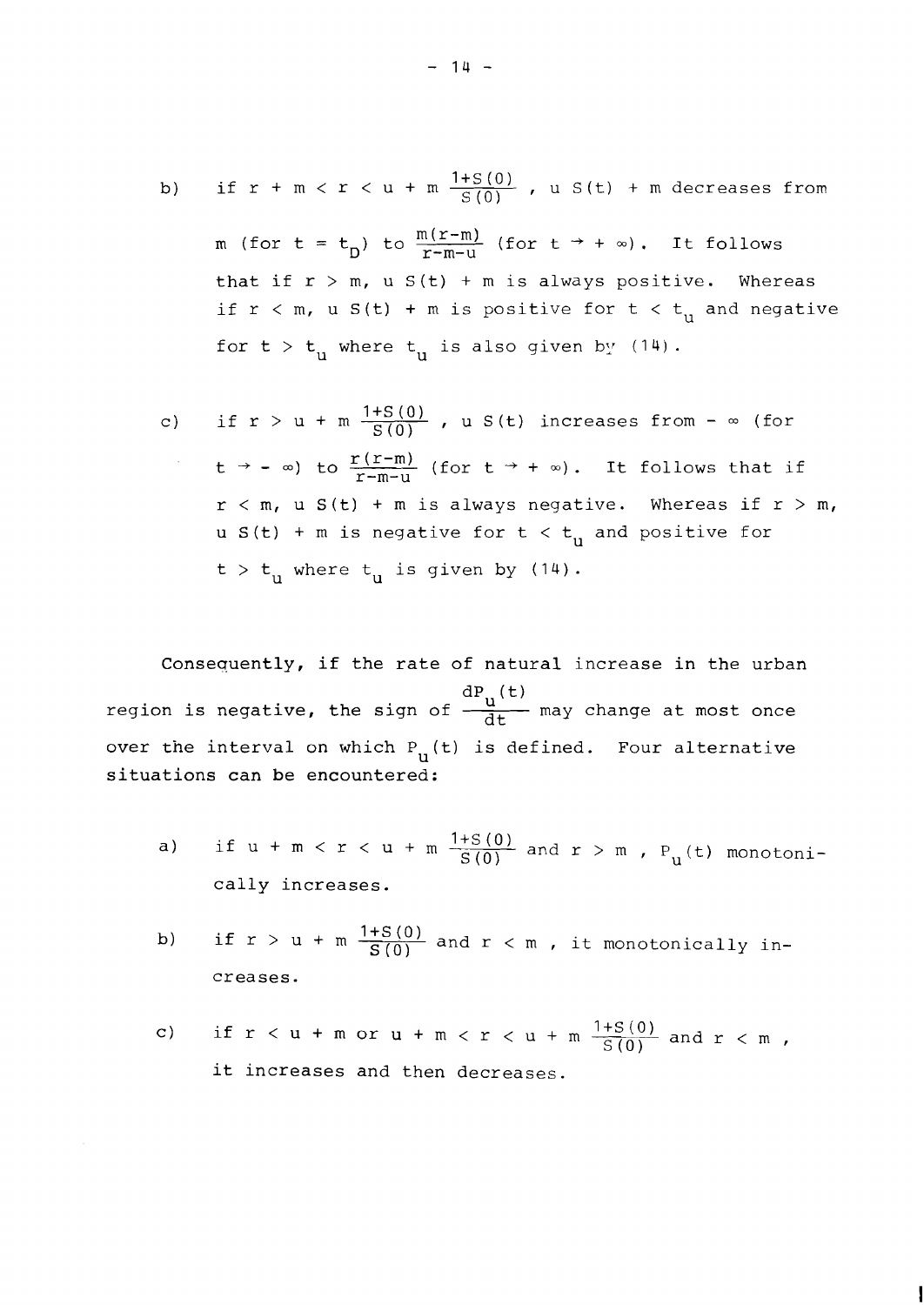d) if  $r > u + m \frac{1+S(0)}{S(0)}$  and  $r > m$  , it decreases and then  $\frac{m}{s(0)}$ increases.

The particular cases  $r = u + m \frac{1+S(0)}{S(0)}$  and  $r = u + m$  which involve simple expressions of  $P_{\bf u}({\bf t})$  whose variations are obvious remains to be studied.

The above discussion of the variations of  $P_r(t)$  and  $P_n(t)$ according to the values of the parameters of the model, is diagrammatically summarized in Figure 2.

## Use of the Model as a Model of Urbanization

The model defined by  $(1a) - (1b)$  has been defined by Keyfitz (1978) to deal with the urbanization phenomenon. In such a context, it is most likely that both the rural and urban natural increase rates be positive and that r be less than  $u + m$ . Then, the model is of the third type defined earlier  $\left\{ \text{r} \leq u + m \; \frac{1 + S(0)}{S(0)} \right\}$ with the urban population increasing over a time interval  $[t_D,+\infty[$ .

Figure **3** indicates the variations of the main functions of the model, which are all monotonic. The direction of variations for all these functions is uniquely defined, except for the rural population which monotonically increases or decreases according to the relative magnitudes of r and m.

\*In this case, the limiting values of  $P_{\text{U}}(t)$  are the following:  $P_{u}(t)$  is initially equal to zero for  $t = t_D$  (if  $r < u + m \frac{1+s(0)}{s(0)}$ ) or infinitely positive for  $t \to -\infty$  (if  $r > u + m \frac{1+S(0)}{S(0)}$  ). As t + + **03,** P (t) tends toward zero except if u <sup>+</sup>m < r < u + <sup>m</sup> u  $\frac{1+ S(0)}{S(0)}$  and  $r \ge m$  in which case P<sub>u</sub>(t) tends toward -  $\frac{m P(0)}{u(1+S(0))}$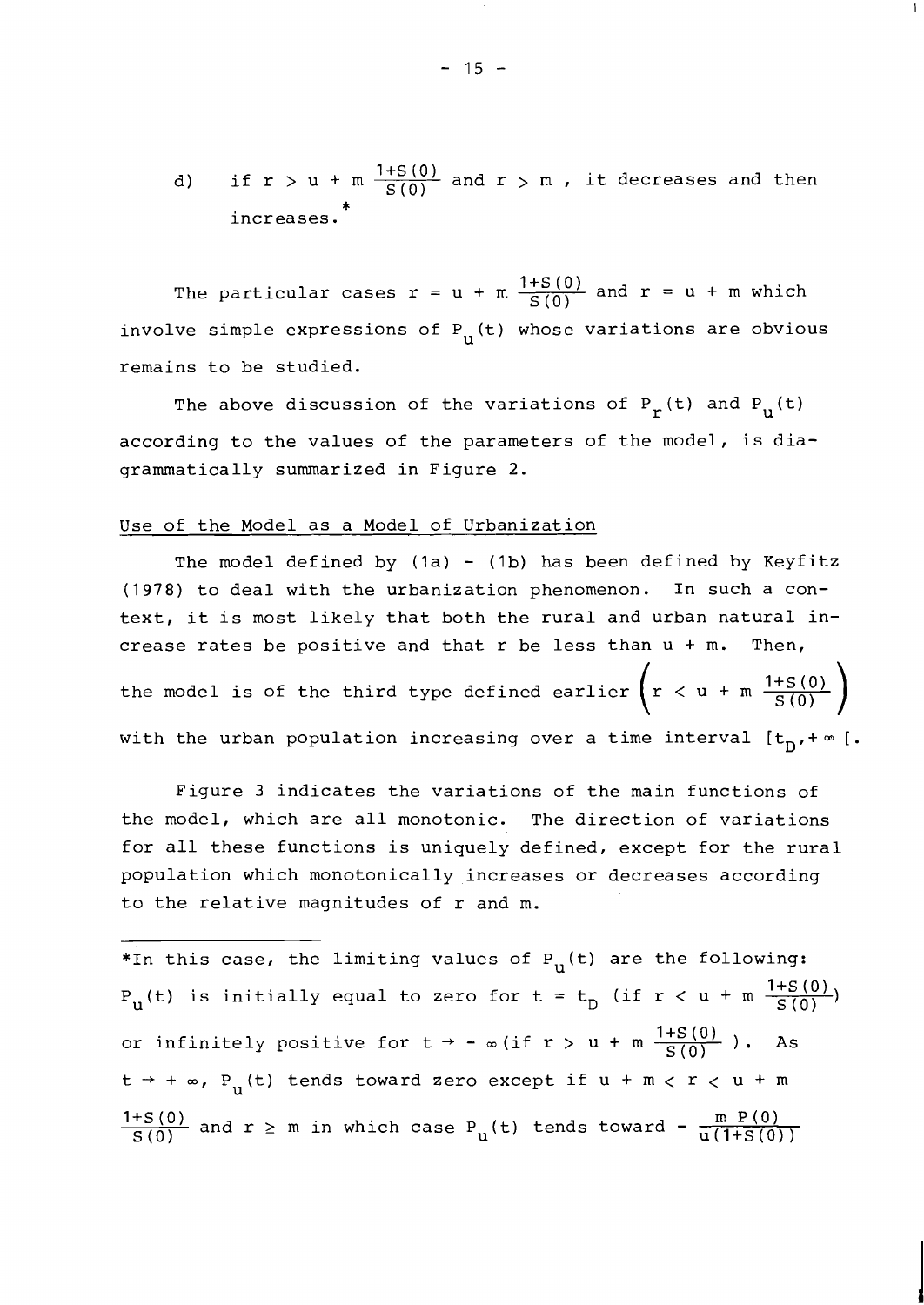

Figure 2. The Keyfitz model: the variations of  $P_u(t)$  and  $P_T(t)$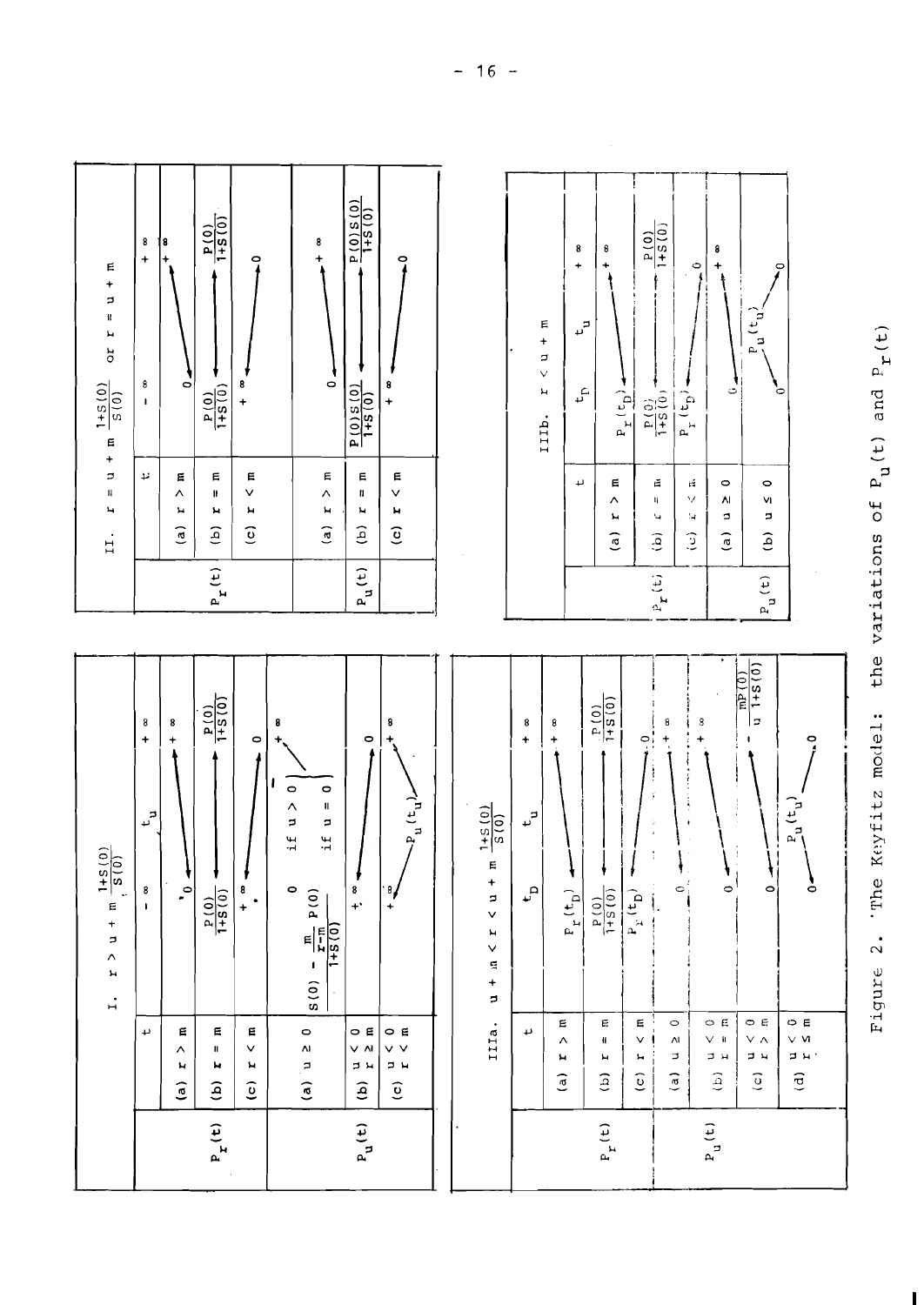$-17 -$ 



Figure 3. The Keyfitz model as a model of urbanization: the variations of the model's functions

To summarize, when the model is used as a model of urbanization, the system appears as one which:

- a) originates with its whole population concentrated in the rural region and,
- b) presents a regional distribution such that the ratio of urban to rural population is equal to S(O), after a period of time equal to  $-t_D$  where  $t_D$  is given by (5).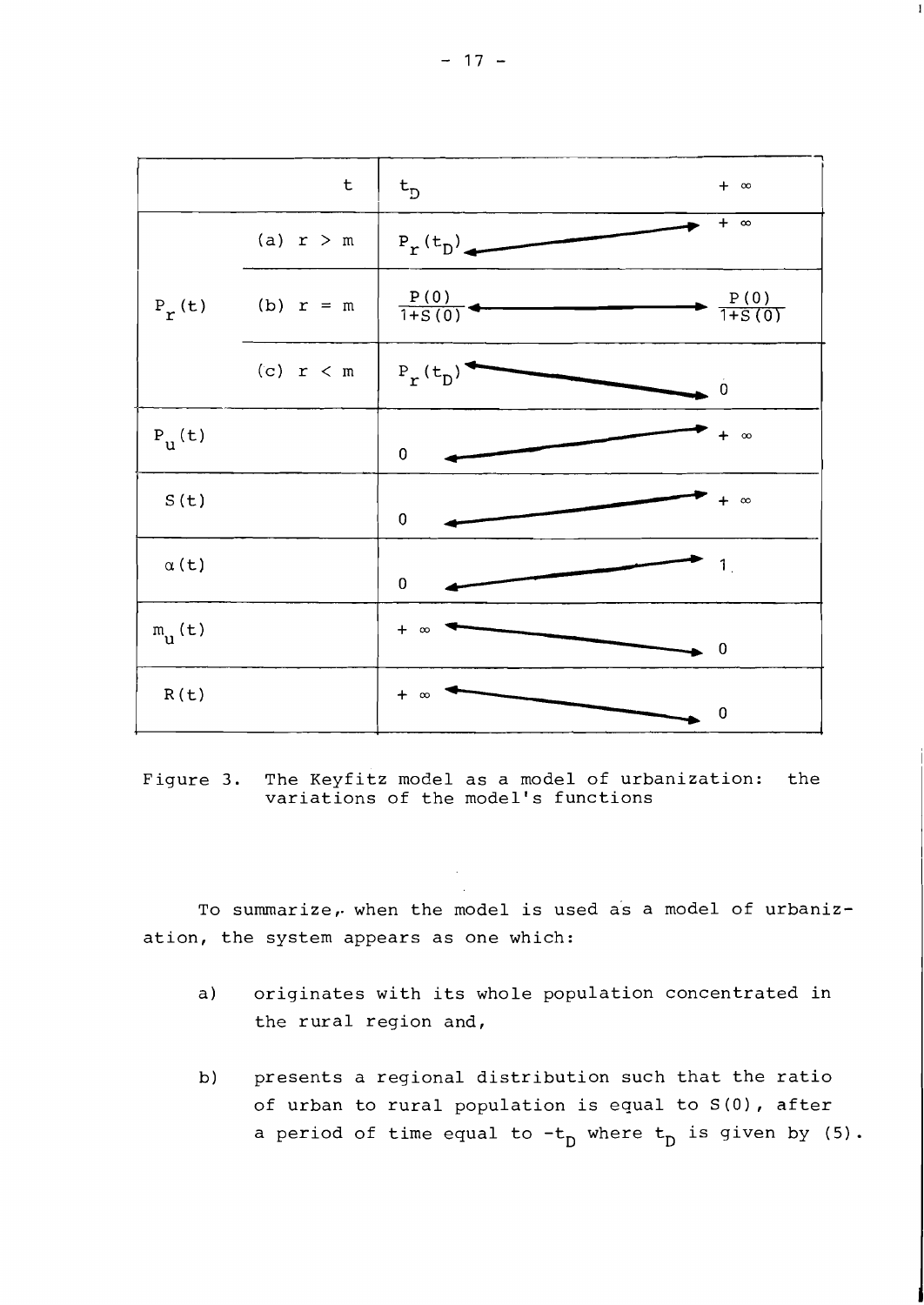The application of the above model to the USSR and India demonstrates the polar subcases stemming from the two possible directions of variations for the rural population.

#### The USSR Case

Rogers (1976) reports that the urban population of the USSR was growing at an annual rate of approximately 2.5 percent during the early 1970s. This rate was the sum of a rate of natural increase of 0.9 percent and a net migration rate of 1.6 percent. At the same time, the rural population was declining at an annual rate of 1.1 percent which was the sum of a rate of natural increase of 1.0 percent and a net migration rate of -2.1 percent. Then, in this system,

 $u = 0.009$  ;  $r = 0.010$  and  $m = 0.021$ 

while the ratio of urban to rural population, equal to the ratio of the rural net outmigration rate to the urban net inmigration rate is,

$$
S(0) = \frac{0.021}{0.016} = 1.3125
$$

This corresponds to a ratio (0) equal to 0.5676, i.e., 56.76 percent of the whole population lives in urban areas. From the above parameter values, we easily observe that r which is equal to 0.010 is smaller than u + m which takes on the value of 0.030. Then the rural-urban system of the USSR follows the pattern described in Figure **3.** 

 $\sim$   $\sim$ 

The system evolves from an initial state--in which the whole population is concentrated in the rural region--occurring  $(-t_n)$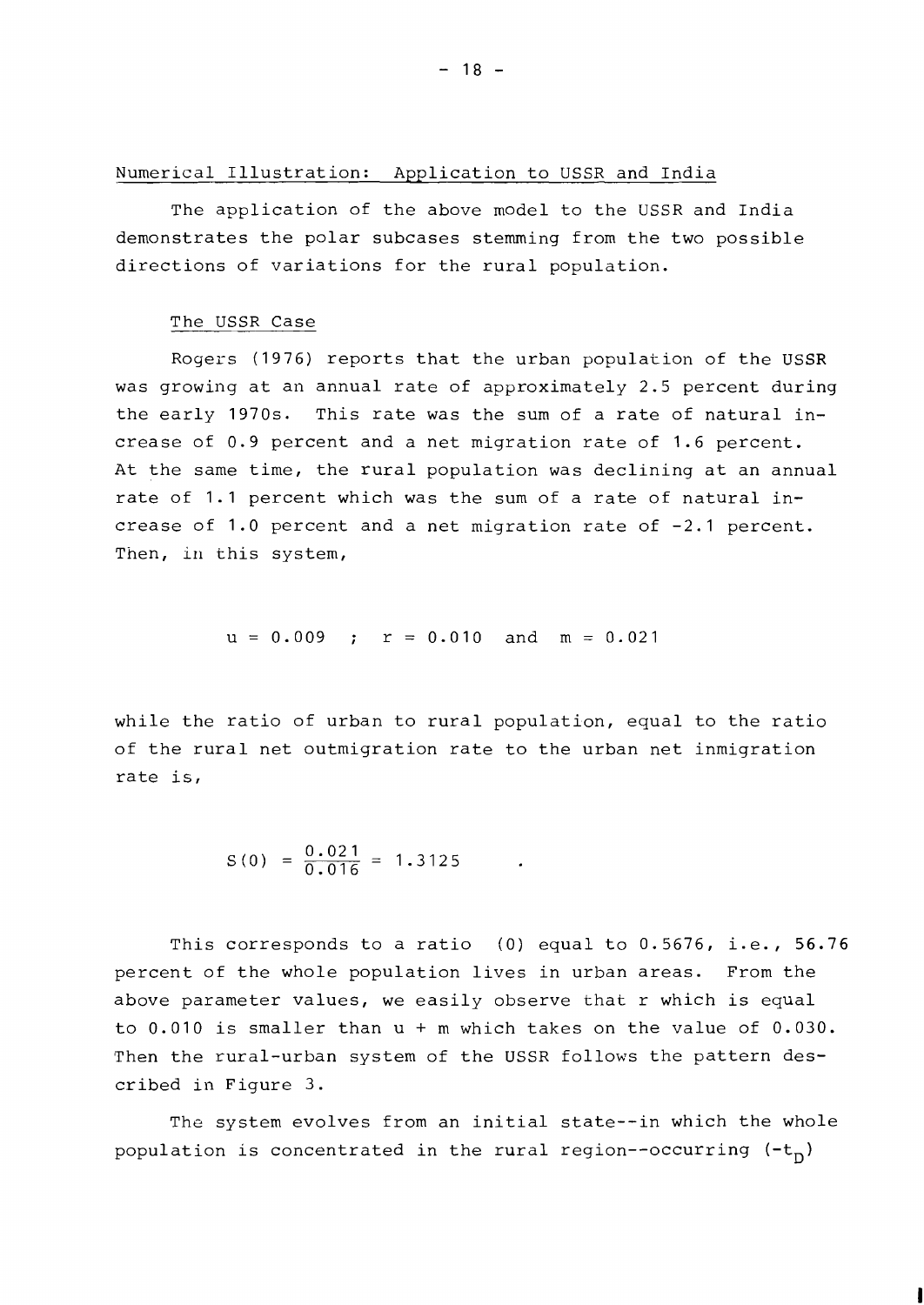years before the observation period:

$$
t_D = \frac{1}{0.02}
$$
 ln 2.25 = -40.5 years

the urban population monotonically increases (with growth rate  $u = 0.9$  percent) while the rural population monotonically decreases (with growth rate  $r-m = -1.1$  percent)<sup>\*</sup> and eventually vanishes. In other words, the population of the system tends to become entirely urban.

## The Indian Case

We provide another illustration for India, observed in the late sixties, for which data can be found in Rogers and Willekens (1976).

 $u = 0.20$  ;  $r = 0.002$  and  $m = 0.005$ 

Noting that the urban net inmigration rate is 0.017, this yields a ratio S(0) equal to  $\frac{0.005}{0.017}$ , i.e., 0.294 (which corresponds to an urban population accounting for 22.73 percent of the whole population).

From these parameter values, we immediately observe that r, which is equal to  $0.022$ , is smaller than  $u + m$  which takes on the value of 0.025. Then, the rural-urban system of India follows the pattern described in Figure 3.

\*The size of the observed rural population is 0.64 times its initial size

$$
\frac{P_r(0)}{P_r(t_0)} = (2.25)^{-0.555} = 0.64
$$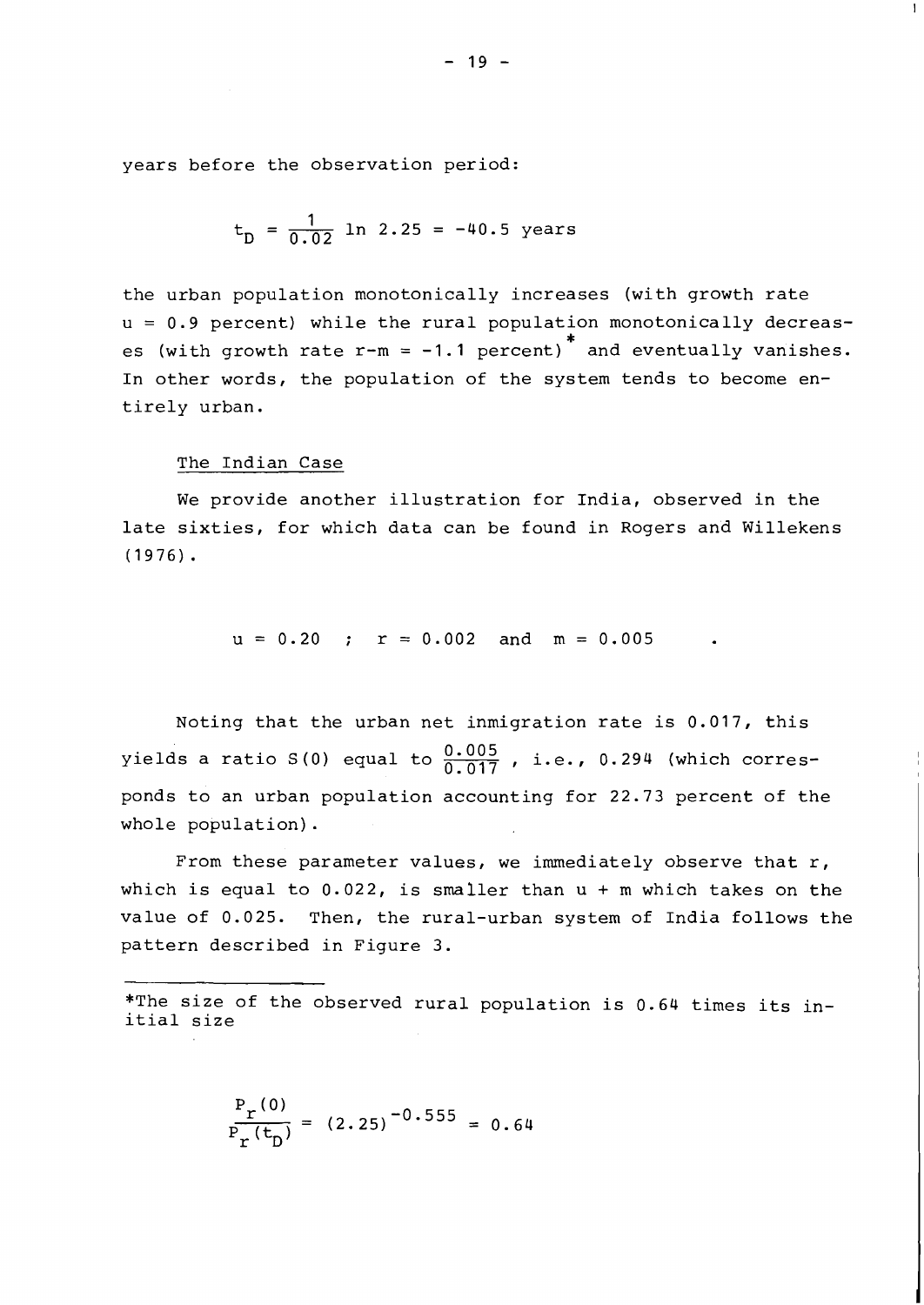The system evolves from an initial state--in which the whole population is concentrated in the rural region--occurring  $(-t_n)$ years before the observation period:

$$
t_D = -\frac{1}{0.003}
$$
 ln 1.1764 = -54.2 years

that the rural and urban populations monotonically increase tending coward + with growth rates which are respectively  $r - r = 1.8$  percent and  $u = 2$  percent. But, the ratio S(t) of urban to rural population also monotonically increases, which corresponds to a *relative* concentration of the population in the urban region.

### II. AMALYSIS OF THE ROGERS TWO-REGION MODEL

As an alternative to the assumption of a constant net migration rate out of the rural region, we can introduce a more symmetric hypothesis, e.g., constant gross migration rates out of the rural and urban regions denoted by  $o_r$  and  $o_u$  respectively. The ansuing model is a two-region components-of-change model (Rogers 1968), applied to a rural-urban population system.

### Scecification and General Solution of the Model

Instead of the discrete setting put forth by Rogers, a continuous setting--analogous to the one underlying Keyfitz's model-may be used to describe the population growth of the rural and

$$
\frac{P_r(0)}{P_r(t_0)} = (1.764)^{5.6666} = 2.51
$$

<sup>\*</sup>The size of the observed rural population is 2.51 times its initial size: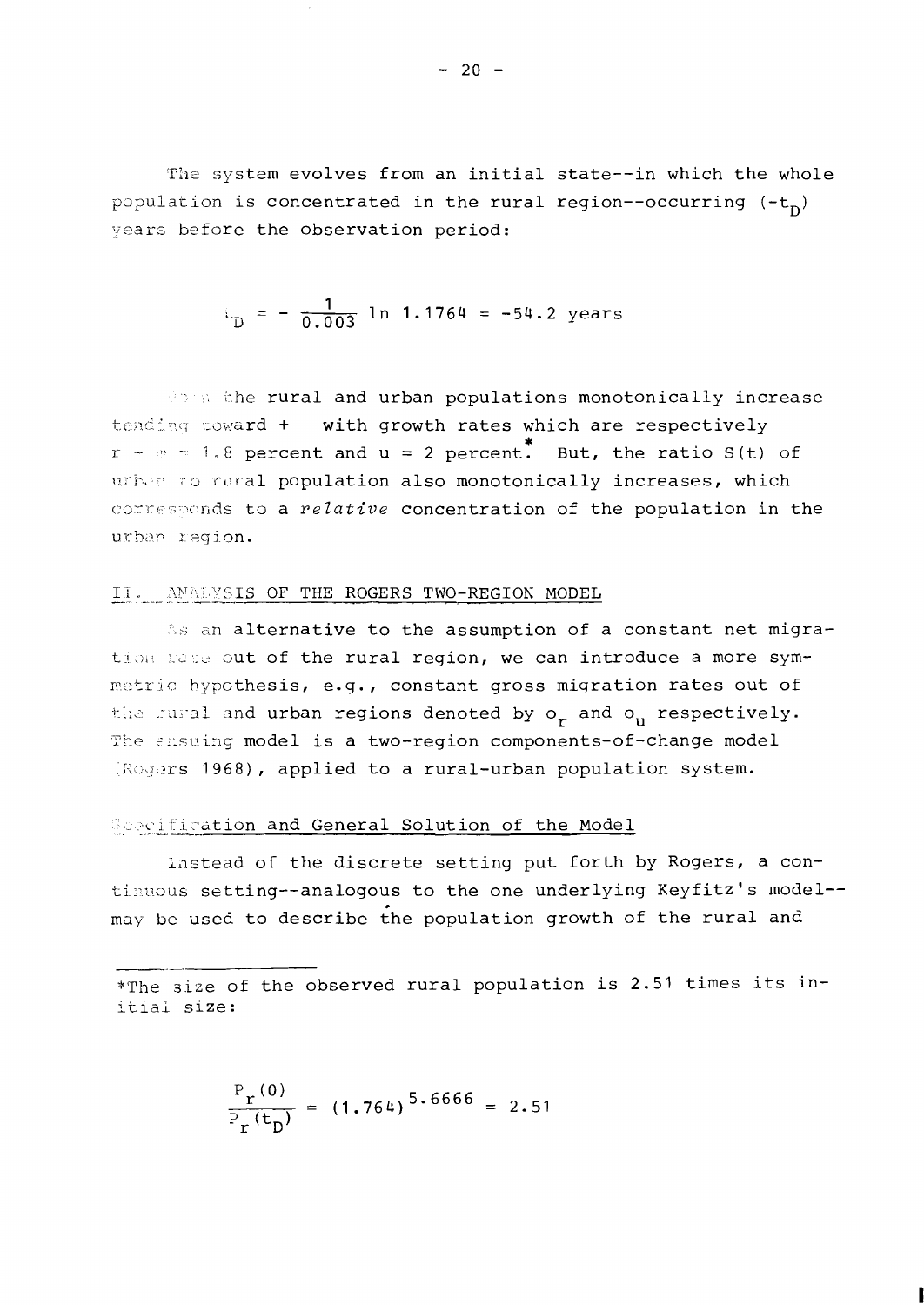\* and urban regions. The corresponding equations are respectively:

$$
\frac{dP_r(t)}{dt} = (r - o_r) P_r(t) + o_u P_u(t)
$$
 (15a)

and

$$
\frac{dP_u(t)}{dt} = o_r P_r(t) + (u-o_u) P_u(t)
$$
 (15b)

The above equations can then be rewritten more compactly as:

$$
\left\{\frac{dP(t)}{dt}\right\} = M \left\{P(t)\right\} \tag{16}
$$

in which {P(t) } is a two-element vector whose first element is  $P_r(t)$  and whose second element is  $P_u(t)$  ,  $\left\{\frac{dP(t)}{dt}\right\}$  is the first derivative of  ${P(t)}$  with respect to time, and M is a two by two matrix.

$$
\underline{\mathbf{M}} = \begin{bmatrix} \mathbf{r} - \mathbf{o}_{\mathbf{r}} & \mathbf{o}_{\mathbf{u}} \\ \mathbf{o}_{\mathbf{r}} & \mathbf{u} - \mathbf{o}_{\mathbf{u}} \end{bmatrix}
$$
 (17)

<sup>\*</sup>The discrete version of the model which indeed yields similar results is briefly examined in the appendix.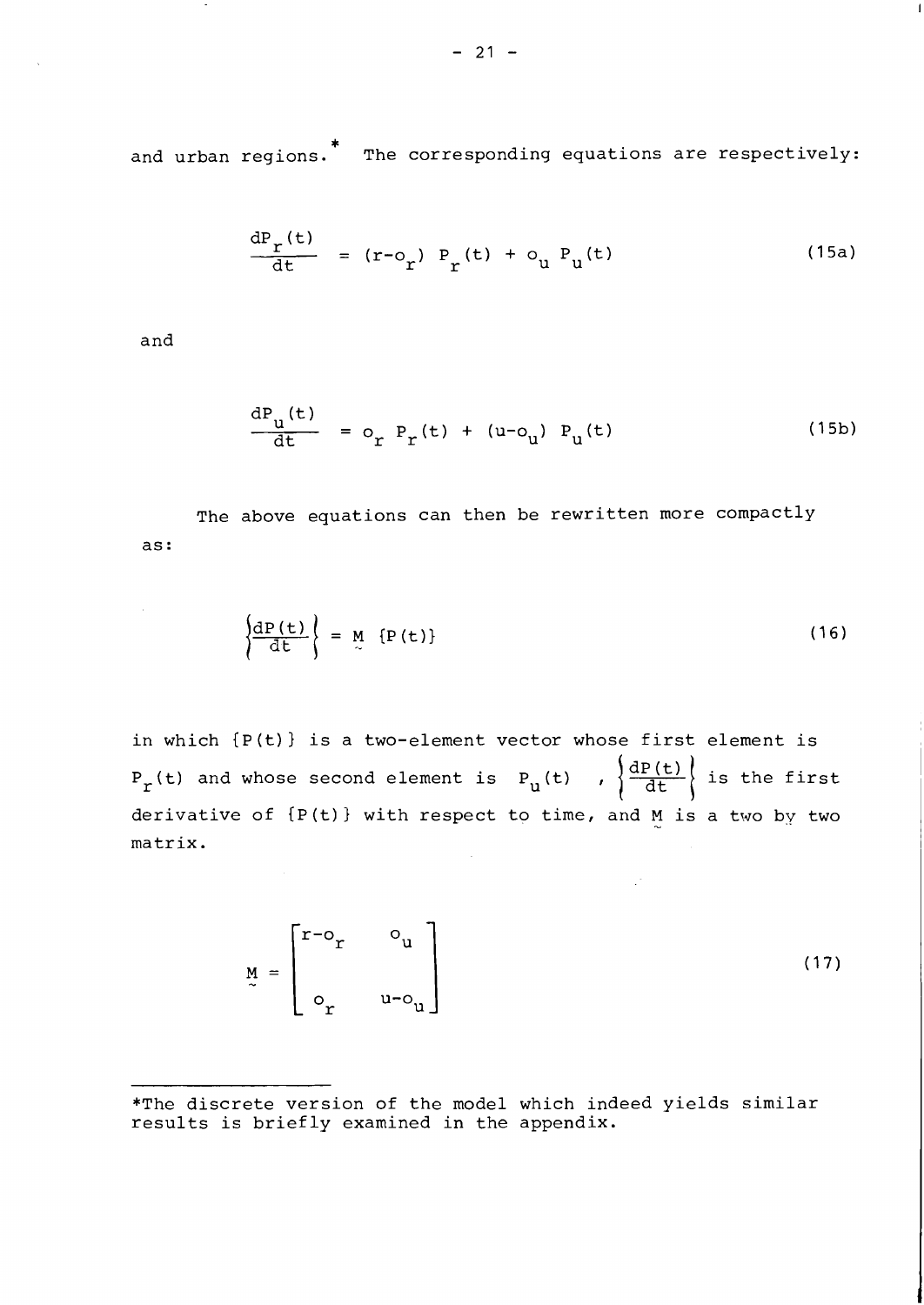The solution of (16) is immediately obtained as:

$$
\{P(t)\} = a_1 e^{x_1 t} \{w_1\} + a_2 e^{x_2 t} \{w_2\}
$$
 (18)

in which  $x_1$  and  $x_2$  are the two eigenvalues of M and  $\{w_1\}$  and  $\{w_{2}\}\)$  the corresponding right eigenvectors.

The eigenvalues of M are the two roots of

$$
[x - (r - o_r)] [x - (u - o_n)] - o_r o_n = 0
$$
 (19)

which can be rewritten as:

$$
x^{2} - (r - o_{r} + u - o_{u}) x + (r - o_{r}) (u - o_{u}) - o_{r} o_{u} = 0
$$
 (20)

 $\pmb{r}$ 

The discriminant of (20) which is equal to

$$
\Delta = (r - o_{r} + u - o_{u})^{2} - 4(r - o_{r}) (u - o_{u}) + 4 o_{r} o_{u}
$$

can be rewritten as:

$$
\Delta = [r - o_r - (u - o_u)]^2 + 4 o_r o_u
$$

an expression that is always positive.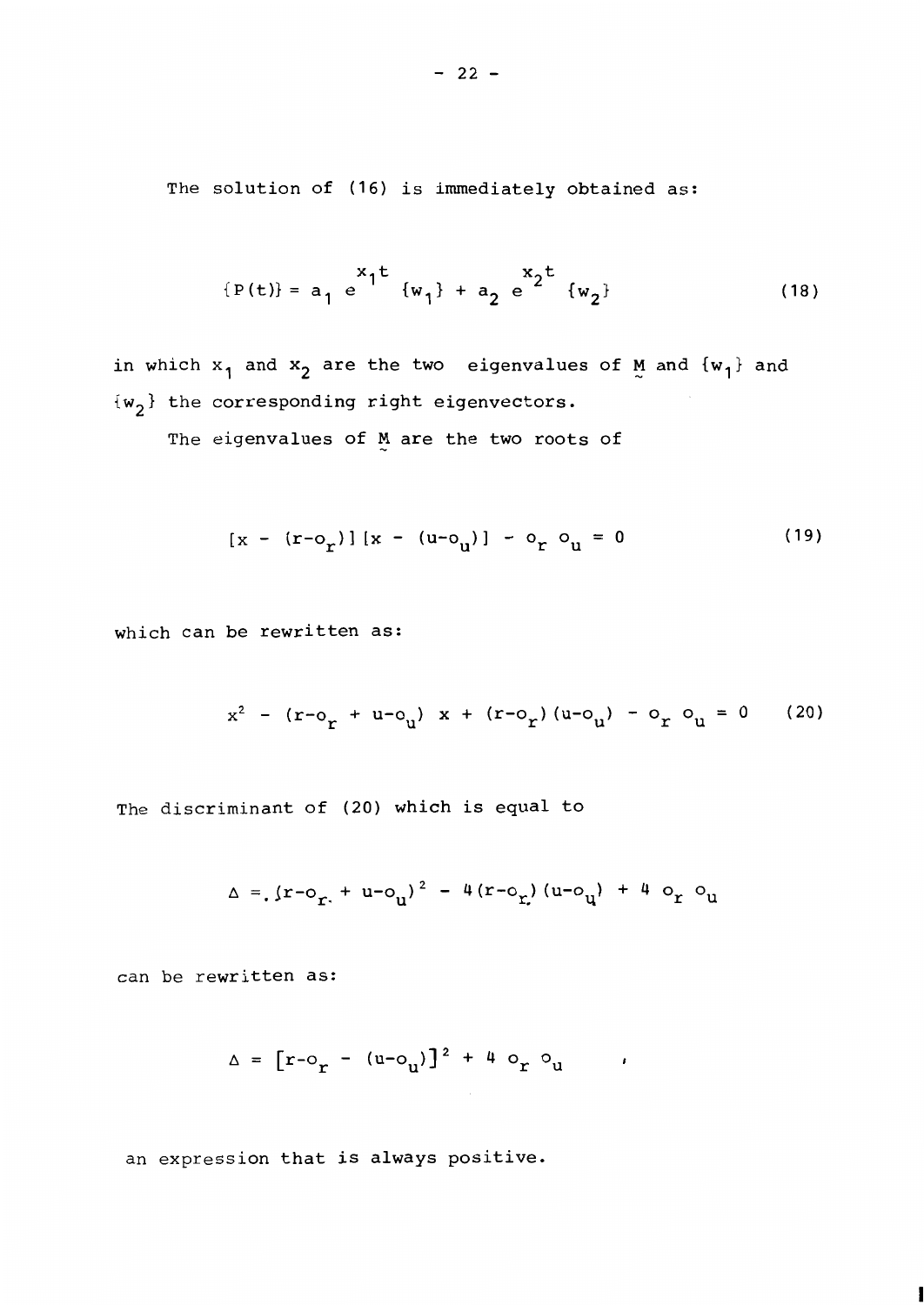# The Solution of the Model in Terms of the Eigenvalues

If one suppose that the second element of  $\{w_1\}$  and  $\{w_2\}$  are different from zero,  $\{w_1\}$  and  $\{w_2\}$  can be written as:

$$
\{w_1\} = \begin{cases} x_1 - (u - o_u) \\ o_r \end{cases}
$$
 (21a)

and

$$
\begin{cases} w_2 \end{cases} = \begin{cases} x_2 - (u - o_u) \\ o_r \end{cases}
$$
 (21b)

Substituting (21a) and (21b) into (18) and setting  $t = 0$ , leads to two linear equations in  $a_1$  and  $a_2$ 

$$
P_r(0) = \frac{P(0)}{1+S(0)} = a_1 \left[ x_1 - (u - o_u) \right] + a_2 \left[ x_2 - (u - o_u) \right]
$$
\n(22a)

$$
P_{u}(0) = \frac{S(0)P(0)}{1+S(0)} = (a_1 + a_2) o_r
$$
 (22b)

The solution to this system is readily obtained as:

$$
a_1 = \frac{S(0) \left[ (u - o_1) - x_2 \right] + o_r}{\left[ 1 + S(0) \right] o_r (x_1 - x_2)}
$$
(23a)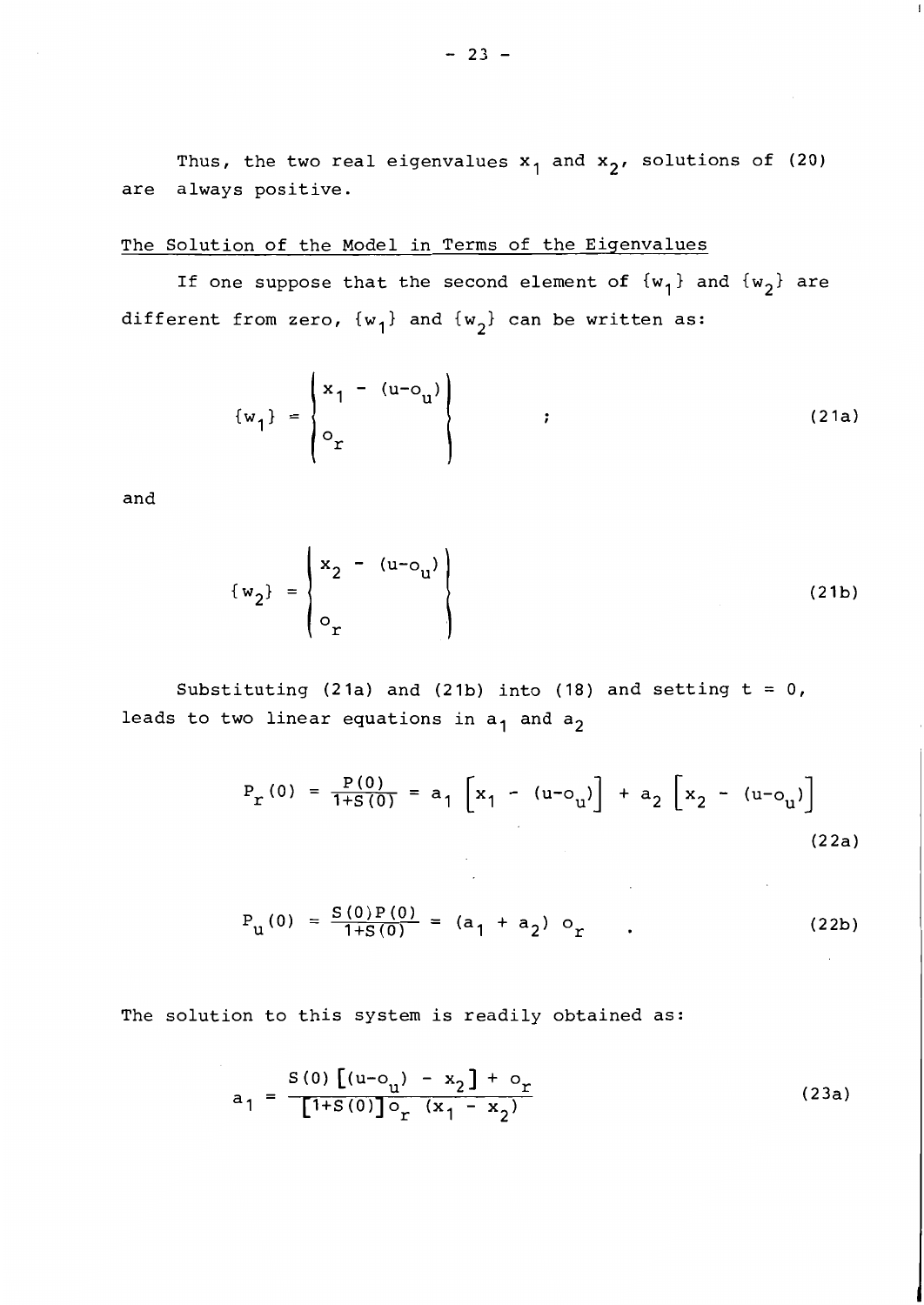$$
-24-
$$

and

yields:

$$
\left\{ P(t) \right\} = \frac{P(0)}{[1+S(0)] (x_1 - x_2)} \begin{bmatrix} x_1^t & S(0) o_u + x_1 - (u - o_u) \\ e^{-t} & S(0) \left[ (u - o_u) - x_2 \right] + o_r \\ \vdots \\ e^{-t} & e^{-t} \begin{bmatrix} S(0) o_u + x_2 - (u - o_u) \\ S(0) \left[ (u - o_u) - x_1 \right] + o_r \end{bmatrix} \end{bmatrix}
$$
 (24)

$$
*[(u-ou) - x1][(u-ou) - x2] = (u-ou)2 - (u-ou) (x1-x2) + x1 x2.
$$
  
Since the sum of x<sub>1</sub> and x<sub>2</sub> is u - o<sub>u</sub> + r - o<sub>r</sub> and their product  
(r-o<sub>r</sub>) (u-o<sub>u</sub>) - o<sub>r</sub> o<sub>u</sub> (see equation 20), this expression then  
reduces to - o<sub>r</sub> o<sub>u</sub>.

$$
\left[ (u - o_u) - x_1 \right] \left[ (u - o_u) - x_2 \right] = - o_r o_u
$$

$$
\mathcal{L}^{\mathcal{L}}(\mathcal{L}^{\mathcal{L}}(\mathcal{L}^{\mathcal{L}}))
$$

 $(23b)$ 

Substituting 
$$
(23a)
$$
 and  $(23b)$  into  $(18)$  and observing that

 $a_2 = -\frac{S(0) [(u-o_u) - x_1] + o_r}{[1+S(0)] o_r (x_1 - x_2)}$ 

$$
\left[ (u - o_u) - x_1 \right] \left[ (u - o_u) - x_2 \right] = - o_r o_u
$$

$$
\mathcal{L}^{\mathcal{L}}(\mathcal{L}^{\mathcal{L}}(\mathcal{L}^{\mathcal{L}}(\mathcal{L}^{\mathcal{L}}(\mathcal{L}^{\mathcal{L}}(\mathcal{L}^{\mathcal{L}}(\mathcal{L}^{\mathcal{L}}(\mathcal{L}^{\mathcal{L}}(\mathcal{L}^{\mathcal{L}}(\mathcal{L}^{\mathcal{L}}(\mathcal{L}^{\mathcal{L}}(\mathcal{L}^{\mathcal{L}}(\mathcal{L}^{\mathcal{L}}(\mathcal{L}^{\mathcal{L}}(\mathcal{L}^{\mathcal{L}}(\mathcal{L}^{\mathcal{L}}(\mathcal{L}^{\mathcal{L}}(\mathcal{L}^{\mathcal{L}}(\mathcal{L}^{\mathcal{L}}(\mathcal{L}^{\mathcal{L}}(\mathcal{L}^{\mathcal{L}}(\mathcal{L}^{\mathcal{L}}(\mathcal{L}^{\mathcal{L}}(\mathcal{L}^{\mathcal{L}}(\mathcal{L}^{\mathcal{L}}(\mathcal{L}^{\mathcal{L}}(\mathcal{L}^{\mathcal{L}}(\mathcal{L}^{\mathcal{L}}(\mathcal{L}^{\mathcal{L}}(\mathcal{L}^{\mathcal{L}}(\mathcal{L}^{\mathcal{L}}(\mathcal{L}^{\mathcal{L}}(\mathcal{L}^{\mathcal{L}}(\mathcal{L}^{\mathcal{L}}(\mathcal{L}^{\mathcal{L}}(\mathcal{L}^{\mathcal{L}}(\mathcal{L}^{\mathcal{L}}(\mathcal{L}^{\mathcal{L}}(\mathcal{L}^{\mathcal{L}}(\mathcal{L}^{\mathcal{L}}(\mathcal{L}^{\mathcal{L}}(\mathcal{L}^{\mathcal{L}}(\mathcal{L}^{\mathcal{L}}(\mathcal{L}^{\mathcal{L}}(\mathcal{L}^{\mathcal{L}}(\mathcal{L}^{\mathcal{L}}(\mathcal{L}^{\mathcal{L}}(\mathcal{L}^{\mathcal{L}}(\mathcal{L}^{\mathcal{L}}(\mathcal{L}^{\mathcal{L}}(\mathcal{L}^{\mathcal{L}}(\mathcal{L}^{\mathcal{L}}(\mathcal{L}^{\mathcal{L}}(\mathcal{L}^{\mathcal{L}}(\mathcal{L}^{\mathcal{L}}(\mathcal{L}^{\mathcal{L}}(\mathcal{L}^{\mathcal{L}}(\mathcal{L}^{\mathcal{L}}(\mathcal{L}
$$

$$
-24-
$$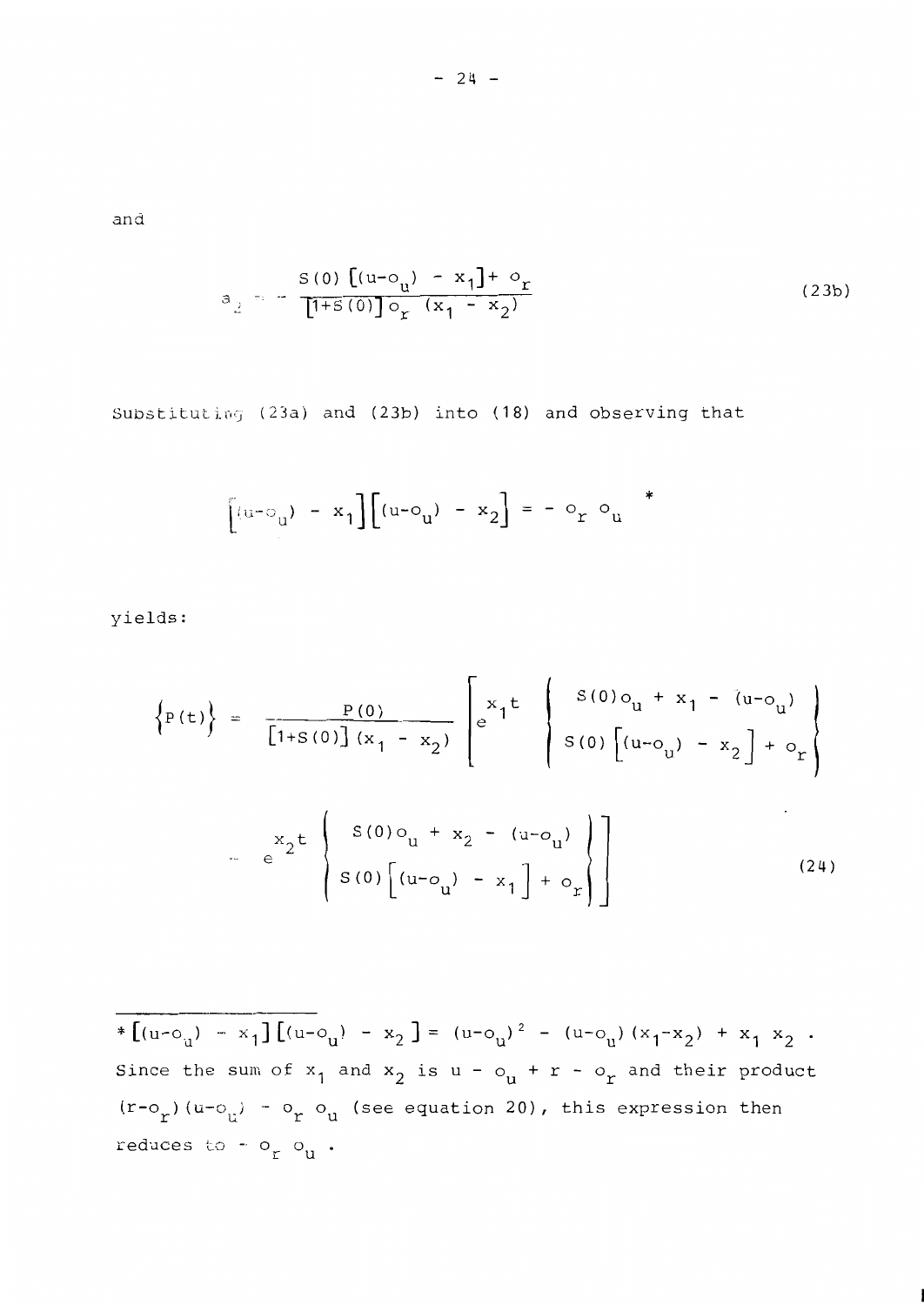Thus, the rural and urban populations at time t can be written as:

$$
P_r(t) = A e^{X_1 t} - B e^{X_2 t}
$$
 (25a)

 $\mathbf{I}$ 

$$
P_u(t) = C e^{x_1 t} - D e^{x_2 t}
$$
 (25b)

in which:

$$
A = \frac{P(0) [S(0) ou + x1 - (u-ou) ]}{[1+S(0)] (x1 - x2)}
$$
 (26a)

$$
B = \frac{P(0) [S(0) ou + x2 - (u-ou)]}{[1+S(0)] (x1 - x2)}
$$
 (26b)

$$
C = \frac{P(0) \left[ S(0) \left[ (u - o_u) - x_2 \right] + o_r \right]}{\left[ 1 + S(0) \right] (x_1 - x_2)},
$$
 (26c)

$$
D = \frac{P(0) \left[ S(0) \left[ (u - o_u) - x_1 \right] + o_r \right]}{\left[ 1 + S(0) \right] (x_1 - x_2)}
$$
 (26d)

Note that  $\frac{C}{A}$  is the ratio of the two elements of  $\{w_1\}$  and  $\frac{D}{B}$  the ratio of the two elements of  $\{w_2\}$ . Then from (21a) and (21b) we have:

$$
\frac{C}{A} = \frac{O_r}{x_1 - (u - o_u)}
$$
 (27a)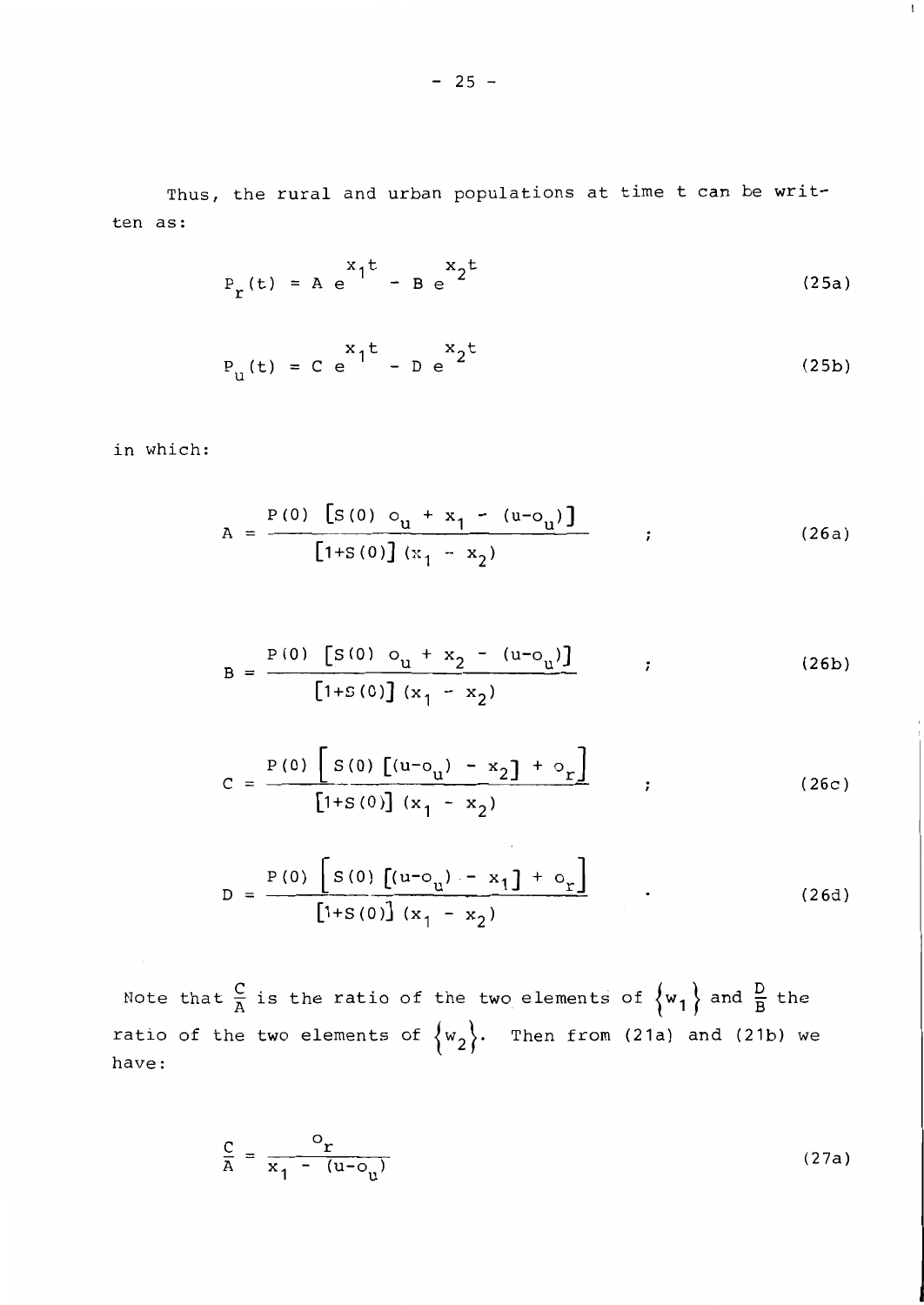$$
\frac{D}{B} = \frac{O_T}{x_2 - (u - o_H)}
$$
 (27b)

or, alternatively by substituting (19) into these two last equations:

$$
\frac{C}{A} = \frac{x_1 - (r - o_r)}{o_r} \qquad (28a)
$$

$$
\frac{D}{B} = \frac{x_2 - (r - o_r)}{o_0}
$$
 (28b)

Let us suppose that  $x_1$  is the largest of the two roots. When setting x equal to  $(u-o_{1})$  in (20), one obtains a negative left hand side. Thus  $(o-o_n)$  is between the two roots of (20), i.e.,

$$
x_2 \le u - o_u \le x_1
$$
 (29)

An immediate consequence of this inequality is that A and C are positive (see relations 25a and 26b): B and D however have no definite sign but necessarily have opposite signs (see relation 27b), i.e., BD < 0 or  $B = D = 0$ .

The first problem that the availability of the solution (25a) - (25b) raises is the question of knowing when  $P_r(t)$  and P<sub>1</sub>(t) take on positive values over the time continuum  $]-\infty$ ,  $+\infty[$ .

<sup>\*</sup>Generally, the inequalities contained in (29) are strict inequalities. An equality between ( $u-o_n$ ) and one of the roots  $x_1$ and  $x_2$  can occur only if  $o_{11} = 0$ .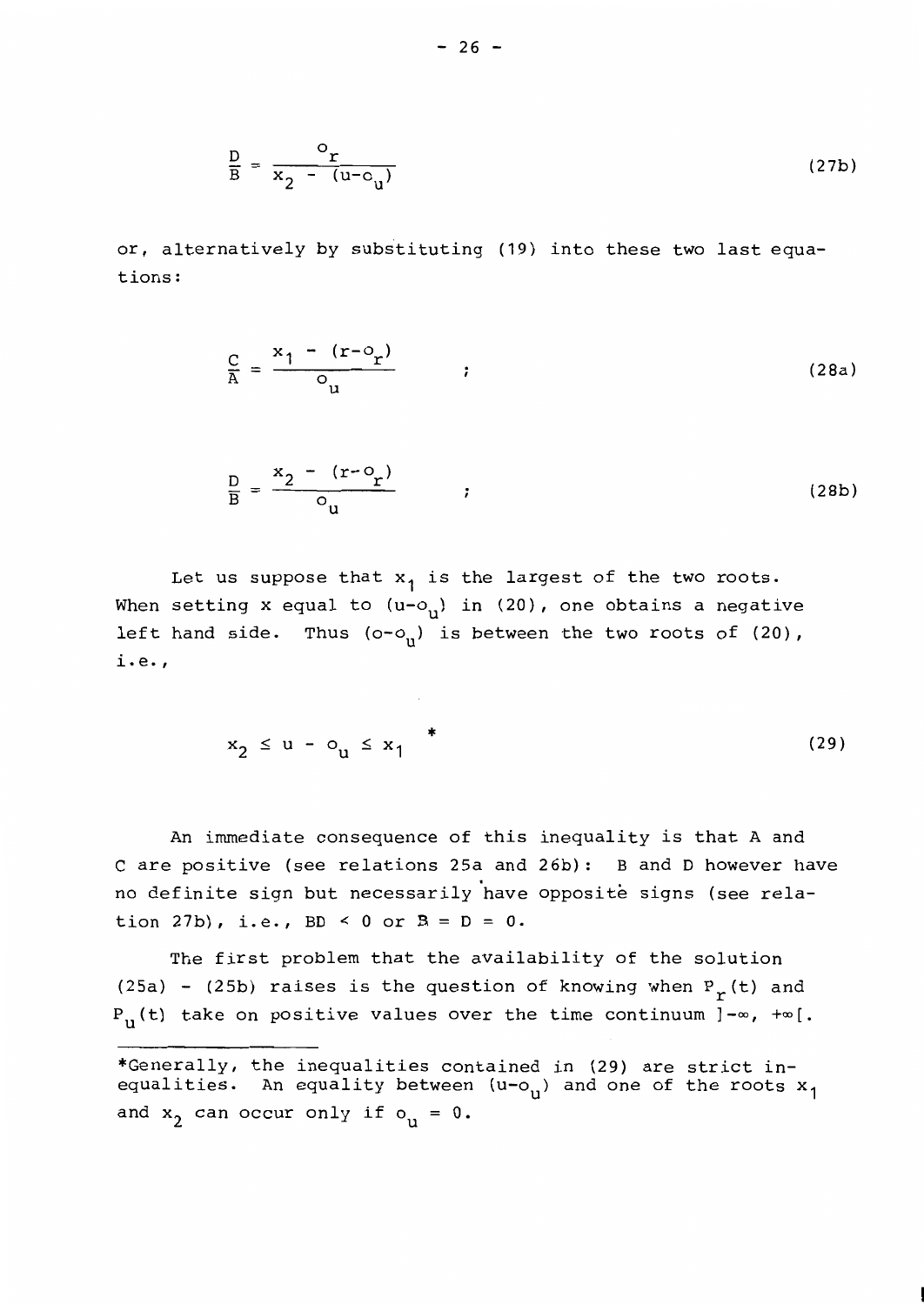Formulas (25a) and (25b) indicate that  $P_r(t)$  and  $P_n(t)$  are strictly psotive over the whole time continuum only if  $B = D = 0$ . In the general case, only one of the two populations is positive for all values of t--the rural population if  $B < 0$ , (i.e.,  $D > 0$ ) the urban population if  $B > 0$  (i.e.,  $D < 0$ ) --while the other one is negative for all values of t less than a fixed value.

if  $B < 0$ , then the urban population is positive for  $a)$  $t > t_n$  where

$$
t_{D} = \frac{1}{x_{1} - x_{2}} \ln \frac{D}{C} \tag{30}
$$

Recalling (26c) and (26d) leads to

$$
t_{D} = \frac{1}{x_{1} - x_{2}} \ln \left( \frac{S(0) \left[ (u - o_{u}) - x_{1} \right] + o_{r}}{S(0) \left[ (u - o_{u}) - x_{2} \right] + o_{r}} \right) \tag{31}
$$

an expression which shows that  $t_{\text{D}}$  is necessarily negative:  $x_1 > x_2$  imples that  $D < C$  and thus  $\ln \frac{D}{C} < \ln 1$  $= 0.$ 

If  $B > 0$ , then the rural population is positive for  $b)$  $t > t_c$ , where

$$
t_c = \frac{1}{x_1 - x_2} \ln \frac{B}{A}
$$
 (32)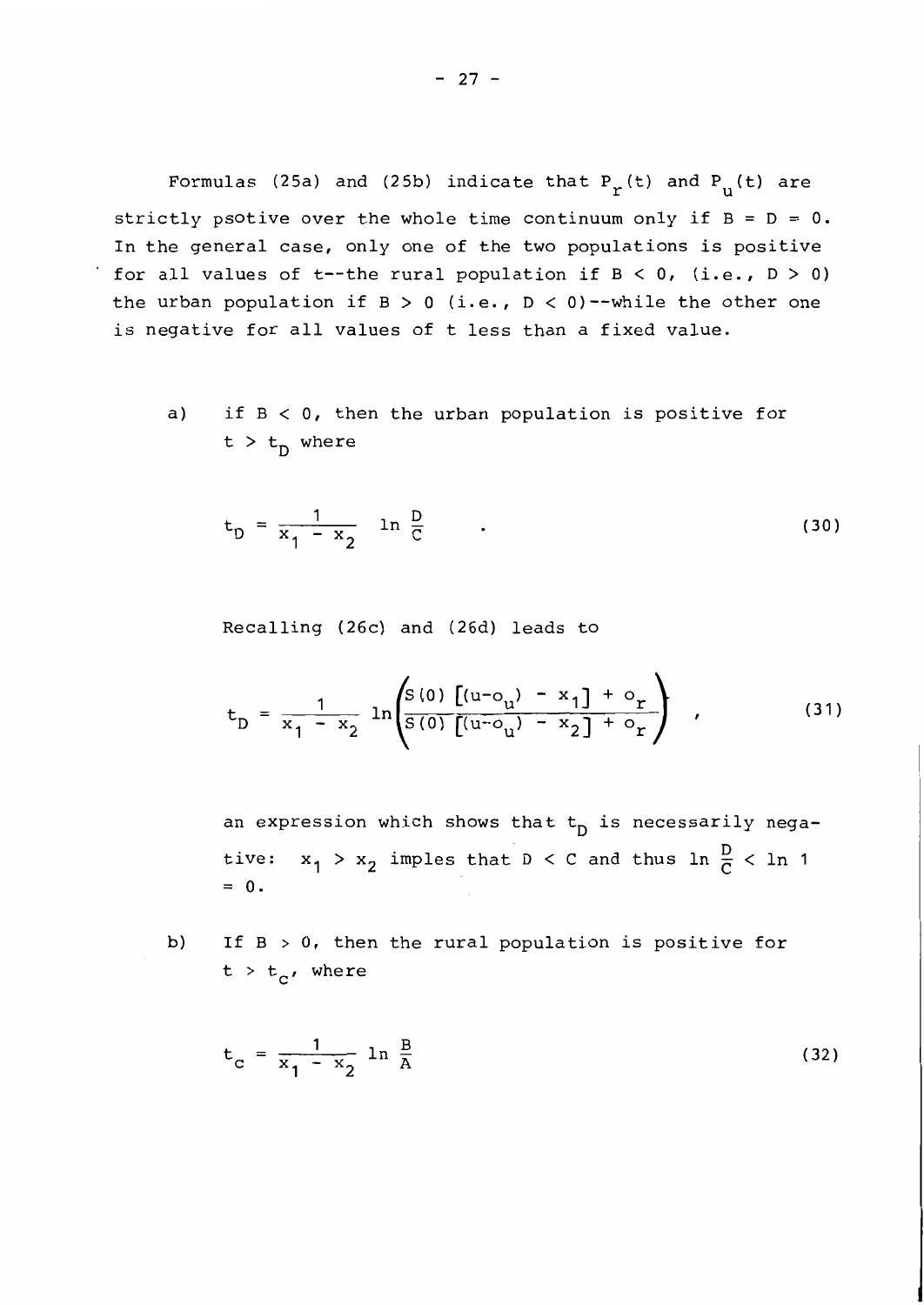Recalling (26a) and (26b) leads to

$$
t_c = \frac{1}{x_1 - x_2} \ln \left( \frac{s(0) o_u + x_2 - (u - o_u)}{s(0) o_u + x_1 - (u - o_u)} \right),
$$
 (33)

an expression which shows that  $t_c$  is necessarily negative:  $x_1 > x_2$  implies that B < A and thus ln  $\frac{B}{A}$  < 1n 1  $= 0.$ 

#### Long-term Behavior of the Model

It is a well known fact (Rogers 1968) that the interregional components-of-change model (16) if subjected to the unchanging schedule of fertility, mortality and mobility that is defined by M in (17), ultimately will increase at a constant stable rate and will assume an unchanging stable distribution.

From (18), one can see that, if t tends toward +  $\infty$ , {P(t)} is equivalent to its first component  $a_1 e^{x_1 t}$  ( $w_1$ ), which suggests that the stable distribution of the total population is given by the eigenvector corresponding to this dominant eigenvalue.

#### Relative Growth of the Urban and Rural Populations

The ratio S(t) of the urban to rural population is obtained by dividing (25b) by (25a):

$$
S(t) = \frac{C e^{x_1 t} - D e^{x_2 t}}{A e^{x_1 t} - B e^{x_2 t}}
$$
 (34)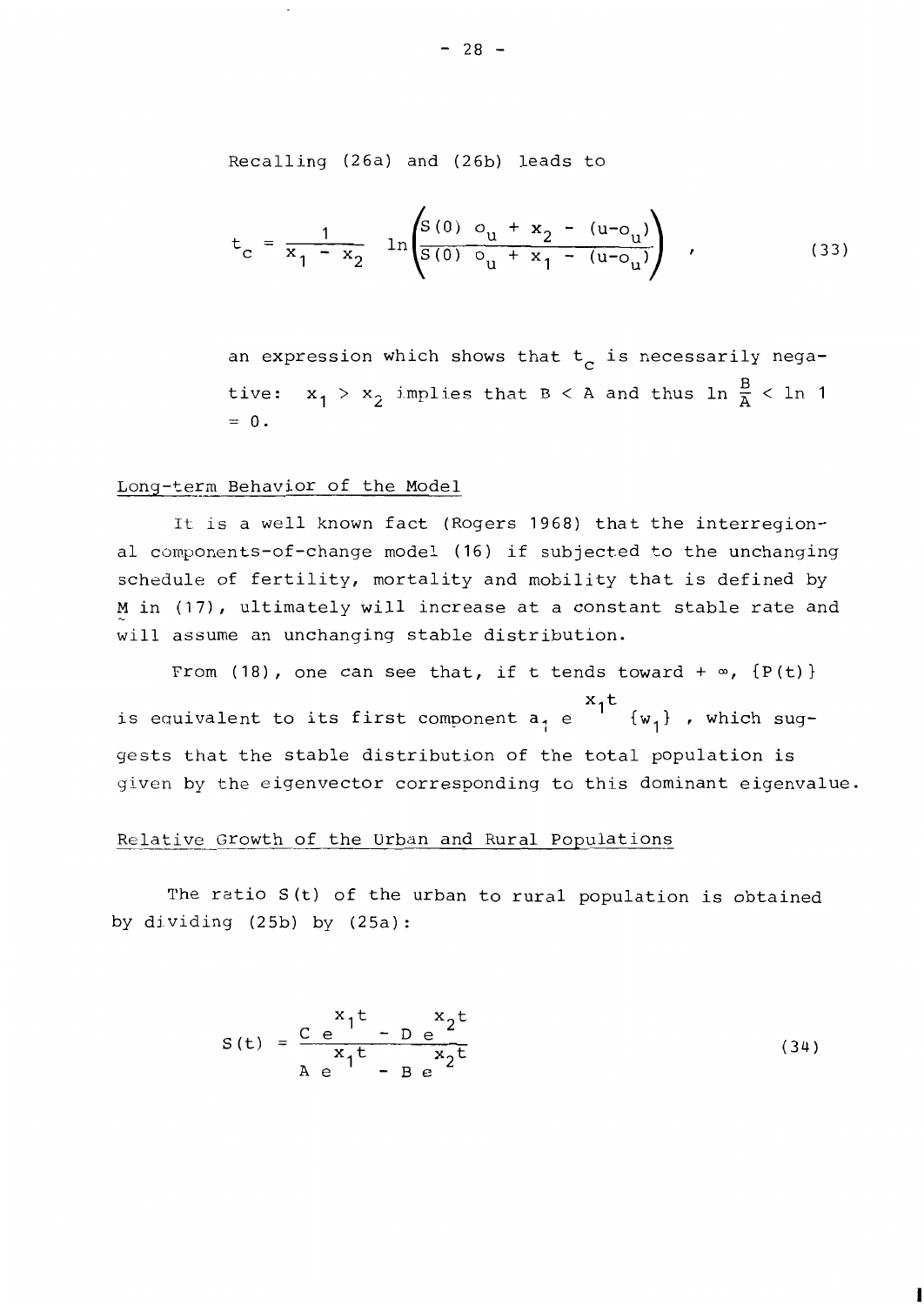Dividing both numerator and denominator by  $e^{x}$ <sup>t</sup> and differentiating with respect to time leads to:

$$
\frac{dS(t)}{dt} = \frac{(AD-BC)(x_1-x_2)e^{-\frac{(x_1-x_2)t}{(x_1-x_2)t}}}{\left\{e^{-\frac{(x_1-x_2)t}{(x_1-x_2)t}[S(0) - O_u + x_1 - (u-o_u)] - [S(0) - O_u + x_2 - (u-o_u)]\right\}^2}
$$
(35)

Since  $x_1 > x_2$ , it follows that  $\frac{dS(t)}{dt}$  has the sign of AD-BC. Because of the restrictions concerning B and D, three alternative cases are possible:

 $D > 0$  and  $B < 0$ , i.e., AD-BC > 0, then  $\frac{dS(t)}{dt}$  is positive,  $a)$ 

 $D = 0$  and  $B = 0$ , i.e., AD-BC = 0, then  $\frac{dS(t)}{dt}$  is equal to zero, b)

c)  $D < 0$  and  $B > 0$ , i.e., AD-BC < 0, then  $\frac{dS(t)}{dt}$  is negative.

Recalling (26a) through (26d), we can express AD-BC in terms of the parameters of the model and state that  $\frac{dS(t)}{dt}$  has the sign of

$$
\[s(0) \quad o_{u} + x_{1} - (u - o_{u})\] \left[ (s(0) \left[ (u - o_{u}) - x_{1} \right] + o_{r} \right]\]
$$

$$
-\left[s(0) \quad o_{u} + x_{2} - (u - o_{u})\right] \left[ (s(0) \left[ (u - o_{u}) - x_{2} \right] + o_{r} \right]
$$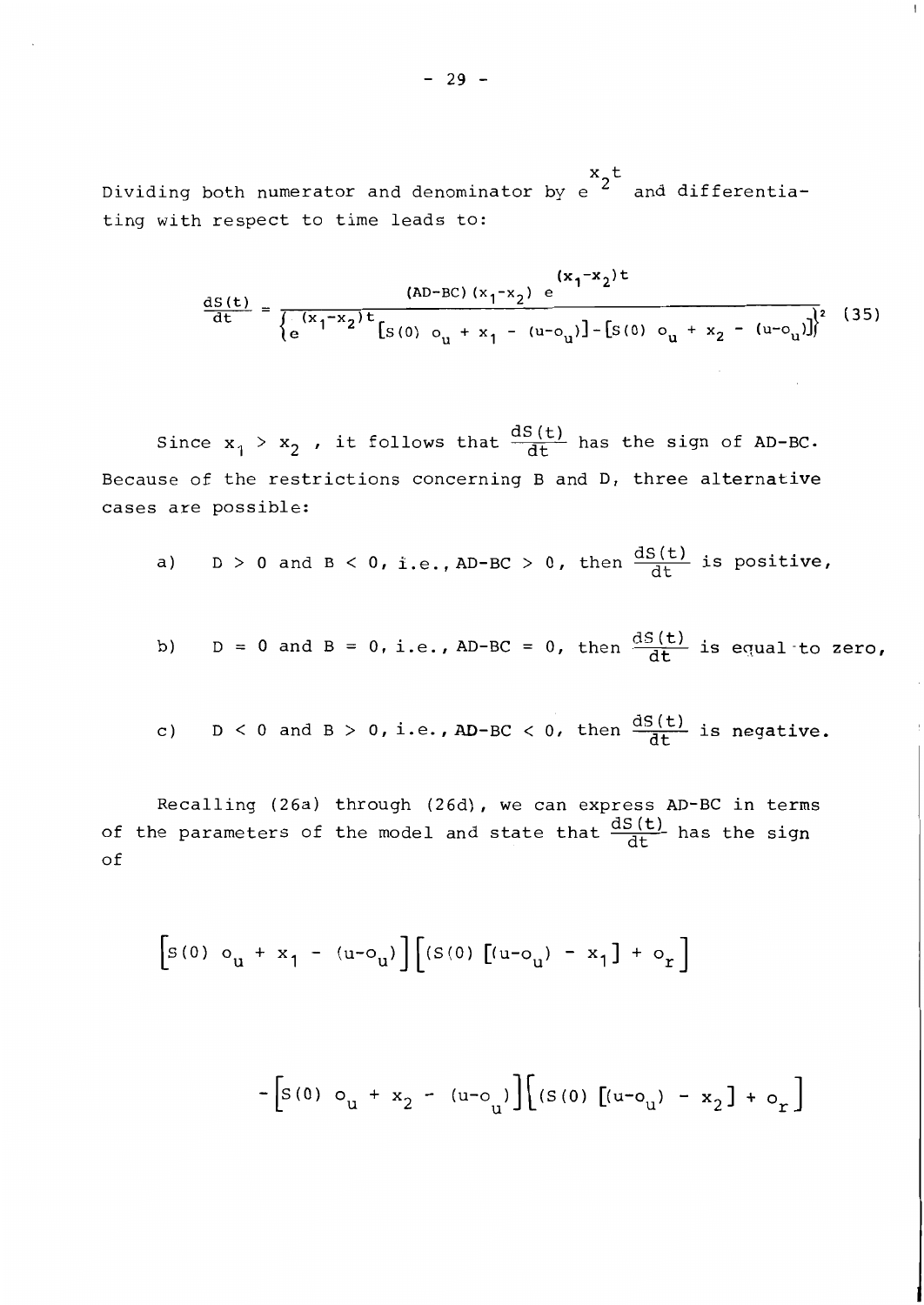Carrying out the multiplications included in this last quantity, rearranging terms, and factoring leads to:

$$
(x_1-x_2)
$$
 [- S(0)  $(x_1+x_2)$  - S(0)<sup>2</sup> o<sub>u</sub> + 2S(0)  $(u-o_u)$  + o<sub>r</sub>

After substituting  $\sum = r - o_r + u - o_{11}$  for  $(x_1+x_2)$ , we thus obtain that  $\frac{dS(t)}{dt}$  has the sign of

$$
f(s(0)) = - s(0)^{2} o_{u} + s(0) \left[ (u - o_{u}) - (r - o_{r}) \right] + o_{r} \quad (36)
$$

First we note that if there exists no outmigration from the urban area, i.e.,  $o_{11} = 0$  we obtain again the conclusions of Section I:  $\frac{dS(t)}{dt}$  has the sign of S(0)[u + o<sub>r</sub> - r] + o<sub>r</sub><sup>\*</sup>.

In the general case (o<sub>u</sub>  $\neq$  0), the polynomial f(S(0)) has a discriminant:

$$
\Delta = \left[ \left( u - o_{u} \right) - \left( r - o_{r} \right) \right]^{2} + 4 o_{r} o_{u}
$$

which is positive and thus admits two real roots; since the product of these roots is  $-\frac{0_r}{0}$  and thus negative, these roots have opposite signs.

<sup>\*</sup>The assumption of no urban outmigration leaves us with a gross migration flow out of the rural region, which formally appears no different from the net migration case considered by Keyfitz.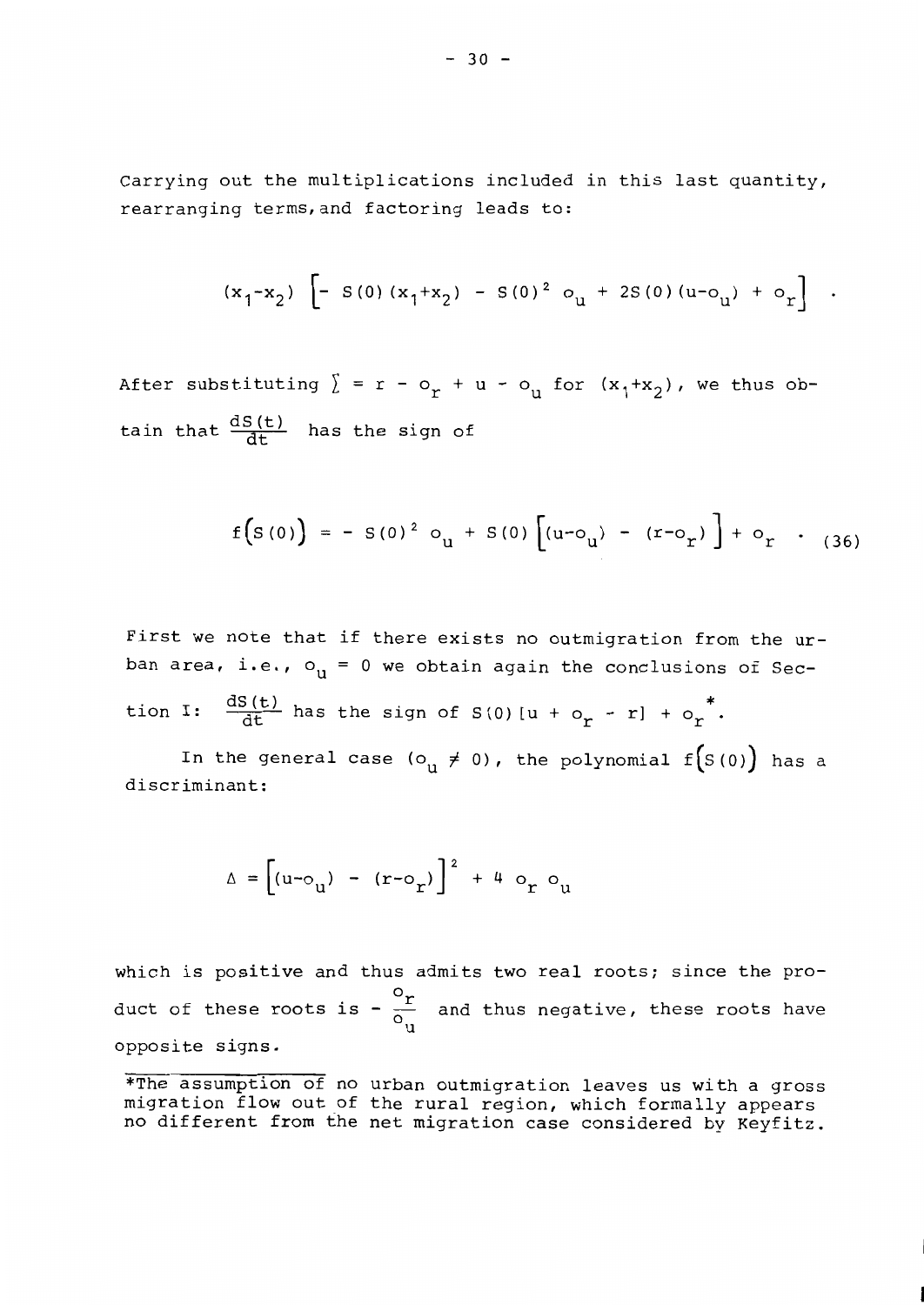Then,

if  $S(0)$  is less than the positive root  $S_m(0)$  of  $a)$ f  $S(0) = 0$ , i.e.,

$$
S(0) < S_{\rm m}(0) = \frac{(u - o_{\rm u}) - (r - o_{\rm r}) + \sqrt{\left[(u - o_{\rm u})(r - o_{\rm r})\right]^2 + 4 o_{\rm r} o_{\rm u}}}{2 o_{\rm u}} \tag{37}
$$

AD-BC is positive (i.e.,  $D > 0$  and  $B < 0$ ). Therefore  $\frac{dS(t)}{dt}$  is positive and  $S(t)$  monotonically increases from zero (for  $t = t_n$ ).

- if  $S(0) = S_m(0)$ , AD-BC = 0 (i.e., D = B = 0) and b) thus  $\frac{dS(t)}{dt}$  is equal to zero, i.e.,  $S(t)$  is constant.
- if  $S(0) > S_m(0)$ , AD-BC is negative (i.e., D < 0 and  $\mathbf{c}$ ) B > 0). Thus  $\frac{dS(t)}{dt}$  is negative and S(t) monotonically decreases from +  $\infty$  (for t = t<sub>c</sub>).

As t tends towards +  $\infty$ , both numerator and denominator are equivalent to their terms in  $e^{x}1$  and thus  $S(t)$  tends toward

$$
S(\infty) = \frac{C}{A} = \frac{S(0) \left[ (u - o_u) - x_2 \right] - o_r}{S(0) o_u + x_1 - (u - o_u)} \tag{38}
$$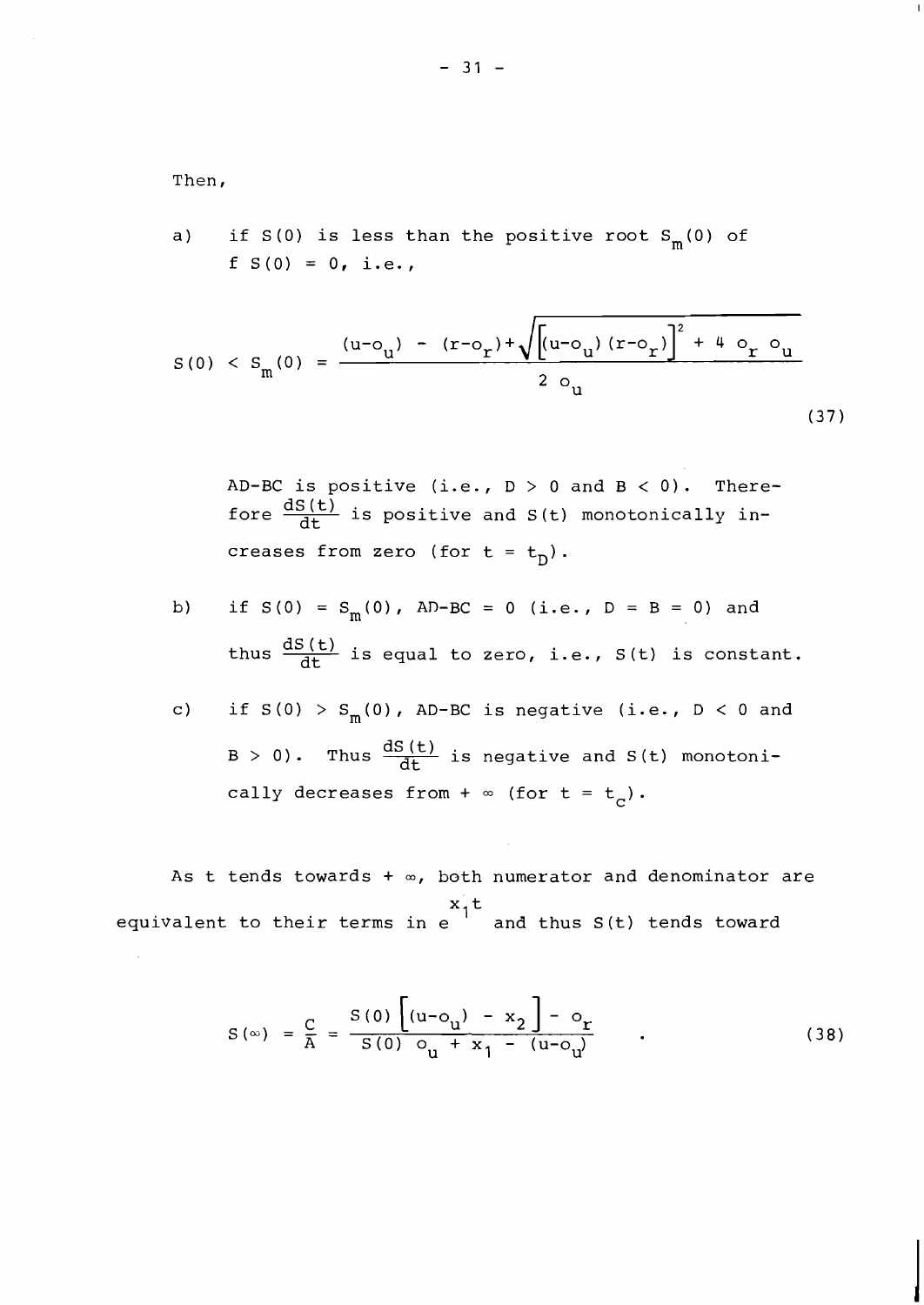Alternative equivalent expressions of (38) can be obtained by using  $(27a)$  and  $(28a)$ :

$$
S(\infty) = \frac{0_r}{x_1 - (u - o_u)} = \frac{x_1 - (r - o_r)}{o_u} \tag{39}
$$

 $\mathbf{I}$ 

Alternatively, we can look at the function  $\alpha(t)$  expressing the part of the population which is urban. From (9) we know that  $\alpha(t)$  and  $S(t)$  vary in the same direction.

a) if  $S(0) < S_m(0)$ ,  $\alpha(t)$  monotonically increases from zero (for  $t = t_D$ ) toward  $\alpha(\infty) = \frac{S(\infty)}{1+S(\infty)}$ . Recalling (39), we have

$$
\alpha(\infty) = \frac{\circ_r}{x_1 - u + o_u + o_r} \tag{40}
$$

b) if  $S(0) = S_m(0)$ ,  $\alpha(t)$  is constant

c) if  $S(0) > S_m(0)$ ,  $\alpha(t)$  monotonically decreases from  $+ \infty$ (for  $t = t_n$ ) toward  $\alpha(\infty)$ , also given by (4).

\* Comparing  $S(\infty) = \frac{x_1 - (r - o_r)}{o_n}$  with  $S_m(0)$  given by (37) reveals that  $S_m(0) = S(\infty)$ .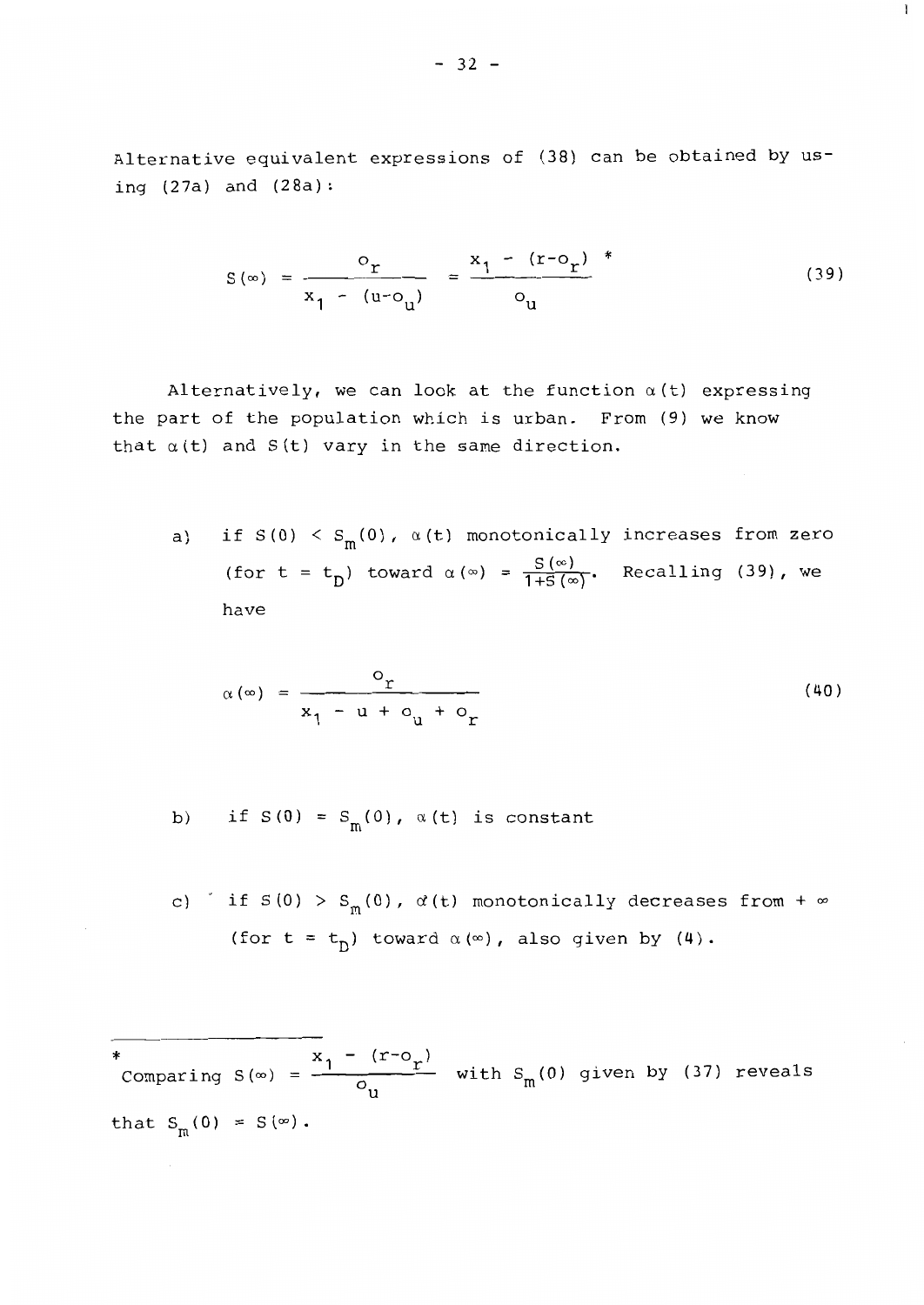The Sources of Population Growth in the Urban Region

The net migration rate of the urban region is simply:

$$
m_{u}(t) = o_{r} \frac{P_{r}(t)}{P_{u}(t)} - o_{u}
$$
  

$$
= \frac{o_{r}}{S(t)} - o_{u}
$$
 (41)

The urban net inmigration rate thus experiences variations opposite to those of S(t):

a) if  $S(0) < S_m(0)$ ,  $m_{ij}(t)$  monotonically decreases from +  $\infty$  (for t = t<sub>D</sub>) toward  $m_u(\infty) = \frac{0}{S(\infty)} - 0_u$ , i.e., by substituting (39)

$$
m_{11}(\infty) = x_1 - u \tag{44}
$$

\*Note that the net inmigration of the rural population is

$$
m_r(t) = o_u \frac{P_u(t)}{P_r(t)} - o_r = o_u S(t) - o_r \qquad (42)
$$

Its variations are similar to those of  $S(t)$ . As  $t \rightarrow +\infty$ , it tends toward

$$
m_{r}(\infty) = \underset{\sim}{\circ} S(\infty) - \circ_{r} = x_{1} - r \tag{43}
$$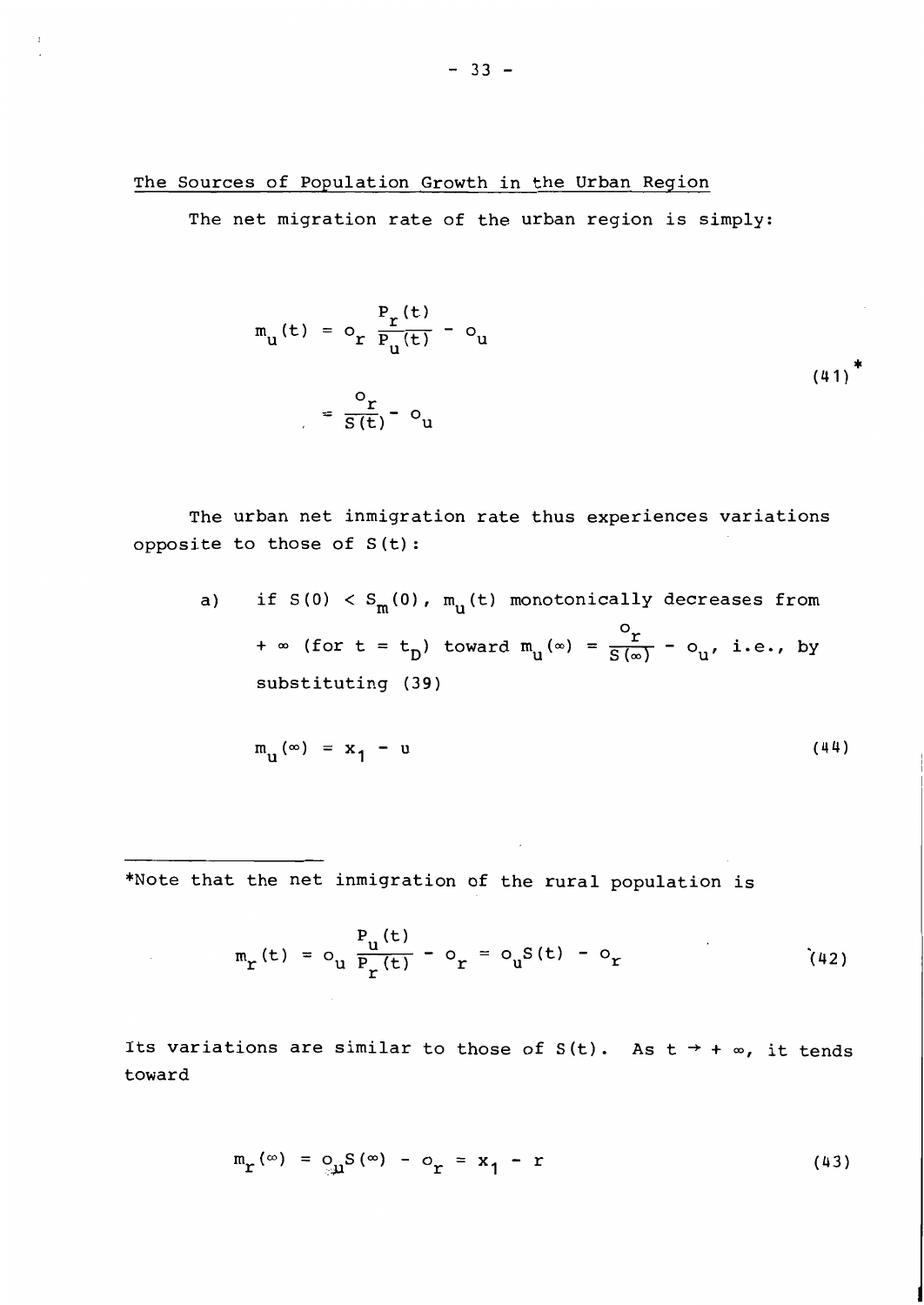c) if  $S(0) > S_m(0)$ ,  $m_u(t)$  monotonically increases from -  $o_{11}$  (for  $t = t_D$ ) to  $m_{11}(\infty)$ , also given by (44).

Now, to determine which part of the increase of  $P_{11}(t)$  is due to migration and which part to natural increase, one can examine the variations of the ratio R(t) of urban net inmigration to urban natural increase, given by (11).

Substituting (41) into (11) yields:

$$
R(t) = \frac{O_r}{uS(t)} - \frac{O_u}{u}, \qquad (45a)
$$

or alternatively

$$
S(t) = \frac{\sigma_r}{uR(t) + \sigma_u} \qquad (45b)
$$

Differentiating (45a) with respect to time leads to:

$$
\frac{dR(t)}{dt} = -\frac{0}{us^2(t)} \frac{dS(t)}{dt}, \qquad (46)
$$

an equation showing that R(t) and S(t) vary in the same direction if  $u < 0$ , and in opposite directions if  $u > 0$ .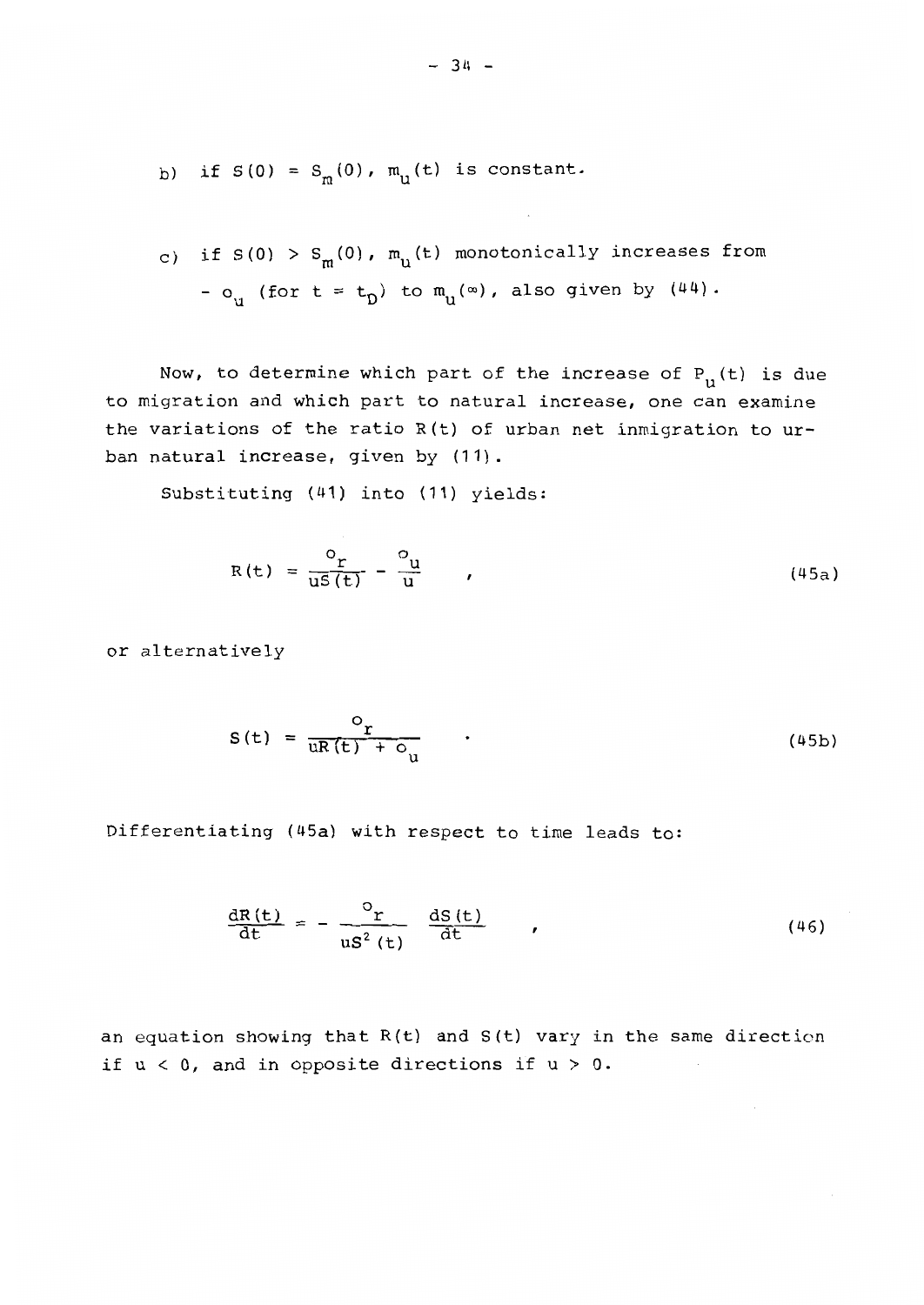Let us suppose first, that the urban rate of natural increase is positive. Then:

if  $S(0) < S_m(0)$ ,  $R(t)$  monotonically decreases from  $a)$ +  $\infty$  to R( $\infty$ ) =  $\frac{m_u(\infty)}{11}$ , i.e.,

$$
R(\infty) = \frac{x_1 - u}{u}
$$
 (47)

b) if 
$$
S(0) = S_m(0)
$$
,  $R(t)$  is constant.

c) if  $S(0) > S_m(0)$ ,  $R(t)$  monotonically increases from  $-\frac{0}{11}$  to R( $\infty$ ) given by (47).

#### Thus:

- if  $S(0) < S_m(0)$ , the growth of the urban population,  $\alpha$ ) initially provided by inmigration from the rural region (since the net inmigration rate is initially infinite), tends to be more and more the consequence of natural increase, whose relative importance monotonically increases.
- if  $S(0) > S_m(0)$ , net inmigration tends to increase its b) share vis-a-vis natural increase in accounting for urban growth.

In the alternative case of  $u < 0$ , the above conclusions, according to relative positions of  $S(0)$  and  $S_m(0)$ , must be exchanged.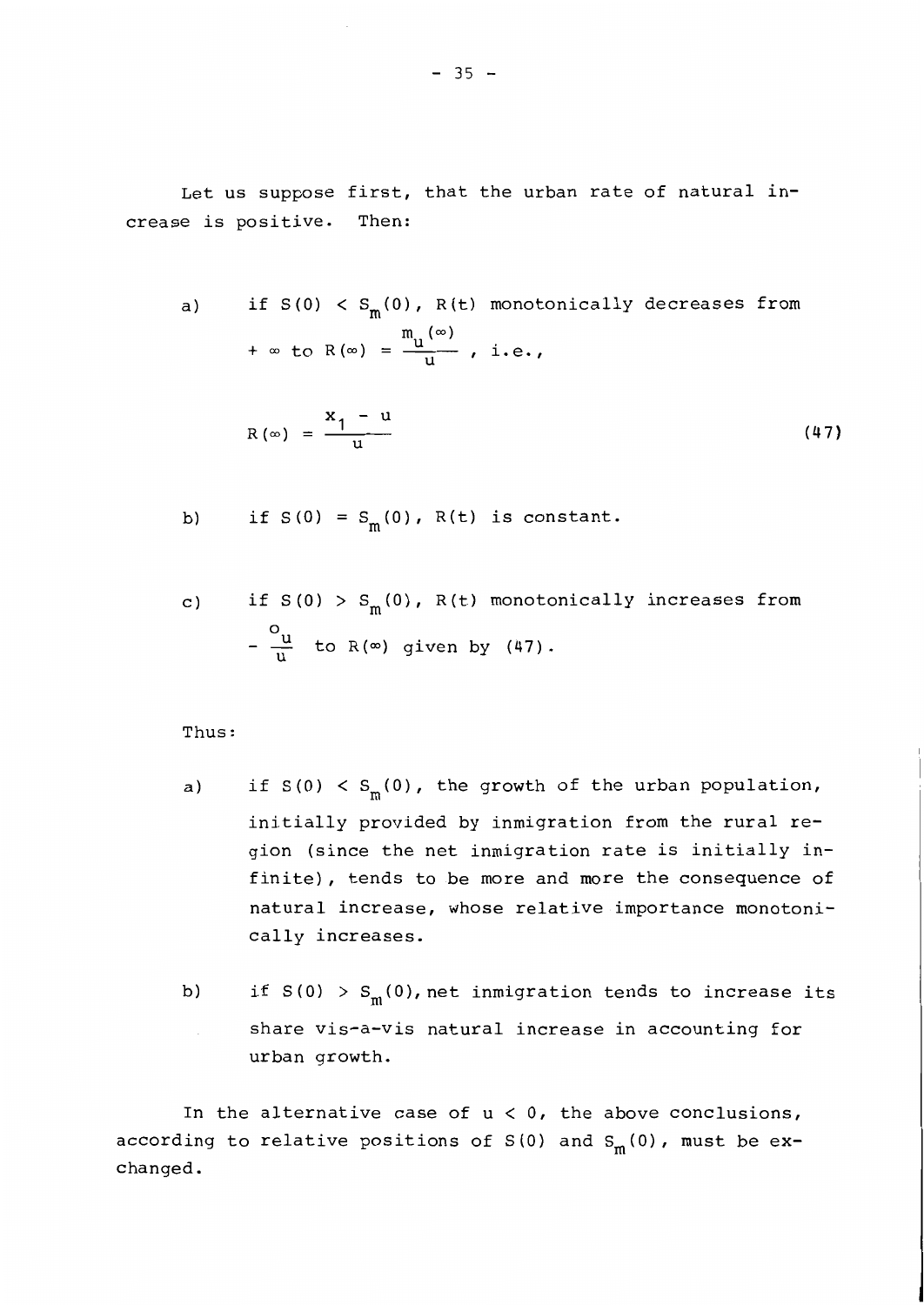Finally, the variations of  $S(t)$ ,  $\alpha(t)$ ,  $m_{11}(t)$  and  $R(t)$ , according to the values taken by the parameters of the model, are diagrammatically summarized in Figure 4.

#### Evolution of the Rural and Urban Populations

From (15a) and (15b) it is clear that

$$
\frac{dP_r(t)}{dt} \text{ is positive if } P_u(t) > \frac{O_r^{-r}}{O_u} P_r(t) ,
$$
\n(negative) \n
$$
\begin{array}{ccc}\n\text{(negative)} & & & \\
\text{(c)} & & & \\
\end{array}
$$

i.e.,

$$
S(t) > \frac{^{\circ}r^{-r}}{^{\circ}u}
$$

and that

$$
\frac{dP_u(t)}{dt} \text{ is positive if } P_r(t) > \frac{O_u^{-u}}{O_r} P_u(t)
$$
\n(negative) \n(<)

,

 $i.e.,$ 

$$
\frac{1}{S(t)} > \frac{0}{0}e^{-u}
$$

Combining this finding with the earlier results on the variations of S(t) affirms that

if  $S(0) < S_m(0)$ ,  $\frac{dP_r(t)}{dt}$  is positive for all  $t \in ]t_D, + \$  [  $a)$ when the smallest value of S(t) over that range (i.e., zero) is larger than  $\frac{0_r}{0_n}$ , which is possible when  $r > o_r$ .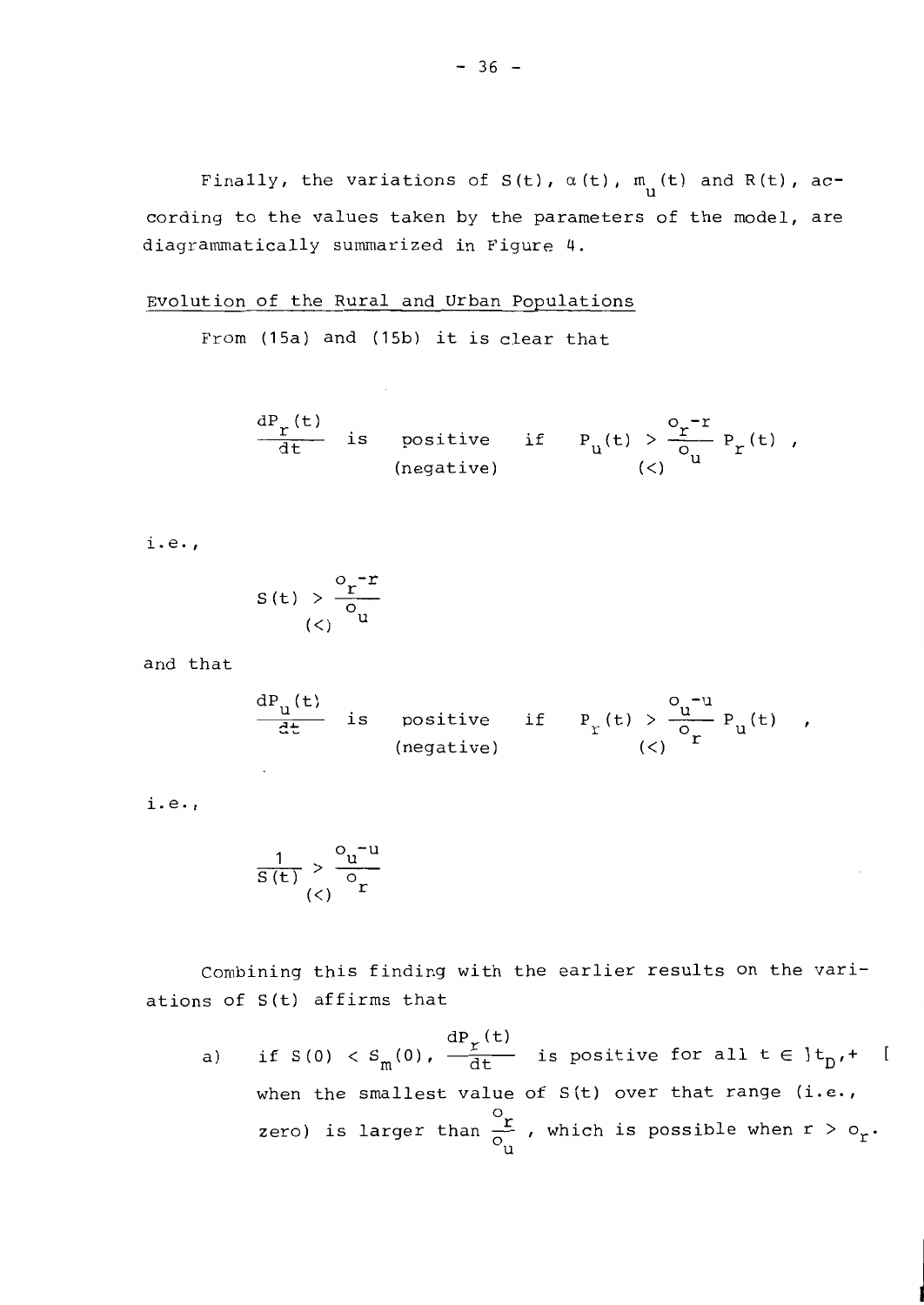|                   | t                              |                           |                                         |
|-------------------|--------------------------------|---------------------------|-----------------------------------------|
|                   |                                | $\mathbf{t_{c}}$          | $+$ $\infty$                            |
|                   |                                | $+$ $\infty$              | $x_1 - (r - o_r)$                       |
| Ι.                | S(t)                           |                           |                                         |
| $S(0) > S_{m}(0)$ |                                | 1                         | $\overline{\circ_{\underline{u}}}$      |
|                   | $\alpha(t)$                    |                           | $\frac{O_r}{-u+O_u-O_r}$                |
|                   |                                |                           | $\overline{x_1}$                        |
|                   | $m_{\rm u}(t)$                 | $\circ$ .                 | $x_1 - u$                               |
|                   |                                |                           |                                         |
|                   | u > 0                          |                           | $x_1 - u$<br>ū                          |
|                   | R(t)                           | 0                         |                                         |
|                   | u < 0                          | 0                         | $x_1$<br>- u                            |
|                   |                                |                           | u                                       |
|                   | $\mathbf t$                    | - ∞                       | $+ \circ$                               |
| II.               | S(t)                           | $S(0) -$                  | S(0)                                    |
|                   |                                |                           |                                         |
| $S(0) = S_m(0)$   | $\alpha(t)$                    | $\frac{S(0)}{1+S(0)}$     | $\frac{S(0)}{1+S(0)}$                   |
|                   | $m_{\rm u}$ (t)                | $o_u + \frac{o_r}{s(0)}$  | $\overline{o_{u} + \frac{o_{r}}{s(0)}}$ |
|                   | R(t)                           | $o_r - o_u(s(0))$         | $o_r - o_u(s(0))$                       |
|                   |                                | $\overline{uS(0)}$        | $\overline{uS(0)}$                      |
|                   | t                              | $\mathtt{t}_{\mathtt{D}}$ | $+ \circ$                               |
| III.              | S(t)                           |                           | $x_1 - (r - o_r)$                       |
|                   |                                | $\circ$ .                 | $\overline{\circ_{\mathbf{u}}}$         |
| $S(0) < S_m(0)$   | $\alpha(t)$                    |                           | $\circ_{\underline{r}}$                 |
|                   |                                |                           | $x_1 - u + o_u - o_r$                   |
|                   |                                | $\mathbf 0$<br>$+ \circ$  |                                         |
|                   | $m_u(t)$                       |                           | $x_1$<br>- u                            |
|                   |                                | $+ \circ$                 | $x_1$<br>- u                            |
|                   | u > 0                          |                           |                                         |
|                   | R(t)                           |                           |                                         |
|                   | $\mathbf{u} \times \mathbf{0}$ |                           | $x_1 - u$<br>ū                          |
|                   |                                |                           |                                         |

| $S(t)$ = Ratio of Urban to Rural Population<br>$(t)$ = Part of the population which is Urban<br>$m_{11}$ (t) = Net inmigration rate of the Urban population |                                                                                |  |  |  |  |  |  |
|-------------------------------------------------------------------------------------------------------------------------------------------------------------|--------------------------------------------------------------------------------|--|--|--|--|--|--|
|                                                                                                                                                             | $R(t)$ = Ratio of net inmigration to natural increase for<br>the Urban region. |  |  |  |  |  |  |

The Rogers model: the variations of  $S(t)$ ,  $\alpha(t)$ ,  $m_u(t)$  and  $R(t)$ . Figure 4.

 $\cdot$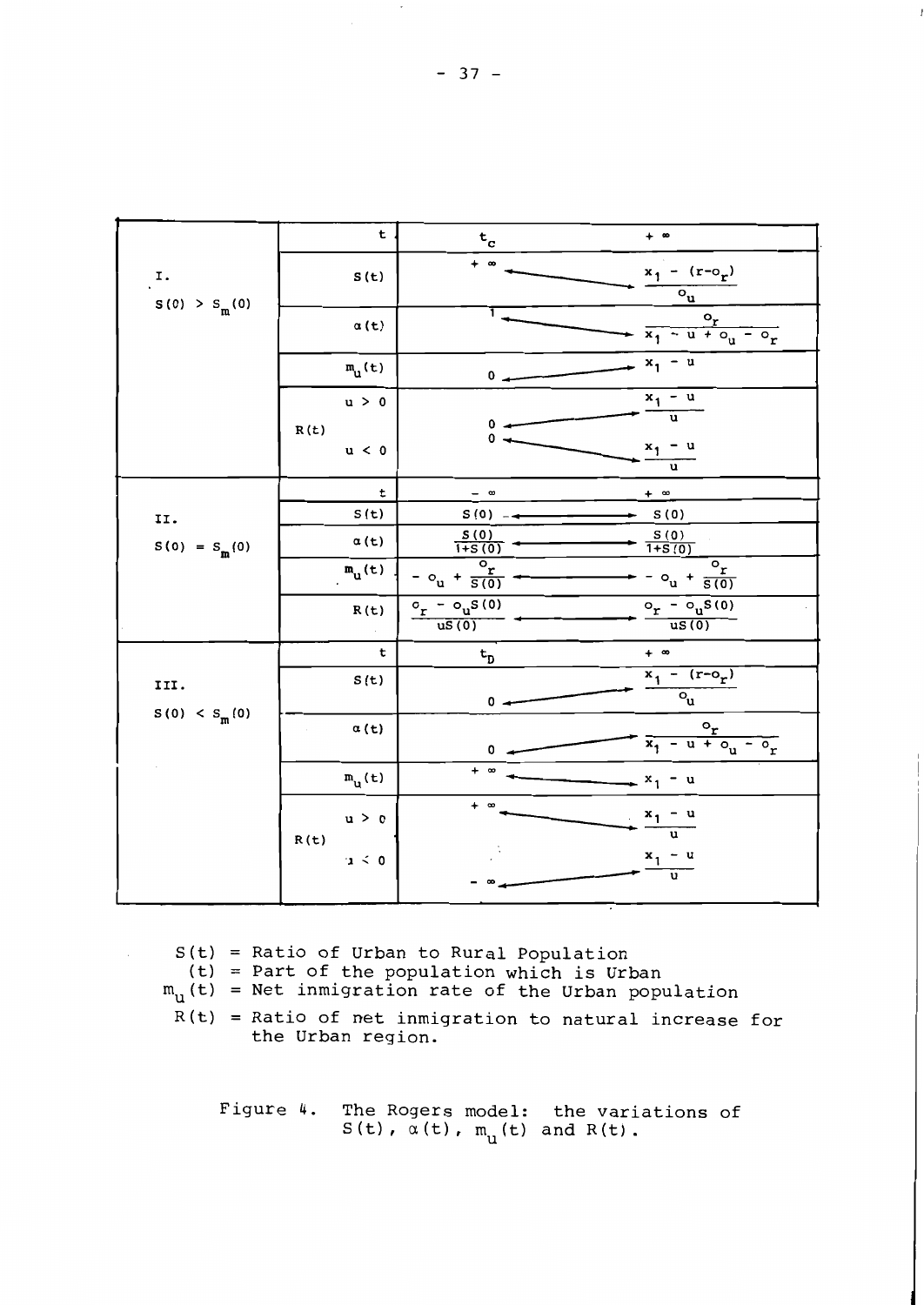By contrast, if  $r < o_r$ ,  $\frac{dP_r(t)}{dt}$  is negative for all  $t \in$   $t_p$ ,  $t_r$  in which  $t_r$  is the solution of  $S(t) = \frac{0 - r}{0}$ and positive for all  $t > t_r.*$ It can be established that

$$
t_r = \frac{1}{x_1 - x_2} \ln \left( \frac{Do_u - B(o_r - r)}{Co_u - A(o_r - r)} \right)
$$
 (48)

Substituting (28a) and (28b) into the last expression leads to:

$$
t_{r} = \frac{1}{x_{1} - x_{2}} \ln \left( \frac{Bx_{2}}{Ax_{1}} \right)
$$
  
=  $\frac{1}{x_{1} - x_{2}} \ln \left( \frac{\left[ S(0) - o_{u} + x_{2} - (u - o_{u}) \right]x_{2}}{\left[ S(0) - o_{u} + x_{1} - (u - o_{u}) \right]x_{1}} \right)$  (49)

It is clear that  $t_r$  is negative if  $S(0) > \frac{0_r - r}{0.5}$ , and  $a)$ positive if  $S(0) < \frac{0 - r}{0}$ .

b) if  $S(0) > S_m(0)$ ,  $\frac{dP_r(t)}{dt}$  is positive for all  $t \in ']\tau_c$ , +  $\infty$  [ if the smallest value of  $\frac{1}{S(t)}$  over that range

\*Note that  $t_r$  exists because  $\frac{0_r-r}{0_r} \leq S(\infty) = \frac{x_1}{0_r} + \frac{0_r-r}{0_r}$ . Since  $B < 0$ , from (49) we find that  $x<sub>2</sub>$  is negative, which can also be seen from the fact that  $x_2 = u - o_u + r - o_r - x_1$  where  $u - o_u - x_1 < 0$ and  $r-c_r < 0$ .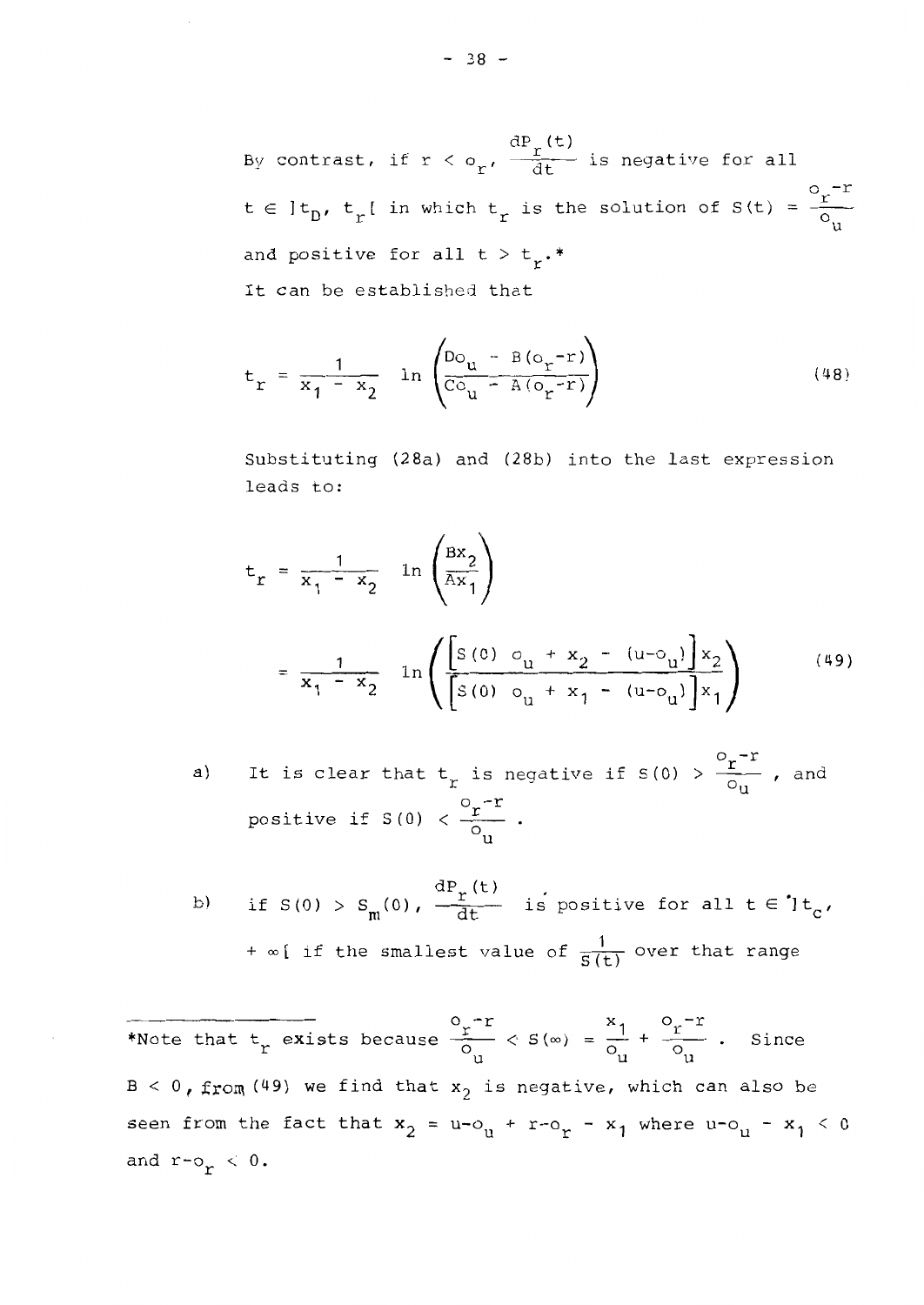(i.e., zero) is larger than  $\frac{0_i-u}{0_u}$  , i.e., when  $u > o_u$ . By contrast, if  $u < o_{u}$ ,  $\frac{dP_r(t)}{dt}$  is negative for all  $t \in$   $t_c, t_u$  where  $t_u$  is the solution of  $S(t) = \frac{0}{0.7}$ , and positive for all  $t > t_{n}$ .

It can be shown that:

$$
t_{u} = \frac{1}{x_{1} - x_{2}} \ln \left( \frac{D (o_{u} - u) - B o_{r}}{C (o_{u} - u) - A o_{r}} \right)
$$
(50)

Substituting (27a) and (27b) in the last expression leads to

$$
t_{u} = \frac{1}{x_{1} - x_{2}} \ln \left( \frac{Dx_{2}}{Cx_{1}} \right)
$$
  
=  $\frac{1}{x_{1} - x_{2}} \ln \left( \frac{[s(0) [(u - o_{u}) - x_{1}] + o_{r} ]x_{2}}{[s(0) [(u - o_{u}) - x_{2}] + o_{r} ]x_{1}} \right)$  (51)

a quantity which is negative if  $S(0) > \frac{0}{0.7}u$  and positive if  $S(0) < \frac{0}{0}$  .

\*Note that t<sub>u</sub> exists since  $\frac{0}{0}$  is lesser than  $\frac{1}{S(\infty)} = \frac{x_1}{0} + \frac{0}{0}$ [as obtained from  $(39)$ ]. Since  $D < 0$ , from  $(51)$  we find that  $x_2$  is negative, which can also be seen from the fact that  $x_2 = u - o_u + r - o_r + x_1$  where  $r - o_r - x_1 < 0$  and  $u - o_u > 0$ .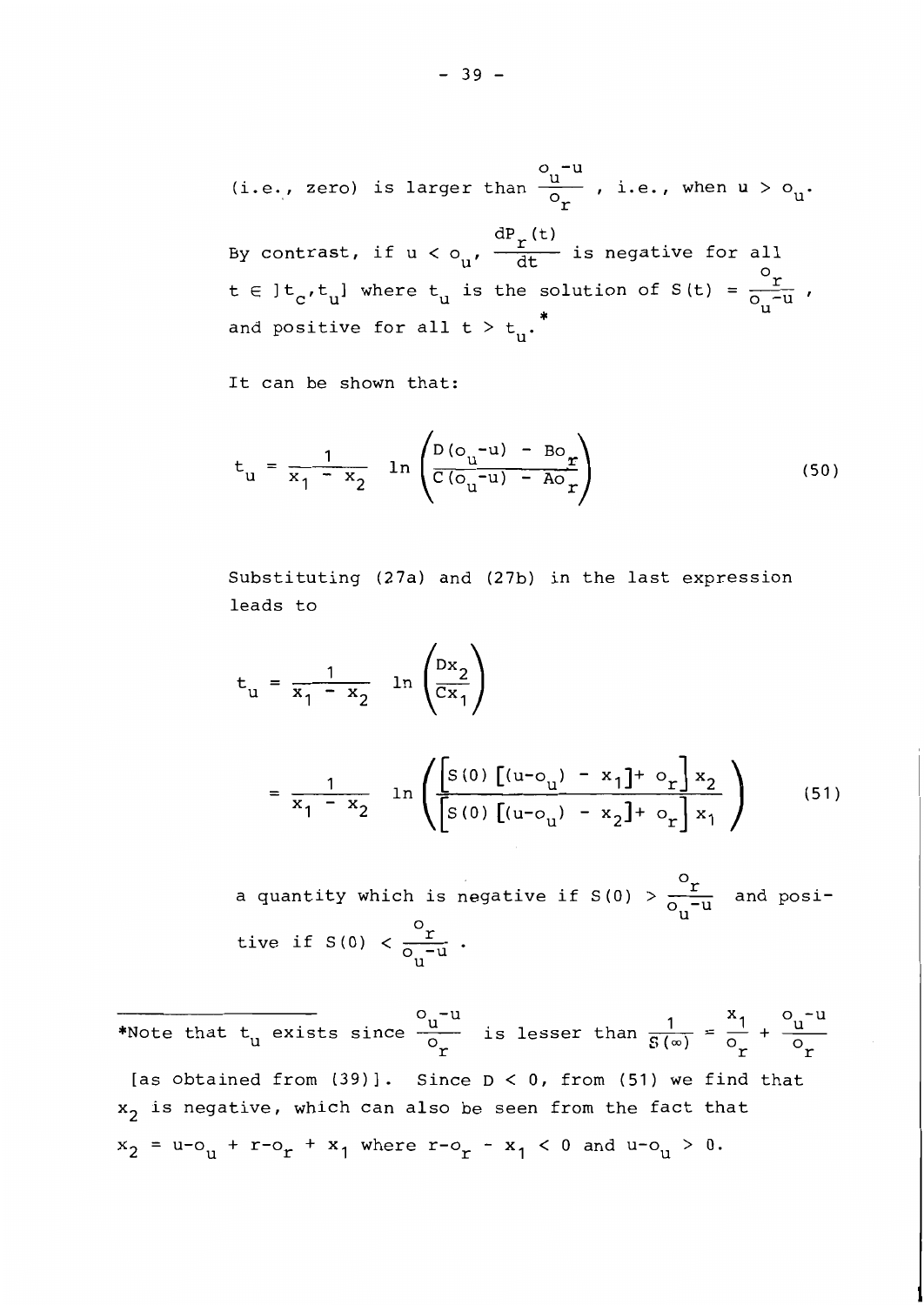We must still determine the variations of  $P_{11}(t)$  when  $S(0) < S_m(0)$  and of P<sub>r</sub>(t) when  $S(0) > S_m(0)$ . Let us examine the former case first. Recalling (25b) we may write  $\frac{dp_r(t)}{dt}$  as

$$
\frac{dP_{u}(t)}{dt} = e^{x_{2}t} \left[ cx_{1} e^{(x_{1} - x_{2})t} - bx_{2} \right]
$$
 (52)

Recalling expression (30), we have for all the values of t, for which  $P_{u}(t)$  is defined (i.e.,  $t > t_{n}$ )

$$
e^{(x_1-x_2)t} > e^{(x_1-x_2)t_D} > \frac{D}{C}
$$

Substituting this inequality into (52), yields:

$$
\frac{dP_u(t)}{dt} > e^{x_2 t} D(x_1 - x_2) \qquad (53)
$$

Since the right hand side of (53) is positive [D is positive because of the assumption  $S(0) < S_m(0)$ ],  $\frac{dP_u(t)}{dt}$  is positive over the time continuum for which  $P_{11}(t)$  is defined.

In the same way, if  $S(0) > S_m(0)$ , we can show that for any  $t > t_c$ 

$$
\frac{\mathrm{d}P_{r}(t)}{\mathrm{d}t} > e^{x_{2}t} B(x_{1}-x_{2})
$$
\n(54)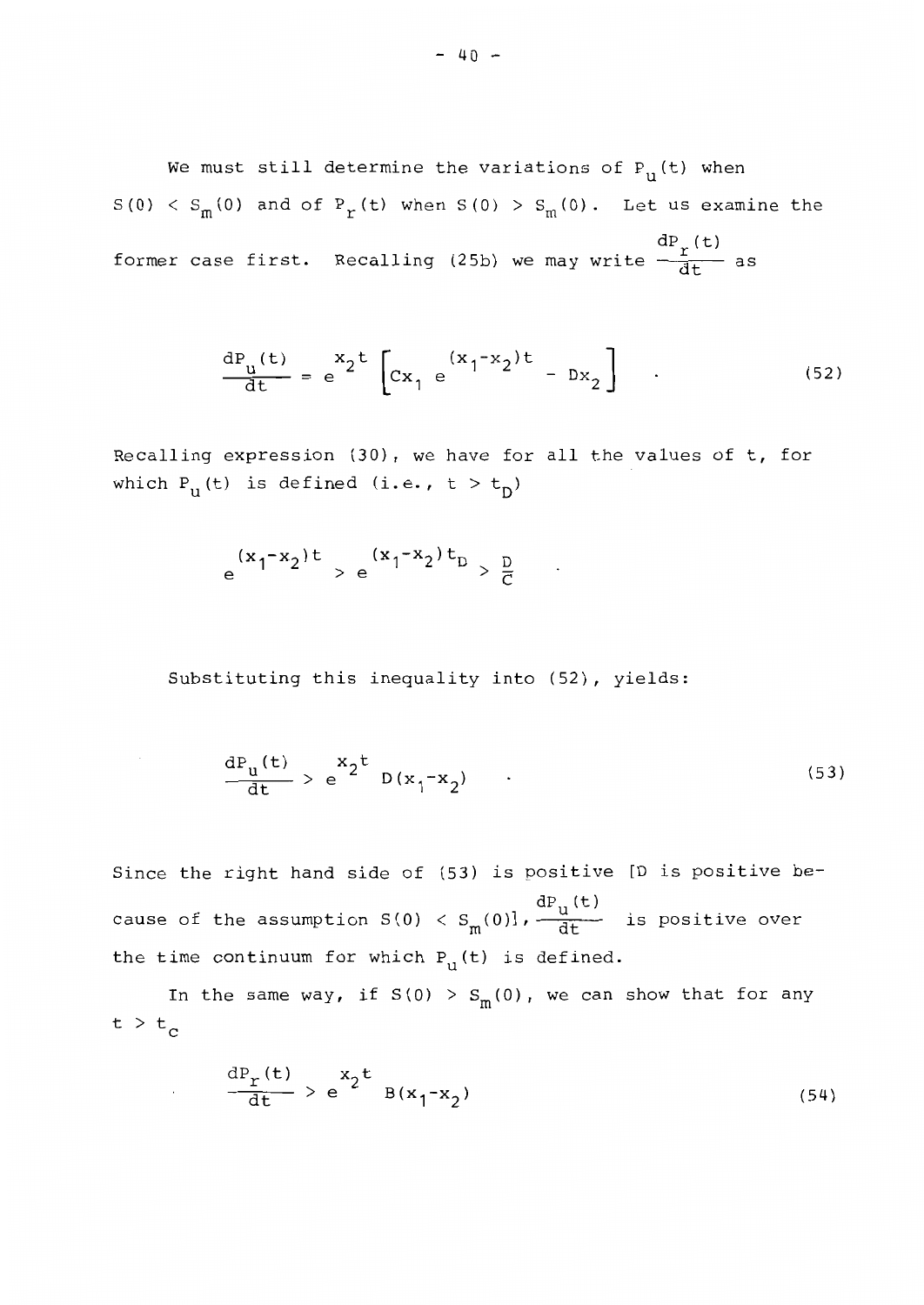is an equality which indicates that  $\frac{dP_r(t)}{dt}$  is positive over the time continuum for which  $P_r(t)$  is defined.

Thus, in all circumstances, both the rural and urban populations become infinitely large at  $t + + \infty$ . In most instances, their variation is monotonic over their intervals of definition. Exceptions only occur for the urban population if  $S(0) > S_m(0)$ and  $u < o_n$  and for the rural population if  $S(0) < S_m(0)$  and  $r < o_r$ : in these cases, the populations concerned first decrease until they reach a minimum for values of t equal to  $t_n$  and  $t_r$  and given by (50) and (49) respectively--and then increase indefinitely.

The above discussion of the variations of  $P_r(t)$  and  $P_n(t)$ according to the values of the parameters of the model is diagrammatically summarized in Figure 5.

## Use of the Model as a Model of Urbanization

It is obvious from the variations of S(t) that the above model is a suitable model of urbanization only if:

$$
S(0) < S_m(0) \qquad ,
$$

an assumption which allows S(t) to increase as time goes by. If such inequality holds, then  $P_{11}(t)$  monotonically increase from zero (for  $t = t_n$ ) to +  $\infty$  (as  $t \to +\infty$ ) and, if u is positive, R(t) monotonically decreases.

Figure 6 indicates the variations of the main functions of the model, which are all monotonic, except in the case of the rural population, which if  $r < o_r$ , may decrease first before \*In the special case  $S(0) = S_m(0)$ , B and D are equal to zero and  $\frac{dP_r(t)}{dt}$  and  $\frac{dP_u(t)}{dt}$  are both positive for any value of  $t \in ]-\infty, +\infty[$ .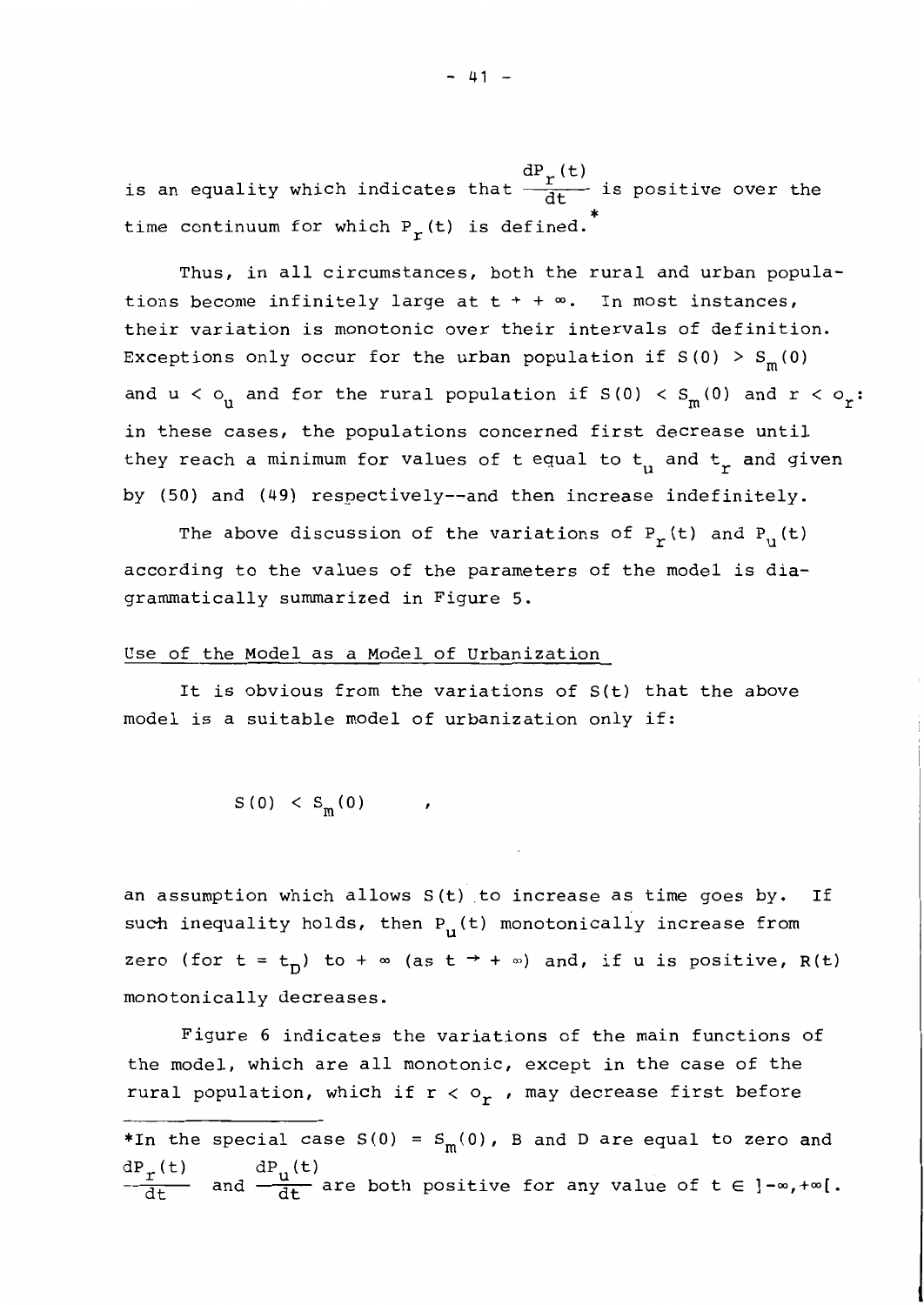$\mathbf t$  $t_{\rm u}$  $t_c$ I.  $P_r(t)$  $S(0) > S_{\text{m}}(0)$  $\mathbf 0$  . (a)  $u < o_u$  $P_u(t_c)$  $P_u(t_c)$ - $P_{u}(t)$ (b)  $u > o_u$  $P_u(t_c)$  +  $\mathbf t$  $-\infty$  $+ \circ$ II.  $\mathtt{P}_{\mathtt{r}}(\mathtt{t})$  $\circ$ .  $S(0) = S_m(0)$  $P_{u}(t)$  $0 \mathbf t$  $+ \circ$  $\mathbf{t}_{\texttt{D}}$  $t_r$  $\overline{P_r(t_0)}$ III. (a)  $u < o_r$  $P_r(t_r)$  $S(0) < S_m(0)$  $P_r(t)$  $P_r(t_0)$  + (b)  $u > o_r$  $\mathtt{r}_{\mathtt{u}}(z)$  $\ddot{\circ}$ .  $t_c = \frac{1}{x_1 - x_2} \ln \frac{s(0) \circ_0 + x_2 - (u - v_0)}{s(0) \circ_0 + x_1 - (u - v_0)}$  ;  $t_u = \frac{1}{x_1 - x_2} \ln \frac{[s(0) (u - v_0 - x_1) + v_r]x_2}{[s(0) (u - v_0 - x_2) + v_r]x_1}$  $t_{D} = \frac{1}{x_{1} - x_{2}} \ln \frac{s(0) (u - o_{u} - x_{1}) + o_{r}}{s(0) (u - o_{u} - x_{2}) + o_{r}}$  ;  $t_{r} = \frac{1}{x_{1} - x_{2}} \ln \frac{[s(0) o_{u} + x_{2} - (u - o_{u})] x_{2}}{[s(0) o_{u} + x_{1} - (u - o_{u})] x_{1}}$ 

> Figure 5. The Rogers model: the variations of  $P_{u}(t)$  and  $P_{r}(t)$

 $\mathfrak{t}^-$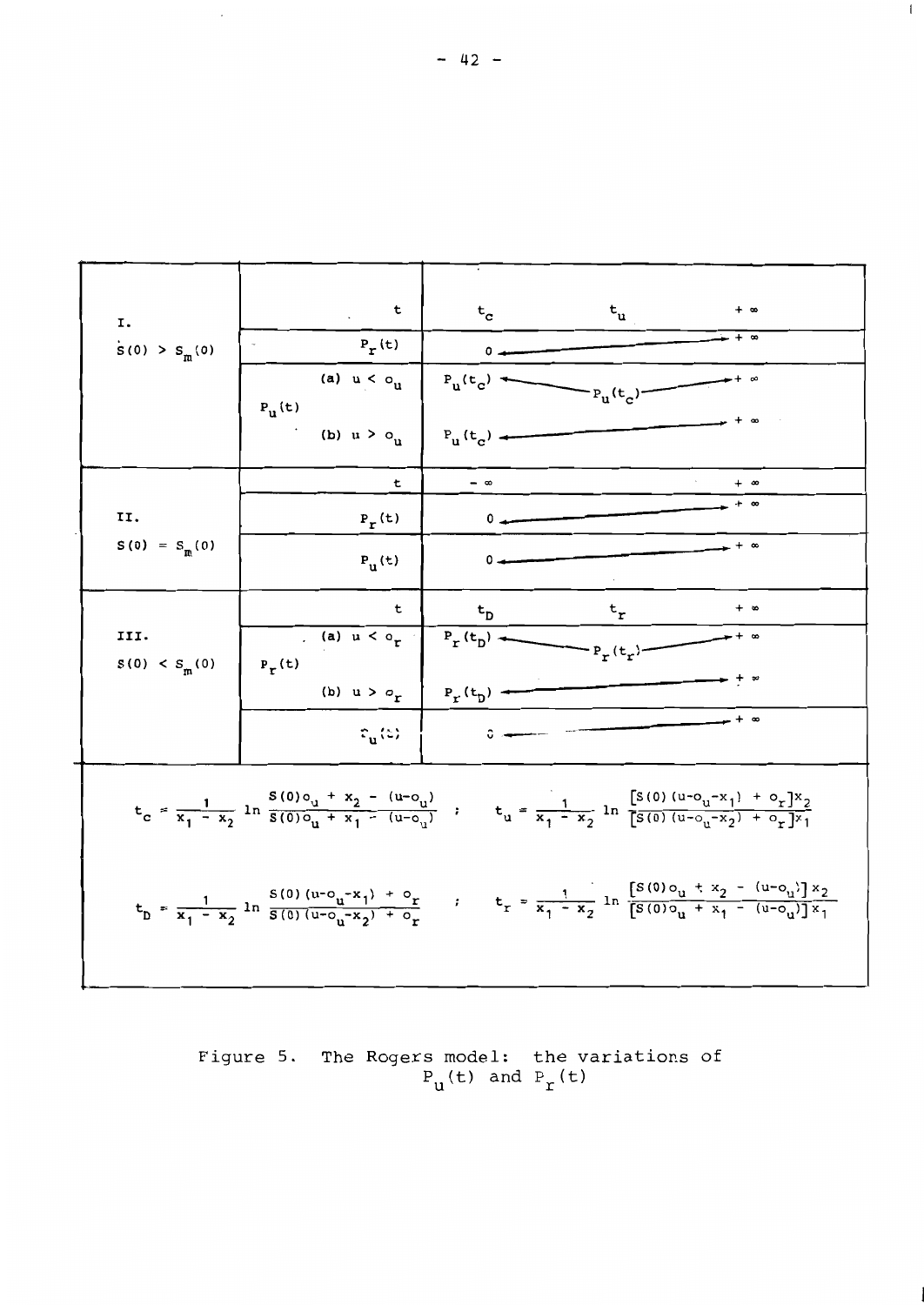increasing indefinitely. (Note the difference with Keyfitz's model, in which the rural population could either increase or decrease indefinitely.)

Therefore, when the model is used as a model of urbanization, the system appears as one that:

- $a)$ originates with its whole population concentrated in the rural region, and
- presents a regional distribution such that the ratio  $b)$ of urban to rural population is equal to S(0) after a period of time equal to  $-t_n$  where  $t_n$  is given by (31).

## Numerical Illustration: Application to USSR and India

We now turn to the application of Rogers' model to the two actual population systems already examined in Part I.

The USSR Case

Let us recall that:

 $u = 0.009$  ;  $r = 0.010$  and  $S(0) = 1.3125$ 

As indicated in Rogers (1976), the gross urban and rural outmigration rates are respectively:

$$
o_u = 0.011
$$
 and  $o_r = 0.035$ 

From these parameter values, it follows that the observed distribution S(0) which is equal to 1.3125 is smaller than

$$
S_{m} (0) = \frac{0.023 + \sqrt{0.002069}}{0.022}
$$

$$
=\frac{0.023 + 0.0455}{0.022} = 3.113.
$$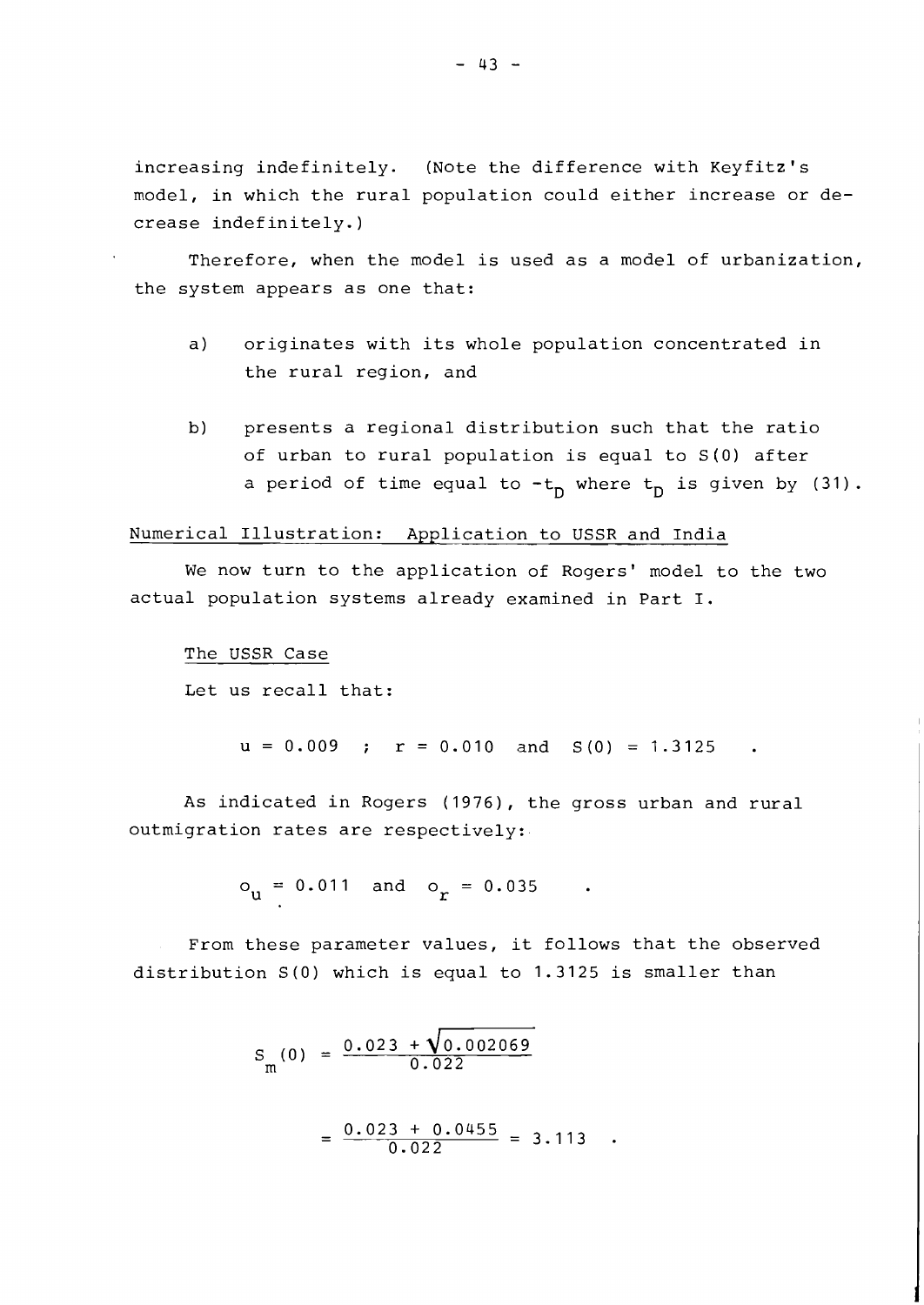

Figure 6. The Rogers model as a model of urbanization:<br>the variations of the model's functions

The rural-urban system of the USSR follows the patterns described in Figure 6. It evolves from an initial concentration of the population in the rural region occurring  $(-t_D)$  years before the observation period.<sup>\*</sup>

$$
t_D = \frac{1}{0.0455}
$$
 ln  $\frac{0.0245}{0.0850}$  = -30.2 years

 $\bullet$ 

\*The calculation of the eigenvalues of M gives:

$$
x_1 = 0.00925
$$
 and  $x_2 = 0.03625$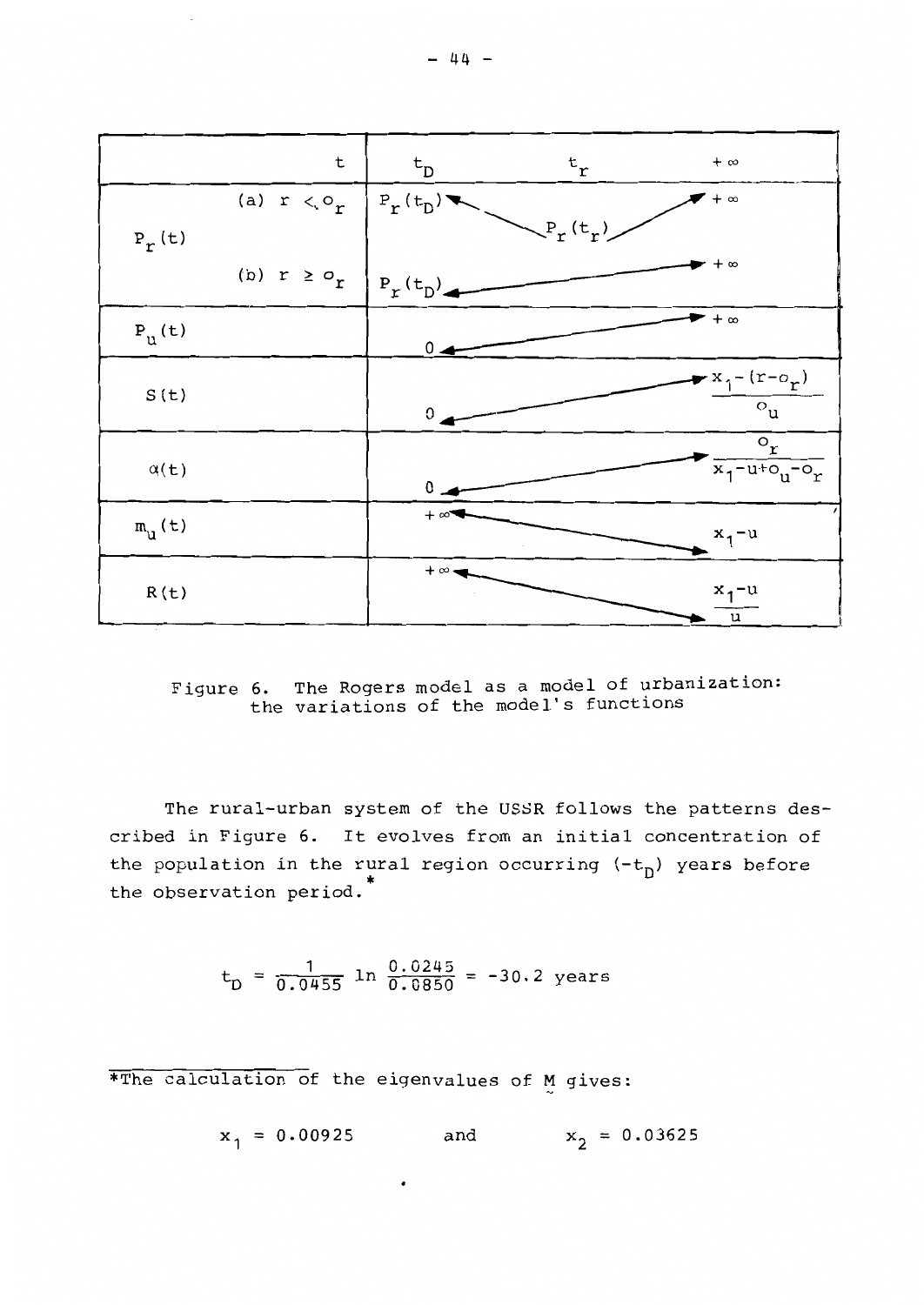The rural population first decreases until it reaches a minimum for

$$
t_r = \frac{1}{0.0455}
$$
 ln  $\frac{0.0007195}{0.0002371}$  = 24.4 years

(i.e., 5.8 years before the observation period) and then increases indefinitely.<sup>\*</sup> By contrast, the urban population monotonically increases tending toward +  $\infty$ . As t  $\rightarrow$  +  $\infty$ , both populations grow at the same growth rate  $(x_1 = .925$  percent).

The ratio S(t) of the urban to rural population monotonically increases from zero (for t = t<sub>n</sub>) to S( $\infty$ ) =  $\frac{0.0925 + 0.025}{0.033}$  = 3.113. This corresponds to an ultimate regional distribution in which 75.44 percent of the population is urban against 56.76 percent currently (and 100 percent in the long-run of the Keyfitz  $model$ .

The urban net inmigration rate decreases from +  $\infty$  (for t = t<sub>n</sub>) to  $m_{11}(\infty) = 0.00925 - 0.009$ , i.e., 0.025 percent, which is about 0.03 times the rate of natural increase. Thus, in the long-run, as net inmigration becomes neglibible, natural increase is preponderant in accounting for urban growth (about 97 percent).

#### The Indian Case

In the case of the rural-urban system of India in the late sixties, we already know that:

 $u = 0.029$  ;  $r = 0.022$  and  $S(0) = 0.294$ 

<sup>\*</sup>The size of the observed rural population is 0.58 times its initial size.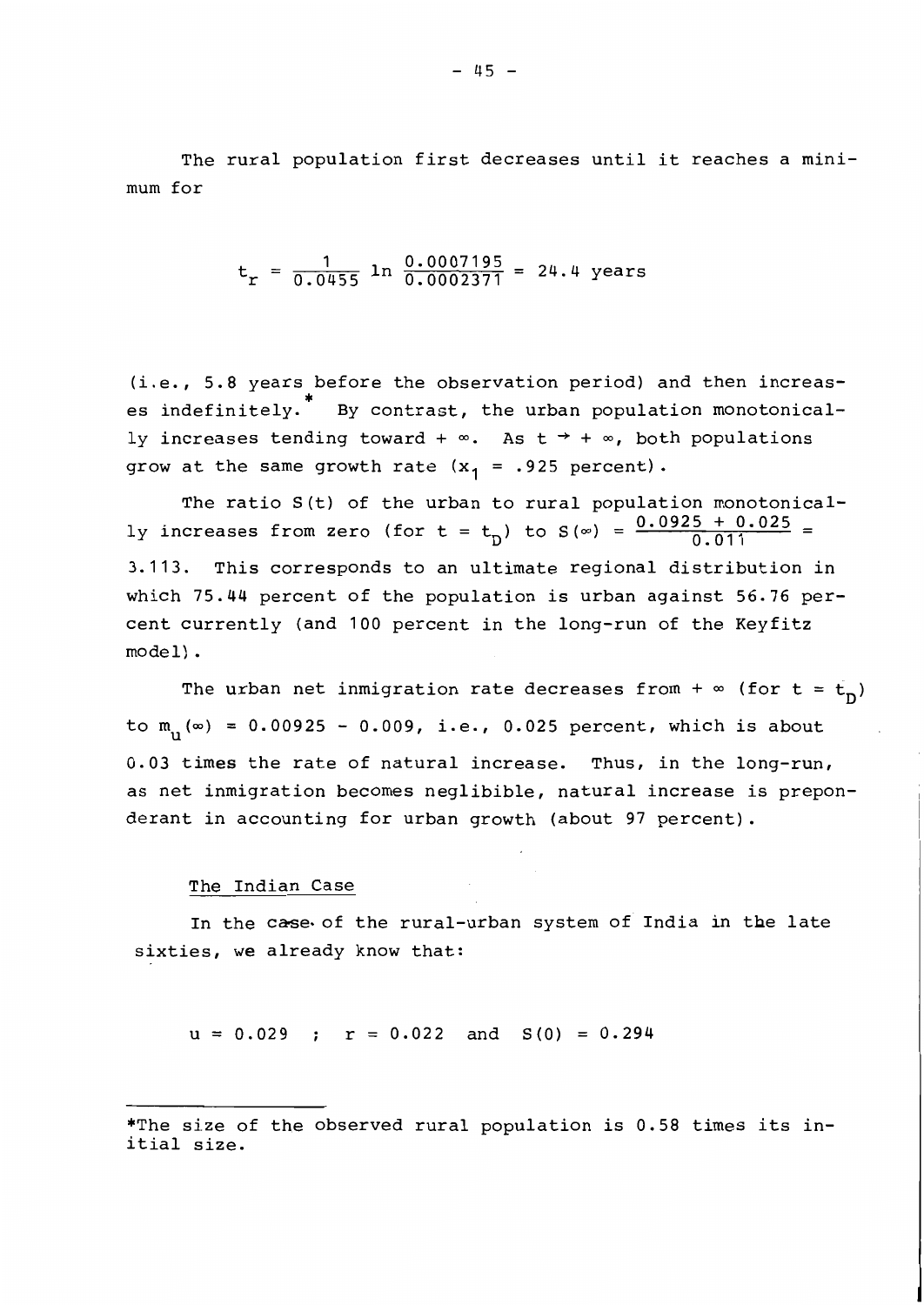The gross urban and rural outmigration rates are respectively  $o_{11} = 0.010$  and  $o_{r} = 0.007$  (Rogers and Willekens, 1976).

From these parameter values we find that the observed population distribution S(0) which is equal to 0.254 is smaller than

$$
S_{m}(0) = \frac{-0.005 + \sqrt{0.000305}}{0.020}
$$

$$
=\frac{-0.005 + 0.0175}{0.020} = 0.625
$$

Then, the functions of the model follow the patterns of Figure 6 with P<sub>r</sub>(t) monotonically increasing since r<sup>\*</sup> o<sub>r</sub>.

We find that the Indian system evolves from an initial concentration of the population in the rural region occurring  $(-t_n)$ years before the observation period.

$$
t_D = 1
$$
 0.0175  $\ln \frac{0.0036925}{0.008837} = -\frac{0.872}{0.0175} = -49.9$  years

instead of -54.2 years as given by Keyfitz's model.

Over the years the rural population monotonically increases tending toward +  $\infty$  with a long-term growth rate equal to  $x_1$  = 2.125 percent against 1.7 percent in Keyfitz's model. \*\* The urban population follows a similar evolution tending toward +  $\infty$  with the same long-term growth rate (against 2 percent in Keyfitz's  $mode1$ .

\*The calculation of the eigenvalues of M leads to

$$
x_1 = 0.02125
$$
 and  $x_2 = 0.00375$ 

\*\*The size of the observed rural population is 2.29 times its initial size.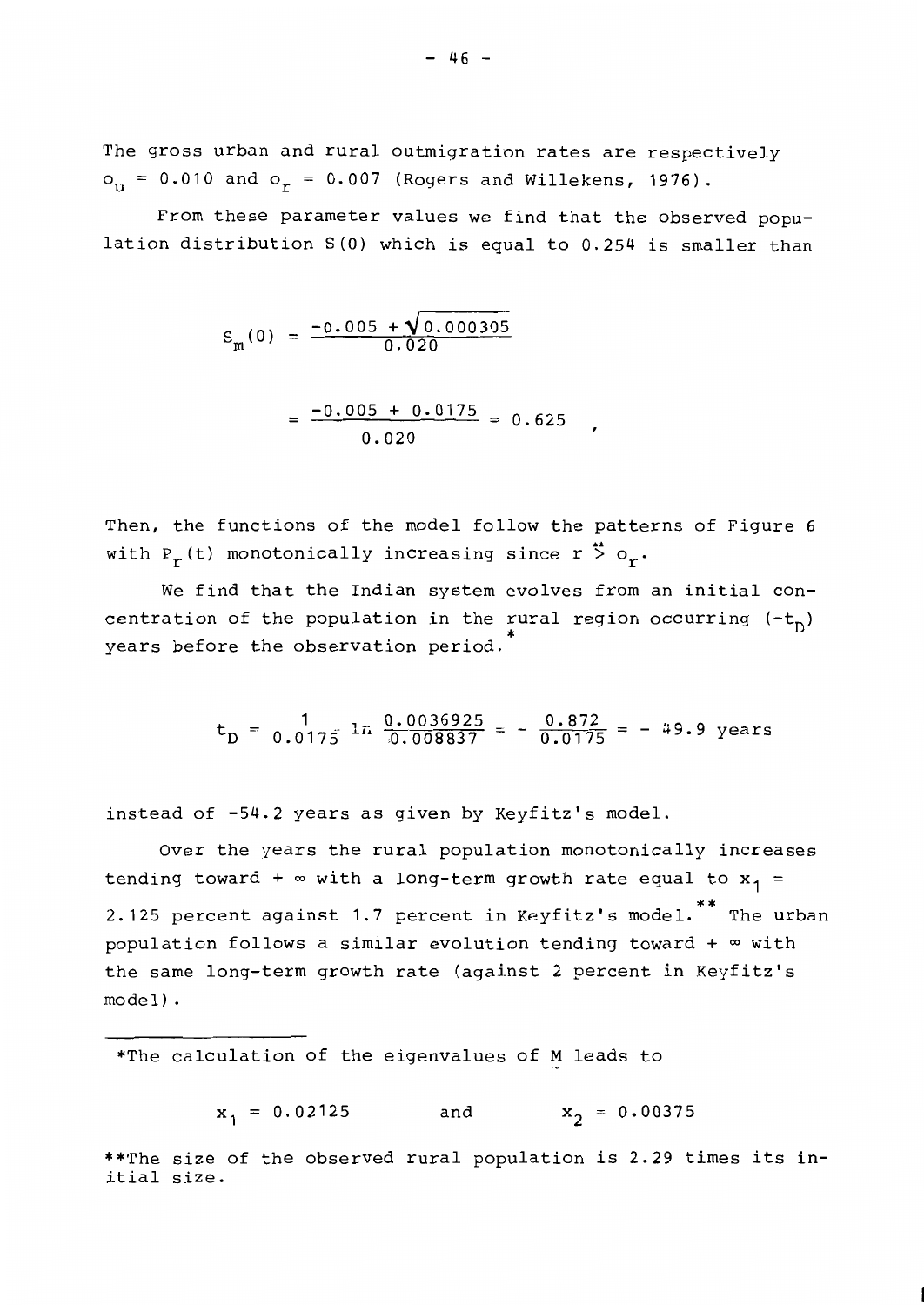On the other hand, the ratio S(t) of the urban to rural population monotonically increases from zero (for  $t = t_n$ ) to  $S(\infty) =$  $\frac{0.02125 - 0.015}{0.010}$  = 0.625 which corresponds to an ultimate regional distribution in which 38.46 percent of the population is urban against 22.73 percent currently (and 100 percent in the long-run of Keyfitz's model).

The urban net inmigration rate decreases from +  $\infty$  (for t = t<sub>n</sub>) to  $m_{11}(\infty) = 0.02125 - 0.020$ , i.e., .125 percent, which is about .06 times the rate of natural increase. Thus, in the long-run as net inmigration becomes negligible, natural increase is preponderent in accounting for urban growth (about 94 percent).

#### CONCLUSION

From a theoretical point of view, there are at least three main reasons that make the Rogers model more desirable than the Keyfitz model:

- $1)$ The Keyfitz model incorporates less information than the alternative model: it considers only the net migration flow between the rural and urban region, whereas Rogers's model includes the gross migration flows occurring in both directions. In this sense, the first model appears as a reduced form of the second.
- $2)$ The Keyfitz model views the net migration flow as one coming out of the rural region. Alternatively, it would be possible to propose a similar model viewing this flow as one entering the urban region (with a constant net inmigration rate). Then, it is not clear which of the two models would be preferred.
- $3)$ The Keyfitz model does not lend itself to a straightforward extension to the case of three or more regions, while Rogers's model can easily be extended if gross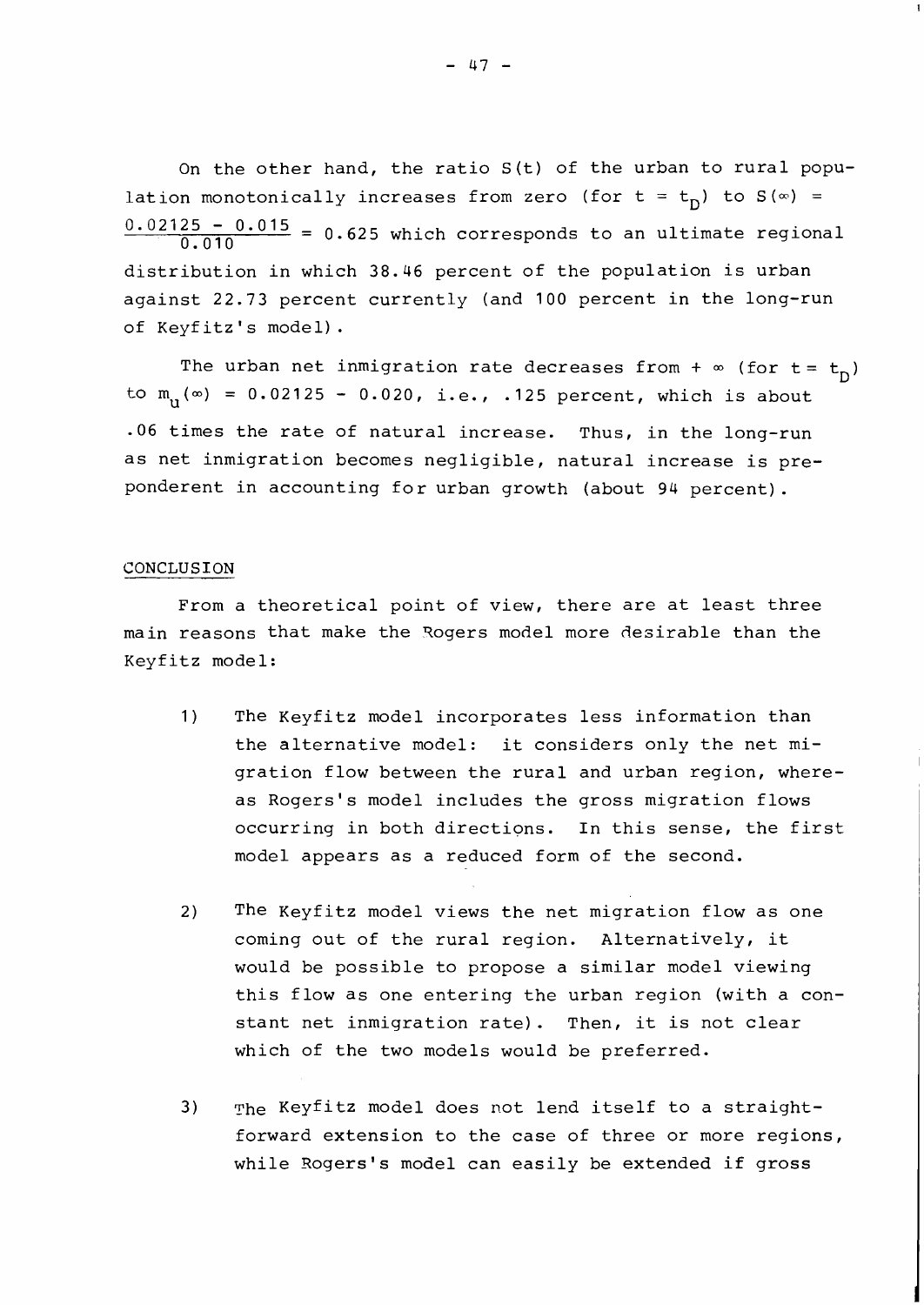migration flows out of each region are separately considered by region of destination (Rogers, 1968).

Moreover, the analysis of the dynamics of the two models with constant rates has revealed that the Rogers model posseses simpler and more realistic properties. On the one hand, the completion of this analysis was easier with the Rogers model than with the Keyfitz model because, unlike the alternative model, it does not introduce any asymmetry between the urban and rural regions. On the other hand, the Rogers model, when applied to the problem of urbanization, leads to ultimately growing populations in both rural and urban regions, while the Keyfitz model may in some circumstances lead to emptying out rural regions (see the USSR  $example$ ).

The contrast between the long-term evolution of the two models, in the context of urbanization, can be easily seen in the comparison of Figures 3 and 6--which summarize the dynamics of the two models--as well as from Table 1--which recalls the main results obtained by the application of the two models to two actual cases (USSR and India).

We note that the Keyfitz model leads to a concentration of the population in the urban region: it corresponds either to an emptying out of the rural area (USSR case) or to an urban population becoming infinitely large with respect to the rural population (India case). By contrast, the Rogers model, in which the urban and rural regions eventually grow at the same rate, leads to a long-term equilibrium distribution. In general, this equilibrium is characterized by an urban region in which a large part of the population growth is caused by natural increase: net migration does not tend toward zero as in Keyfitz's model, but towards a small fraction of the total growth (about 3 and 6 percent in the cases of the USSR and India respectively).

Finally, the simple variations of the ratio R(t) of net inmigration to natural increase in the urban region suggests the ability of both models to give some insights into the relative roles of the natural increase and inmigration of urban population growth.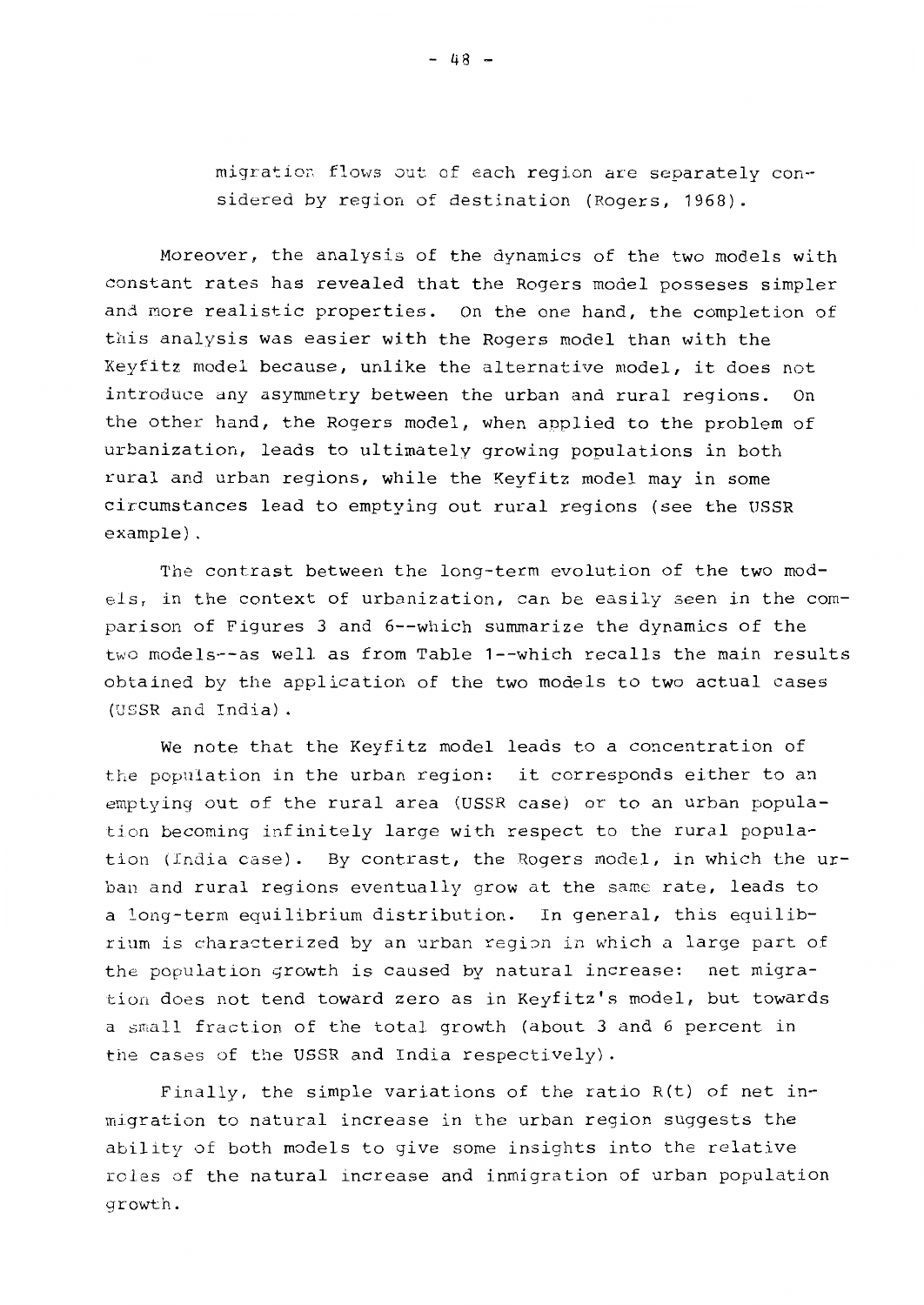This potential will be made evident in the next two papers of this series in which the factors of urban population growth will be examined under a regime of constant rates (second paper) as well as under a regime of varying rates (third paper).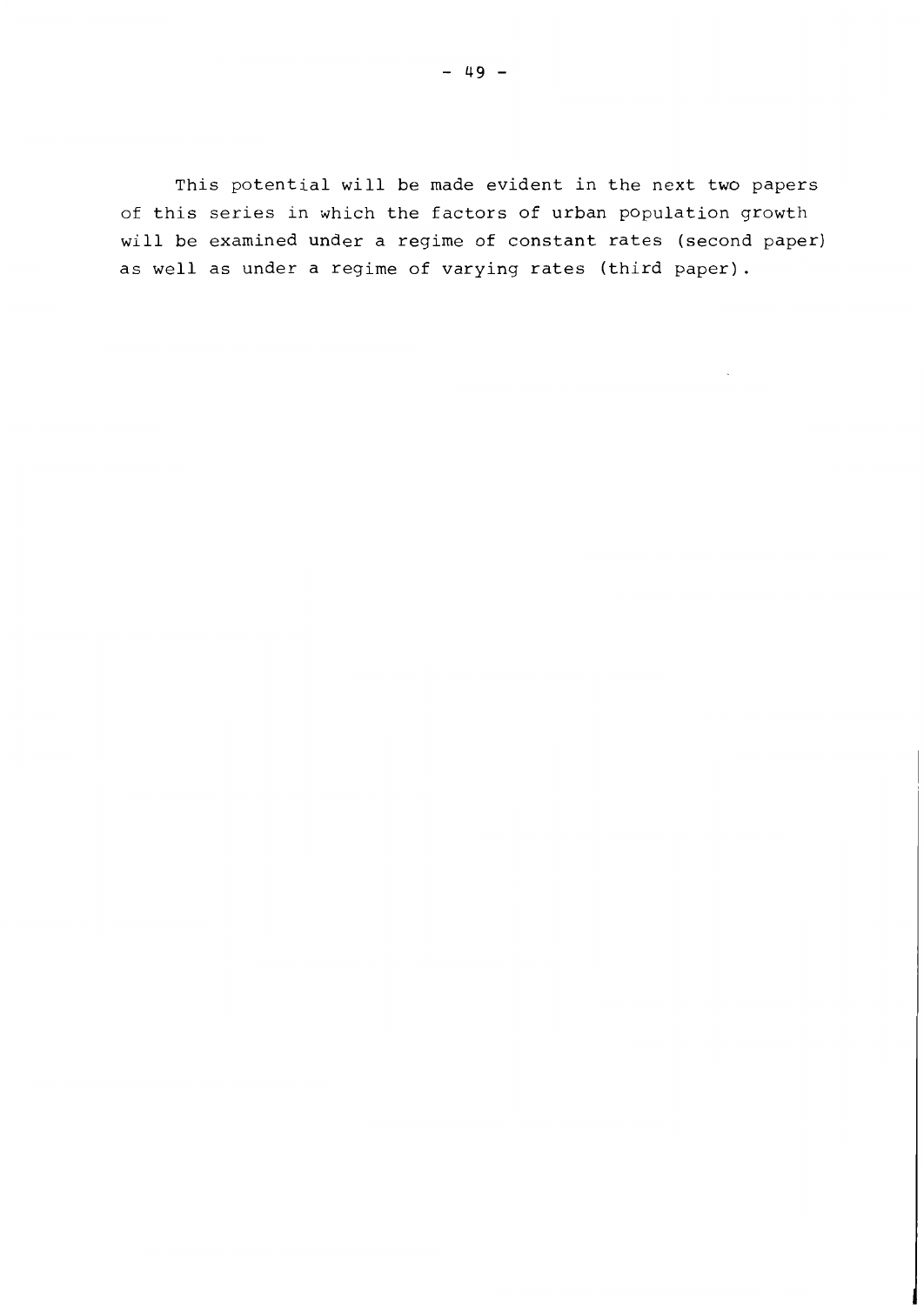| $R(\infty)$   | $\mathfrak{m}_{\mathsf{u}}^{(\infty)}$ | $\alpha$ ( $\infty$ ) | $S(\infty)$           | $\mathrm{dP}_{\mathrm{u}}\left(\infty\right)$<br>άt | $P_{\mathbf{u}}\left(\infty\right)$   | $\mathrm{dP}_{\mathrm{r}}\left(\infty\right)$<br>$\frac{a}{b}$ | $\mathbf{P}_{\mathbf{r}}\left(\infty\right)$ | $\overline{P}_\text{r}\left(t_\text{D}\right)$<br>$(0)^{\mathcal{I}}$ d | $\sigma^+$                       |                    |              |
|---------------|----------------------------------------|-----------------------|-----------------------|-----------------------------------------------------|---------------------------------------|----------------------------------------------------------------|----------------------------------------------|-------------------------------------------------------------------------|----------------------------------|--------------------|--------------|
| $\circ$       | $\circ$                                | 001<br>percent        | $+\frac{1}{8}$        | 0.9 percent                                         | $+\frac{1}{8}$                        | $\pmb{\ast}$<br>1.1 percent                                    | $\circ$                                      | 49.0                                                                    | $\pmb{\mathsf{I}}$<br>40.5 years | Keyfitz's Model    |              |
| 0.03          | $-0.25$<br>percent                     | 75.44<br>percent      | 3.113                 | 0.925<br>percent                                    | $^{+}$<br>8                           | 0.925 percent                                                  | $\begin{array}{c} + \\ 8 \end{array}$        | 6.58                                                                    | 1<br>30.2 years                  | Rogers' Model      | USSER        |
| O             | $\circ$                                | 100<br>percent        | $+$<br>$\overline{8}$ | $\sim$<br>percent                                   | $\begin{array}{c} + \\ 8 \end{array}$ | 1.7 percent                                                    | $+\frac{1}{8}$                               | 2.51                                                                    | $-54.2$ years                    | Keyfitz's<br>Model |              |
| $\frac{1}{9}$ | $\frac{1}{2}$<br>percent               | 38.46<br>percent      | 0.625                 | 2.125<br>percent                                    | $^{+}$<br>8                           | 2.125<br>percent                                               | $^{+}$<br>8                                  | 2.29                                                                    | I<br>49.9 years                  | Rogers'<br>Model   | <b>INDIA</b> |

Table 1. Application to the USSR and India - Comparison of the main results<br>obtained from two alternative models

 $\mathfrak{t}$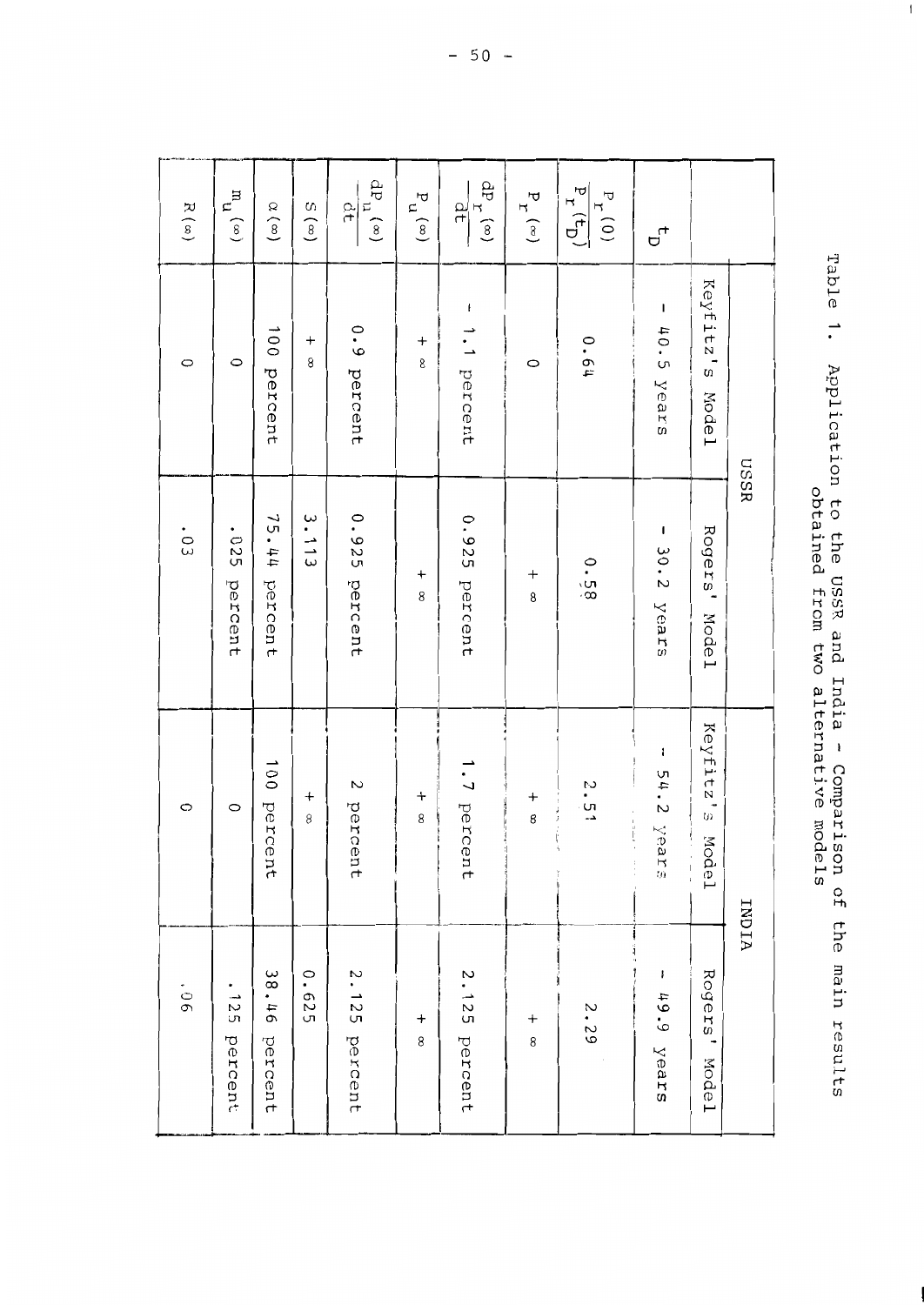#### References

- Keyfitz, Nathan (1978), Do Cities Grow by Natural Increase or by Migration? (Manuscript).
- Rogers, Andrei (1968), Matrix Analysis of Interregional Population Growth and Distribution, University of California Press, Berkeley, California.
- Rogers, Andrei (1976), Two Methodological Notes on Spatial Population Dynamics in the Soviet Union, RM-76-48, International Institute for Applied Systems Analysis, Laxenburg, Austria.
- Rogers, Andrei and Frans Willekens (1976), The Spatial Reproductive Value and the Spatial Momentum of Zero Population<br>Growth, RM-76-81, International Institute for Applied<br>Systems Analysis, Laxenburg, Austria.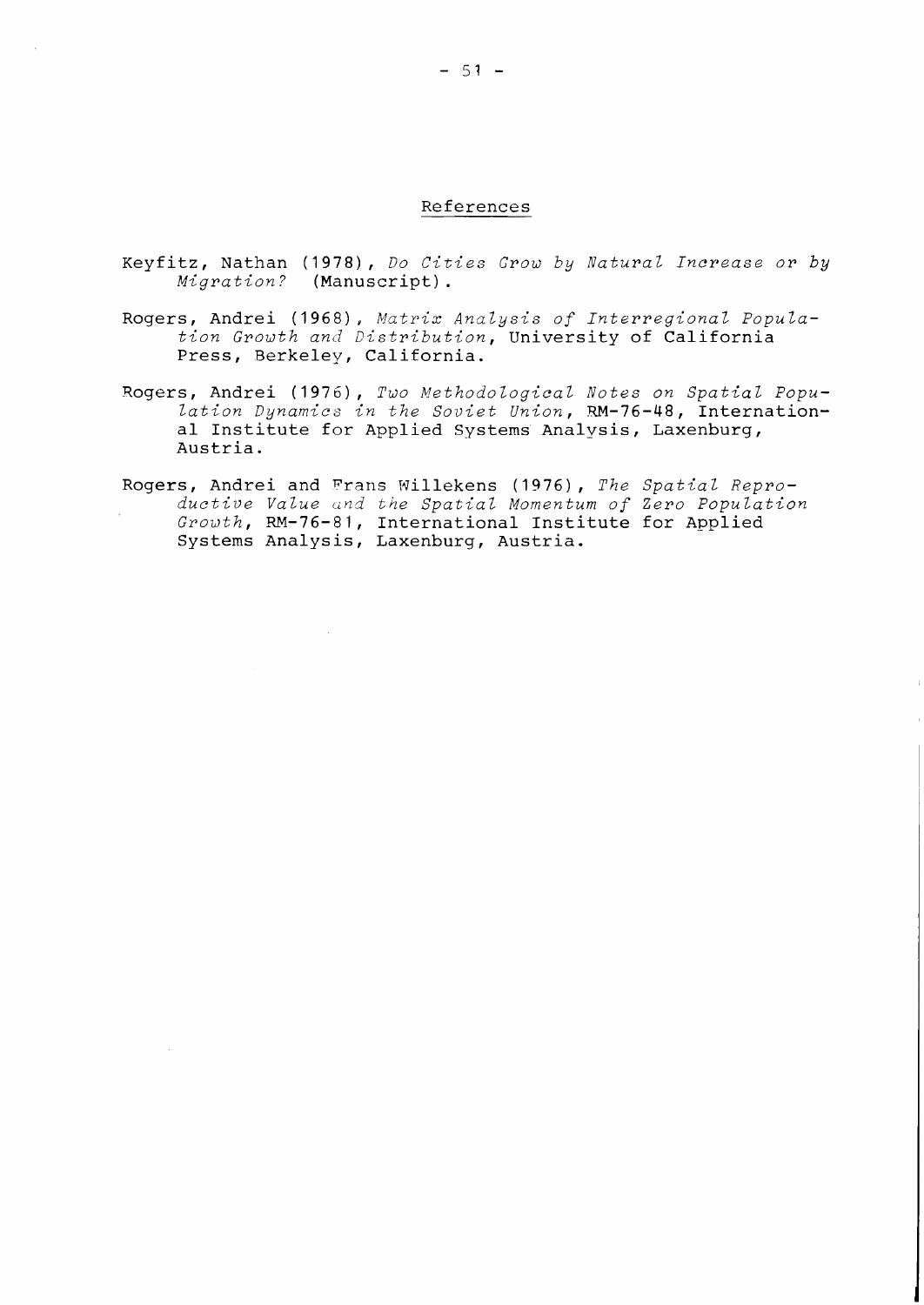## Appendix

### A BRIEF NOTE ON THE DISCRETE COUNTERPARTS ON THE TWO MODELS

The two continuous models examined in this paper have discrete counterparts which permit one to determine the evolution of an urban-rural population system in case the variations of the rates of natural increase and migration are not simple.

If those rates remain constant, one can, however, derive analytically the rural and urban populations which, as shown below, appear to resemble their counterparts in the continuous model. Similar results and formulas then follow.

### 1. The Keyfitz Model: Discrete Version

The equations describing the evolution of the system are now:

$$
P_r(t+1) - P_r(t) = (r-m) P_r(t)
$$
 (A1)

and

$$
P_{11}(t+1) - P_{11}(t) = u P_{11}(t) + m P_{r}(t) \qquad (A2)
$$

The solution of this system is given by:

$$
P_r(t) = \frac{P(0)}{1+S(0)} (1 + r-m)^t
$$
 (A3)

and

$$
P_{u}(t) = \frac{P(0)}{1+s(0)} \left[ \frac{m}{r-m-u} (1 + r-m)^{t} + \left( S(0) - \frac{m}{r-m-u} \right) (1+u)^{t} \right]
$$
\n(A4)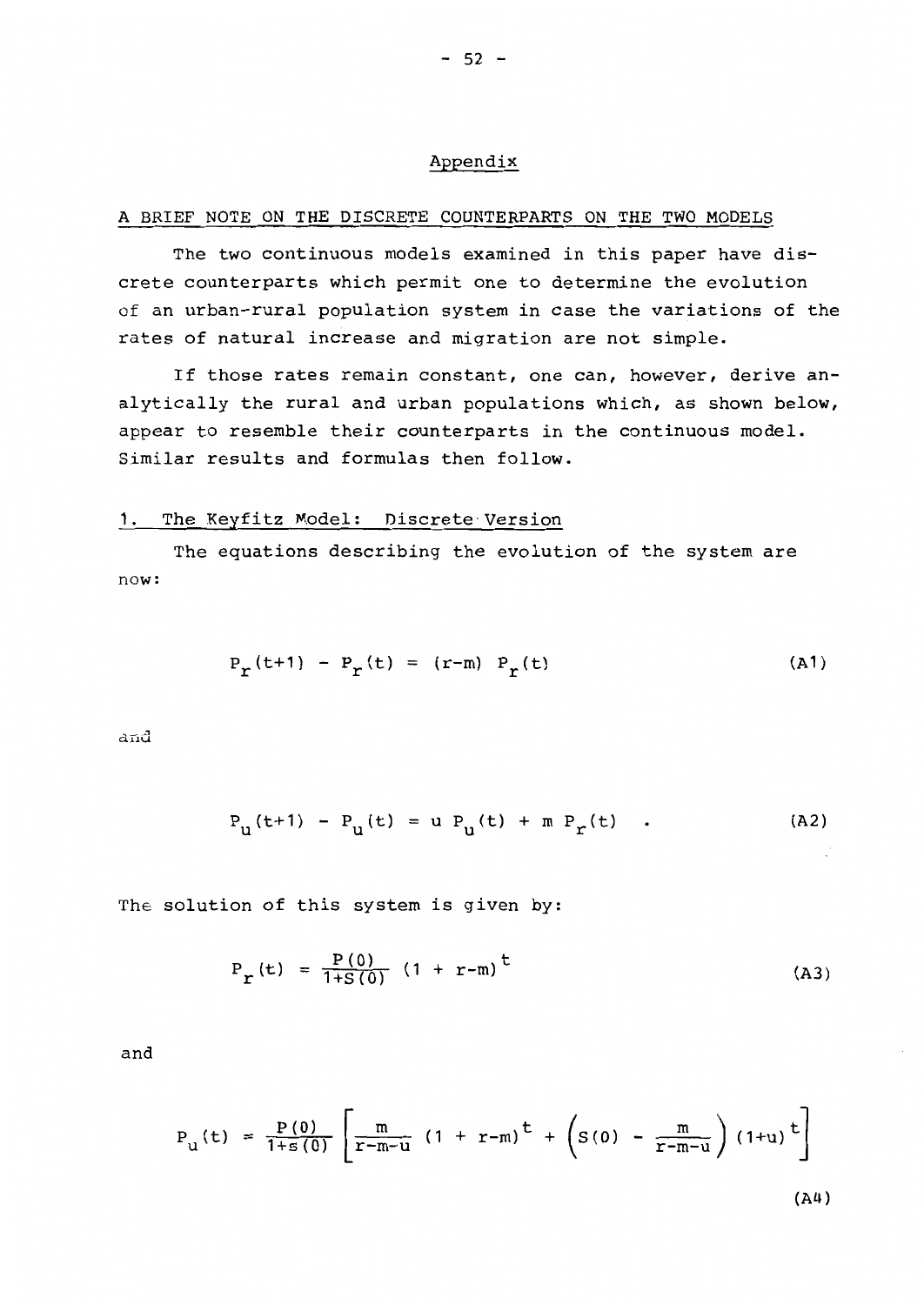From this last formula, it is clear that

- if  $r > u + m \frac{1+S(0)}{S(0)}$ , t varies over the whole time con $a)$ tinuum  $]-\infty, +\infty[$ .
- b) if  $r \le u + m \frac{1+S(0)}{S(0)}$ , t varies from a lower bound

$$
t_{D} = -\frac{\ln\left(1 + \frac{u+m-r}{m} S(0)\right)}{\ln\left(\frac{1+u}{1+r-m}\right)}
$$
(A5)

## 2. The Rogers Model: Discrete (Original) Version

The equations describing the evolution of the system are now now:

$$
P_r(t+1) - P_r(t) = (r - o_r) P_r(t) + o_u P_u(t)
$$
 (A6)

and

$$
P_{u}(t+1) - P_{u}(t) = o_{r} P_{r}(t) + (u-o_{u}) P_{u}(t)
$$
 (A7)

The above equations can then be rewritten more compactly as:

$$
\{P(t+1)\} = G \{P(t)\} \tag{A8}
$$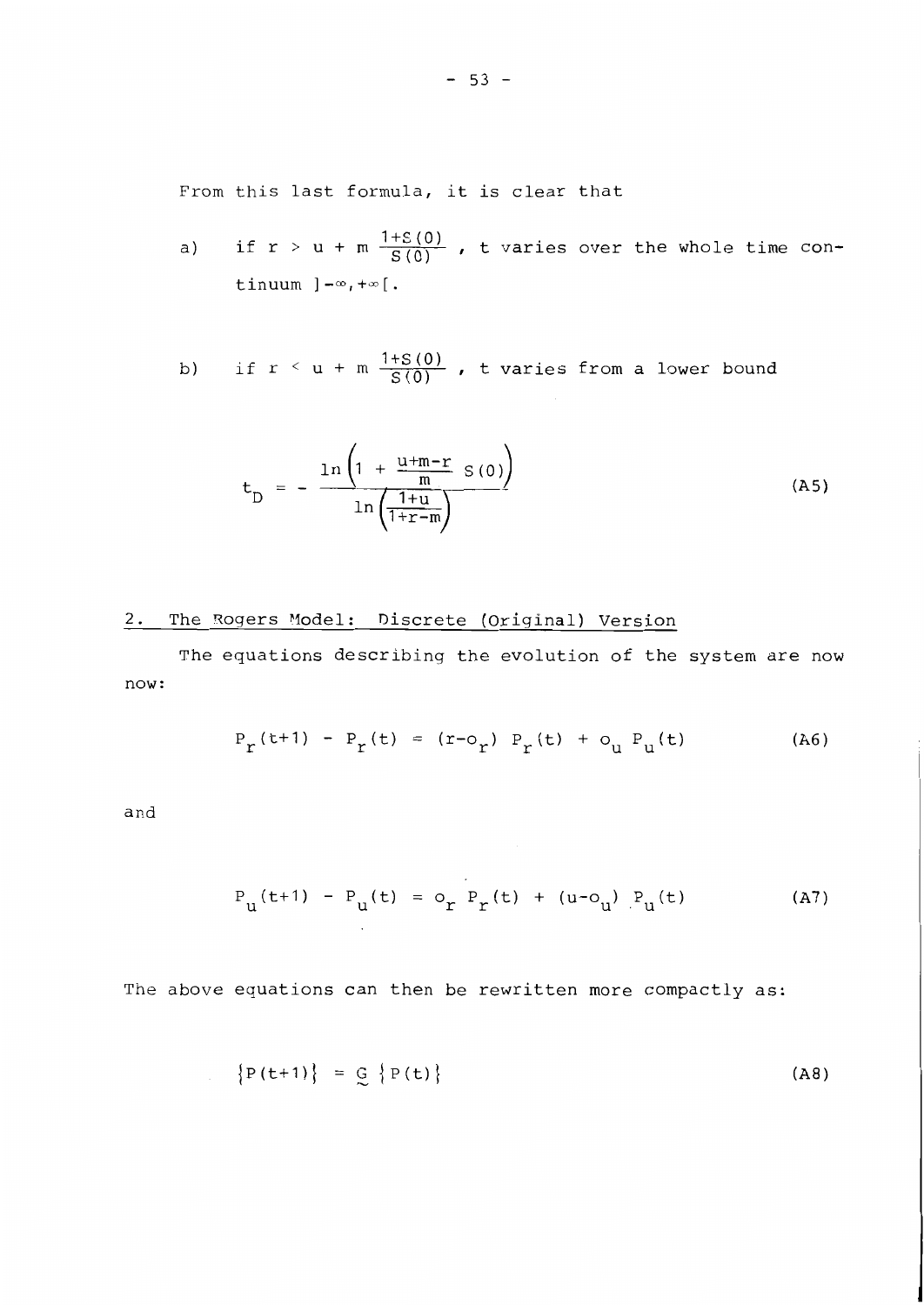in which

$$
G = \begin{bmatrix} 1+r-o_T & o_u \\ o_T & 1+u-o_u \end{bmatrix}
$$
 (A9)

The solution of this system is:

$$
\{P(t)\} = \frac{P(0)}{[1+S(0)] (\lambda_1 - \lambda_2)} \left[\lambda_1^t \begin{cases} S(0) o_u + \lambda_1 - (1+u - o_u) \\ S(0) [1+u - o_u] - \lambda_2 + o_r \end{cases}\right]
$$

$$
-\lambda_{2}^{t}\left\{\begin{array}{l}S(0)_{0_{u}+ \lambda_{2} - (1+u_{0_{u}})} \\ S(0) \left[ (1+u_{0_{u}}) - \lambda_{1} \right] + o_{r} \end{array}\right\}\right]
$$
(A10)

in which  $\lambda_1$  and  $\lambda_2$  are the two eigenvalues of G. From (A10) we have

> if  $S(0)$  o<sub>u</sub> +  $\lambda_2$  - (1+u-o<sub>u</sub>) < 0, t varies from a lower  $a)$ bound

$$
t_{D} = \frac{\ln\left(\frac{S(0)\left[(1+u-o_{U}) - \lambda_{1}\right] + o_{r}}{S(0)\left[(1+u-o_{U}) - \lambda_{2}\right] + o_{r}}\right)}{\ln\frac{\lambda_{1}}{\lambda_{2}}}
$$
(A11)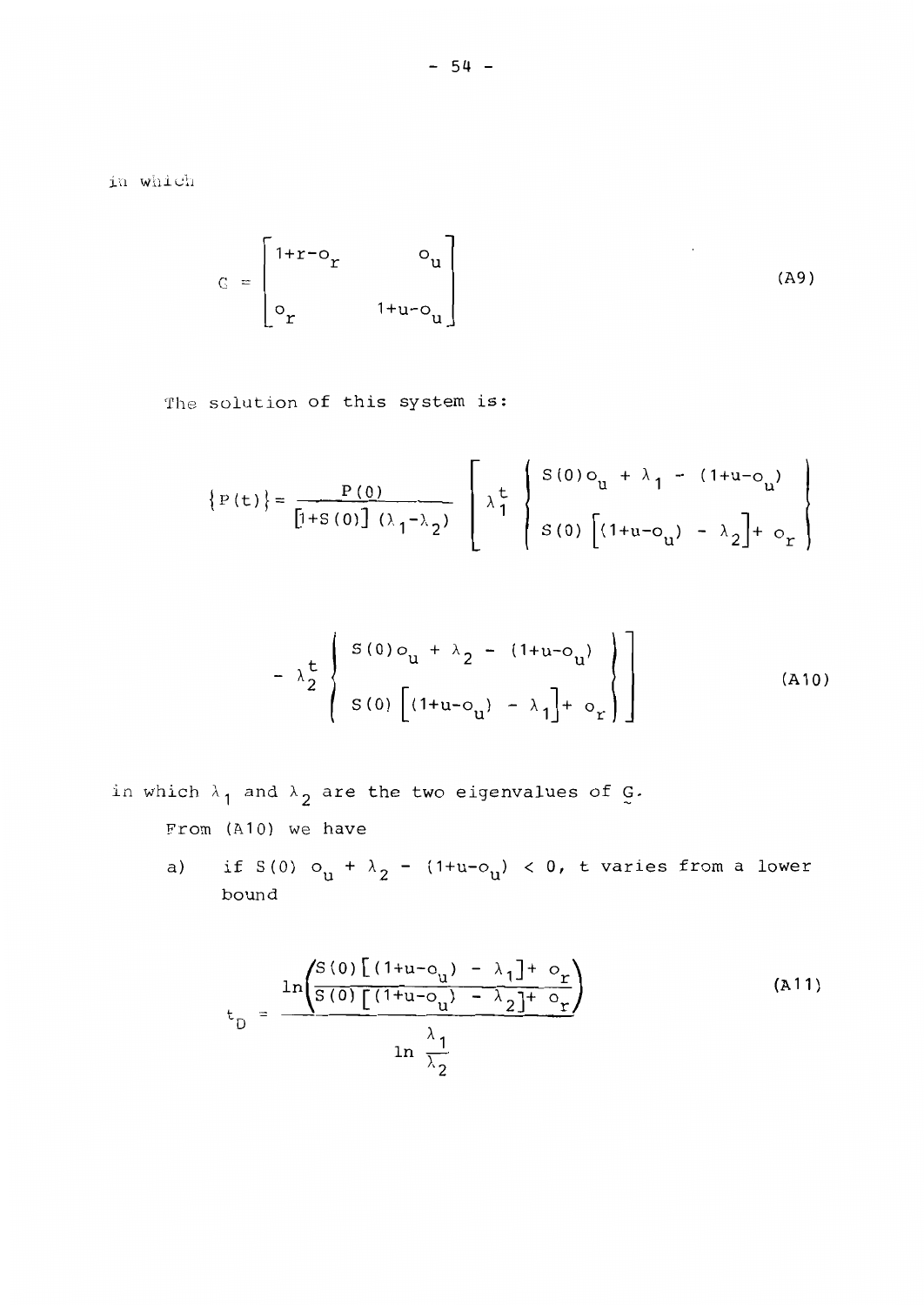if  $S(0)$  o<sub>u</sub> +  $\lambda_2$  - (1+u-o<sub>u</sub>) > 0, t varies from a lower  $b)$ bound

$$
t_{C} = \frac{\ln\left(\frac{S(0) o_{u} + \lambda_{2} - (1 + u - o_{u})}{S(0) o_{u} + \lambda_{1} - (1 + u - o_{u})}\right)}{\ln\frac{\lambda_{1}}{\lambda_{2}}}
$$
(A11)